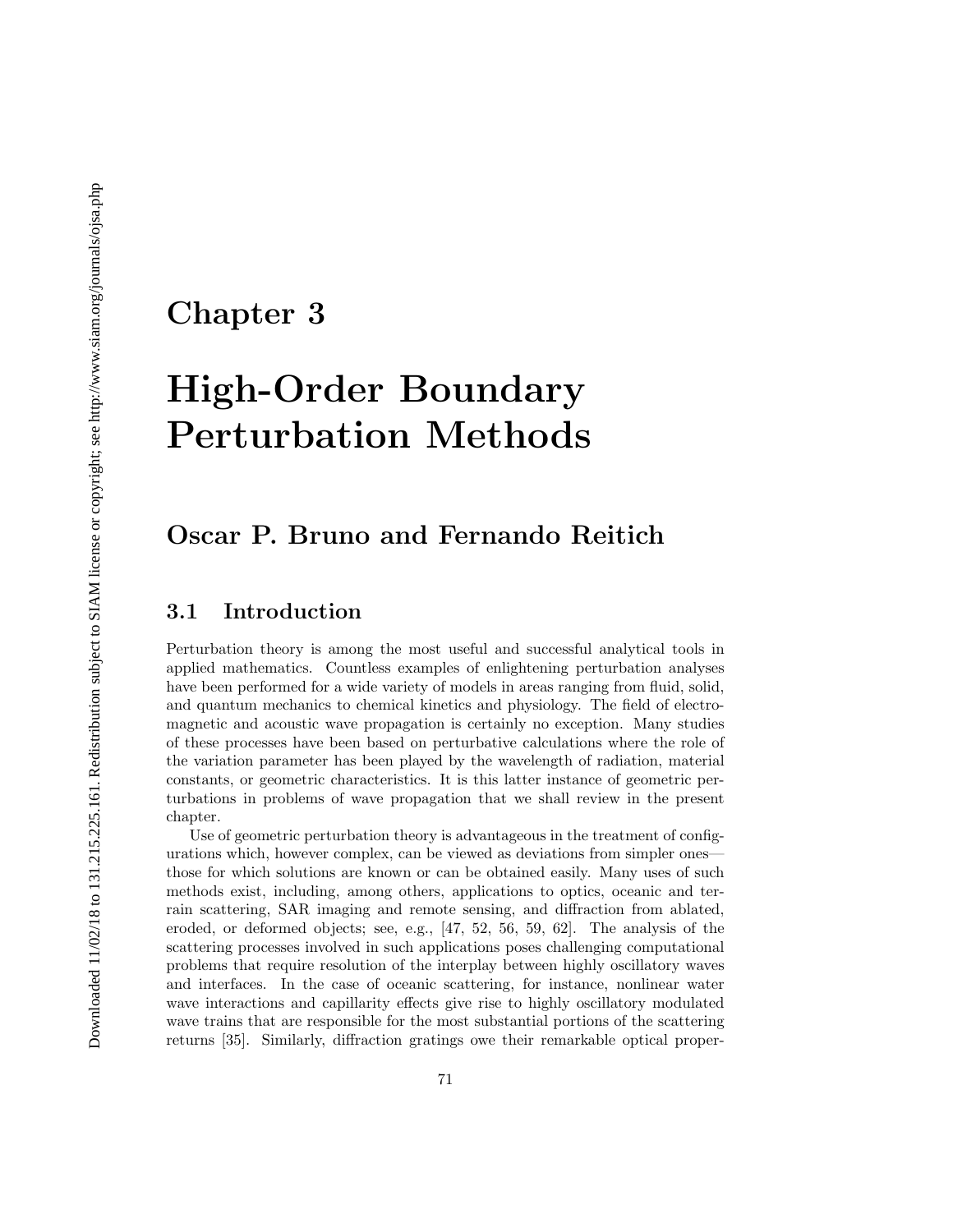ties to their submicron features, which are designed to resonate with the incident radiation [40].

The mathematical complexities associated with these problems have historically been tackled by a variety of numerical algorithms, including methods based on integral equations, differential formalisms, Rayleigh expansions, and finite differences or finite elements. These methods can consistently provide accuracies of the order of 1% of the incident energy [38]. Classical uses of perturbation theory in these contexts have been limited to low-order methods which provide similar accuracies for problems containing small deviations. The new uses of perturbation theory that we review in this chapter, on the other hand, rely on expansions of very high order in powers of a deviation parameter, denoted here by  $\delta$ , and techniques of analytic continuation in the complex  $\delta$ -plane. Specifically, Taylor series for the field quantities are obtained through differentiation of the Maxwell system with respect to  $\delta$ . The possible (and common) divergence of the resulting series is handled through resummation techniques that exploit the analytic structure of the solution.

The resulting algorithms can resolve scattering returns with accuracies that are several orders of magnitude better than those given by classical methods. Such accuracies can play an important role in applications. For instance, the fine resolution provided by our algorithms has recently helped settle a longstanding controversy relating to polarized back-scattering returns from rough surfaces, which amount to very small fractions of the incident energy [55].

The advantages of the use of boundary perturbation methods for calculating scattering cross sections in problems of electromagnetic and acoustic wave propagation have been recognized for several decades, since the first-order calculation of Rayleigh [50]. Besides the simplicity of their implementations, perturbation approaches generally lead, quite efficiently, to very accurate results in their domain of applicability. Indeed, it was these characteristics that prompted a number of investigations in the last 30 years, mainly in the area of scattering by corrugated surfaces, and which resulted in a variety of low-order theories [1, 2, 25, 26, 32, 44, 62]. These, of course, are limited to fairly small departures from an exactly solvable geometry, and in particular, they cannot be applied to scatterers in the resonance regime, where the wavelength is comparable to a characteristic length of the scatterer [39, 57]. In an attempt to overcome this limitation, a high-order method was proposed by Lopez, Yndurain, and Garcia [36] in the context of atom scattering from crystal surfaces and later extended to the reflection of sonic and electromagnetic waves by a number of authors [22, 23, 24, 27, 37, 53, 64]. Interestingly, these advances led to an animated debate among researchers in the area regarding the validity of series expansions in a surface-roughness parameter. In fact, even though the higher order methods did apparently extend the domain of applicability of the perturbative approach in some cases, their convergence properties remained a mystery.

This was due, in part, to the lack of understanding of the changes in the fields upon boundary variations. For instance, Lopez, Yndurain, and Garcia assumed that the field scattered by a sinusoidal surface presented a singularity at a real (and negative) value of the surface height [36, p. 972]. Greffet et al. [22, 23, 24], on the other hand, have argued that the series expansions are restricted to the do-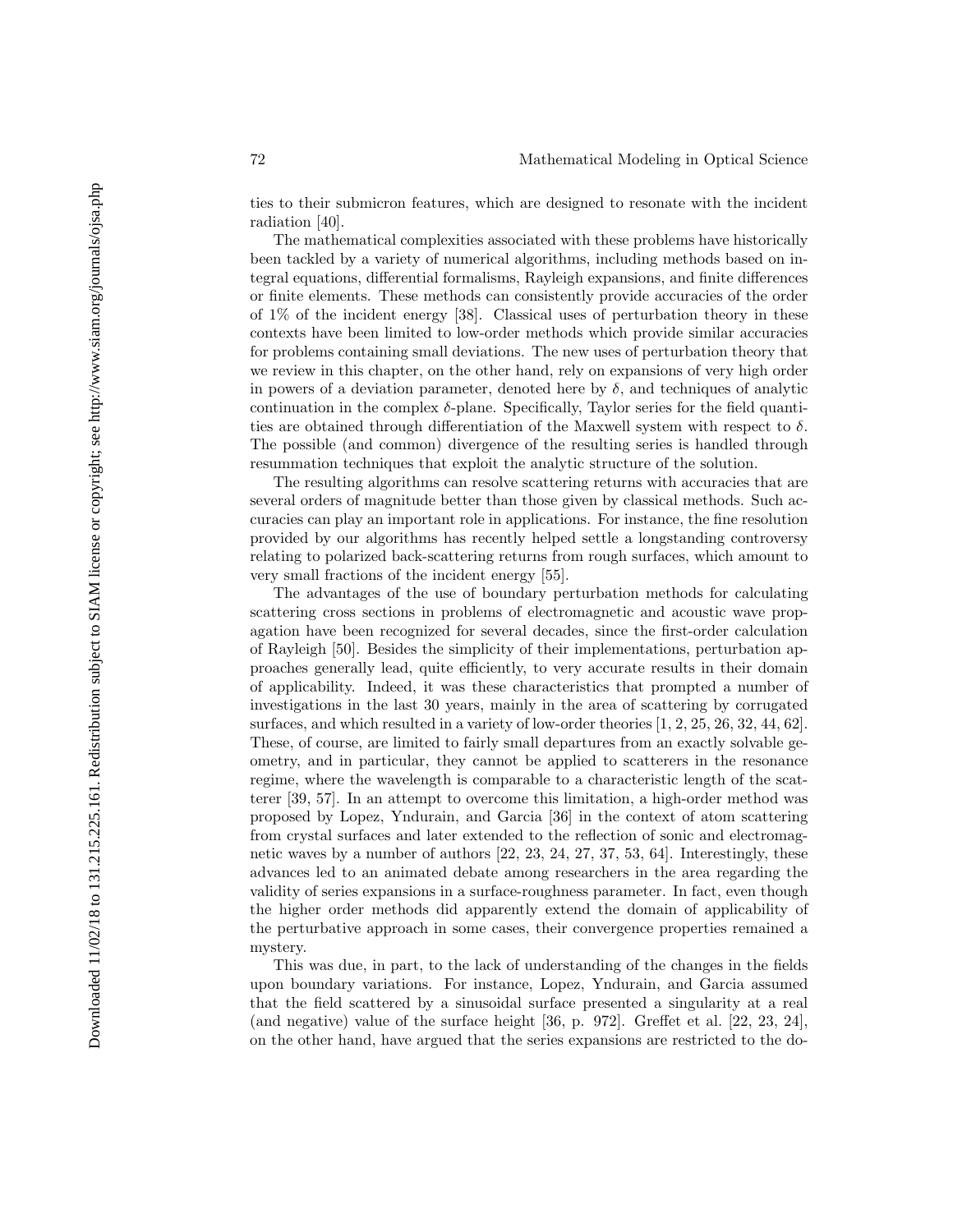main of validity of the well-known Rayleigh hypothesis [38] (see also section 3.2.2) and offered this as an explanation for the limitations in the amplitudes of the perturbations for which acceptable convergence was observed. Jackson, Winebrenner, and Ishimaru presented a different view when they suggested that such series may constitute "an asymptotic expansion, valid in the limit as the roughness goes to zero" [27, p. 968]. Actually, a related conjecture had been previously advanced by Uretsky [58] in the wake of a controversial paper by Meecham [42]. Indeed, although Meecham's approach was never implemented numerically, he was perhaps the first to suggest a series representation in powers of the surface roughness. Uretsky objected to Meecham's approach and, in connection with series expansions, wrote that "it is argued that there is no circle of convergence around the origin..." [58, p. 411]. Based on the fact that the kernels in every term of the Neumann series contain branch point singularities in the perturbation variable, he went on to claim that "these considerations suggest, in fact, that the solution for the sinusoidal surface does not continue analytically to the solution for a flat surface and that we must be wary of power-series expansions in any of the parameters of the problem."

It was only a few years ago that the controversy was finally resolved when we established [7] that electromagnetic and acoustic fields do vary analytically with respect to variations of a scattering surface and that, in fact, no *singularities* are present for real values of the perturbation parameter (see section 3.3). Our approach relied on a potential-theoretic formulation of the mathematical problem in a holomorphic framework which allowed us to show, in connection with Uretsky's objection, that in spite of the occurrence of Hankel functions and associated logarithmic branch points in the iterated integrals of the Neumann series, the integrals themselves do not contain such singularities. In the case of analytic surfaces, these results and their nontrivial extensions to three dimensions [6] guarantee the joint analyticity of the fields in the spatial and parameter variables. This is to be contrasted with the classical analyticity results of Calderón  $[14]$  and Coifman, MacIntosh, and Meyer [16], which relate only to the parametric dependence and which *do not* ensure the combined holomorphic regularity. Our search for such a result, on the other hand, was motivated by the need to rigorously justify the successive differentiation of the boundary conditions of the field with respect to the perturbation parameter at the varying interface. Indeed, such differentiations result in formulas that allow for the recursive calculation of the series expansion of the fields through the solution of a sequence of scattering problems on the unperturbed geometry and that could therefore be made into the basis of a numerical algorithm (see section 3.3.2).

Besides the independent interest of our theoretical results, they also provided an explanation for the (limited) performance that numerical algorithms based on boundary variations had presented until then [22, 23, 24, 27, 36, 37, 53, 64]. Indeed, we showed that in general these limitations were related to the smallness of the radius of convergence of the perturbation series, which prevented its use in many cases of practical importance, such as in the study of highly modulated diffractive gratings. More importantly, our theory also suggested possible means to enlarge the domain of applicability of such methods. In fact, it follows from our results that in the case of (two- or three-dimensional) periodic gratings, for instance, the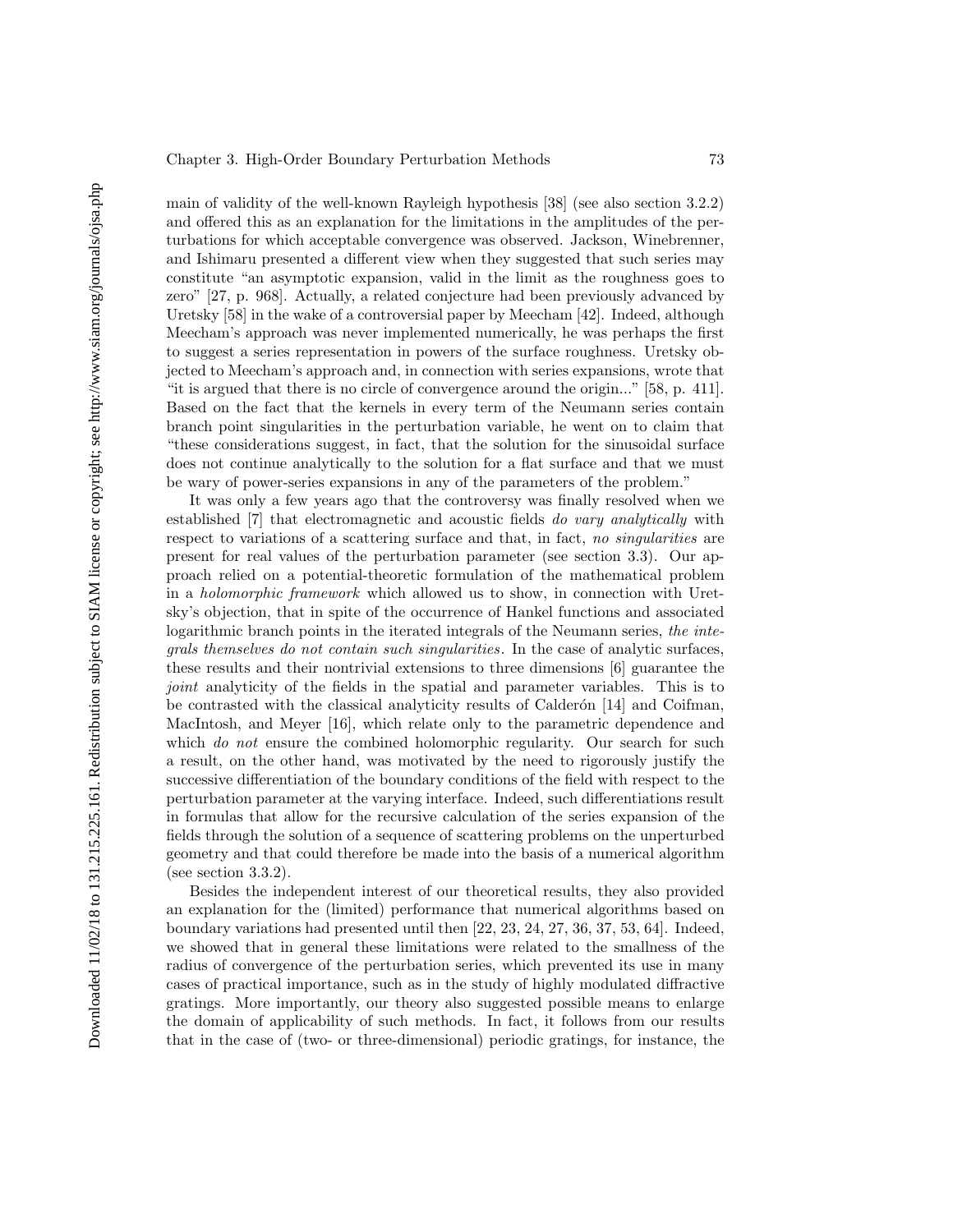scattered fields can be extended analytically to a whole neighborhood of the real line in the complex plane of the roughness parameter. This observation, in turn, implies that the restrictions on the convergence of the Taylor series are solely due to an unfavorable arrangement of the singularities of the fields as functions of such parameters. We therefore conjectured that their suitable rearrangement could allow for the analytic continuation of the series beyond its disk of convergence. And, in this regard, we subsequently established that such continuations may, in fact, be accurately and effectively performed through classical Padé approximation [3] or through our own summation mechanism based on conformal transformations [8, 11] (see section 3.4).

The purpose of this chapter is to present a detailed account of our high-order boundary perturbation theory and of the outcome of the resulting numerical codes. As we shall see, the capabilities of these algorithms extend well beyond those of classical perturbation procedures, and in fact they may provide, in many cases, results of an accuracy unparalleled by that given by other methods. Most of the results we present here have appeared in our papers [7, 8, 9, 10, 11, 12, 13] (an exception are those of section 3.5.3 on resonant mode calculations, which are the subject of ongoing investigations). We have attempted, however, to make this chapter selfcontained, and in this spirit, our discussion begins in the following section with a number of preliminary remarks on Maxwell's equations, eigenfunction expansions (separation of variables), and far-field representations. Subsequently, in section 3.3, we present a precise description of our theoretical results on analyticity of scattered fields and of the derivation of the recursion associated with the calculation of their Taylor series representations. As we said, the resulting series may only converge in a limited regime but, as we now know, it can be continued analytically beyond its domain of convergence. Knowledge of the full Taylor series of course completely determines its analytic continuation; numerically stable and efficient methods for the calculation of analytic extensions of power series are presented in section 3.4. Finally, in section 3.5 we present numerical results for a variety of two- and threedimensional scattering configurations, and we discuss some recent results extending our theory to evaluation of cavity eigenvalues.

## **3.2 Preliminaries**

#### **3.2.1 Maxwell's Equations**

Consider a scattering configuration in which space is divided into two regions  $\Omega^+$ and  $\Omega^-$  containing two different materials, such as air and a metal, of respective permittivities  $\epsilon^+$  and  $\epsilon^-$ . The permeability of both materials is assumed to equal  $\mu_0$ , the permeability of vacuum. In the cases we consider, the region  $\Omega^+$  is of infinite extent; the scatterer  $\Omega^-$ , on the other hand, may be bounded or unbounded.

We wish to determine the pattern of diffraction that occurs when an electromagnetic plane wave

$$
\vec{E}^i = \vec{A}e^{i(\alpha x_1 + \beta x_2 - \gamma x_3 - i\omega t)},
$$
  
\n
$$
\vec{H}^i = \vec{B}e^{i(\alpha x_1 + \beta x_2 - \gamma x_3 - i\omega t)}
$$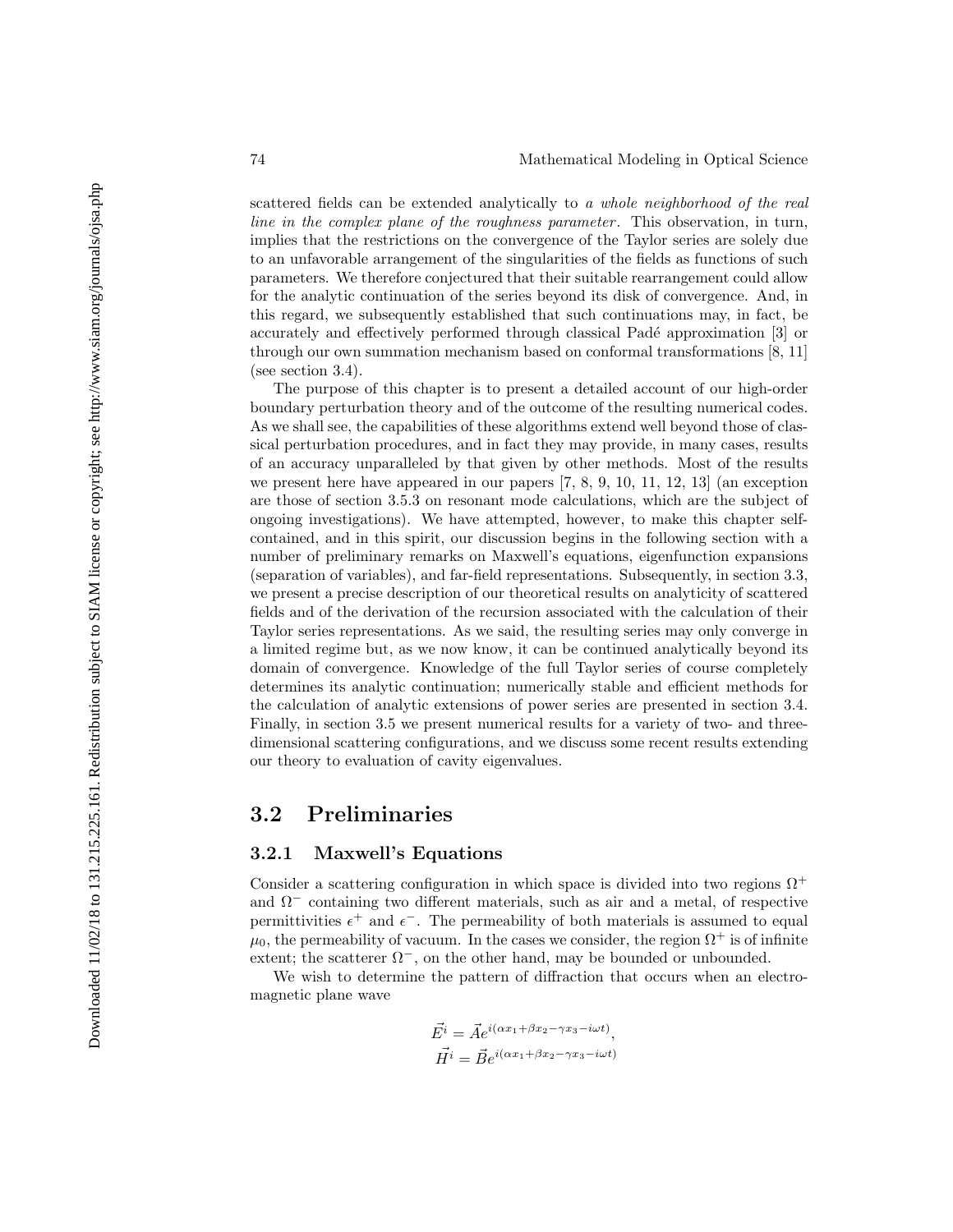#### Chapter 3. High-Order Boundary Perturbation Methods 75

impinges upon  $\Omega^-$ . Here, denoting by  $\vec{k} = (\alpha, \beta, -\gamma)$  the wavevector, we have

$$
\vec{A} \cdot \vec{k} = 0 \text{ and } \vec{B} = \frac{1}{\omega \mu_0} \vec{k} \times \vec{A}.
$$

Dropping the factor  $e^{-i\omega t}$ , the time-harmonic Maxwell equations for the total fields read

$$
\nabla \times \vec{E} = i\omega\mu_0 \vec{H}, \ \nabla \cdot \vec{E} = 0,\n\nabla \times \vec{H} = -i\omega\epsilon \vec{E}, \ \nabla \cdot \vec{H} = 0.
$$
\n(3.1)

In particular, the electromagnetic field

$$
v = (\vec{E}, \vec{H})
$$

satisfies the Helmholtz equations

$$
\Delta v + (k^{\pm})^2 v = 0 \text{ in } \Omega^{\pm}, \qquad (3.2)
$$

where  $k^{\pm} = \omega \sqrt{\mu_0 \epsilon^{\pm}}$ . The total electric and magnetic fields are given by

$$
\vec{E} = \vec{E}^{out} = \vec{E}^i + \vec{E}^+, \qquad \vec{H} = \vec{H}^{out} = \vec{H}^i + \vec{H}^+ \text{ in } \Omega^+ \text{ and}
$$

$$
\vec{E} = \vec{E}^{in} = \vec{E}^-, \qquad \vec{H} = \vec{H}^{in} = \vec{H}^- \text{ in } \Omega^-,
$$

where  $(\vec{E}^+, \vec{H}^+)$  and  $(\vec{E}^-, \vec{H}^-)$  are the reflected and refracted fields, respectively. At the interface

$$
\Gamma = \partial \Omega^+ = \partial \Omega^-,
$$

the field satisfies the transmission conditions

$$
n \times (\vec{E}^{out} - \vec{E}^{in}) = 0, \ \ n \times (\vec{H}^{out} - \vec{H}^{in}) = 0 \ \text{on } \Gamma,
$$
 (3.3)

where n is normal to Γ. In case the region  $\Omega^-$  is filled by a perfect conductor, the refracted fields vanish and the boundary conditions reduce to

$$
n \times \vec{E}^{out} = n \times (\vec{E}^i + \vec{E}^+) = 0 \text{ on } \Gamma.
$$
 (3.4)

Finally, the field satisfies conditions of radiation at infinity, expressing the outgoing character of the scattered waves, which can be stated either in terms of the eigenfunction expansions of section 3.2.2, or, alternatively, in terms of the decay of the field at infinity; see, e.g.,  $[4, 29, 48]$ .

In the two-dimensional case in which  $\Gamma$  and the fields  $\vec{E}$ ,  $\vec{H}$  are independent of  $x_2$  (and  $\beta = 0$ ), the system of equations (3.1), (3.3) (or (3.1), (3.4)) can be reduced to a pair of decoupled equations for two scalar unknowns [38]. Indeed, the functions  $u_1(x_1, x_3)$  and  $u_2(x_1, x_3)$  equal to the transverse components  $E_{x_2}$  (field transverse electric, TE) and  $H_{x_2}$  (field transverse magnetic, TM), which satisfy (3.2), completely determine the electromagnetic field through (3.1). The boundary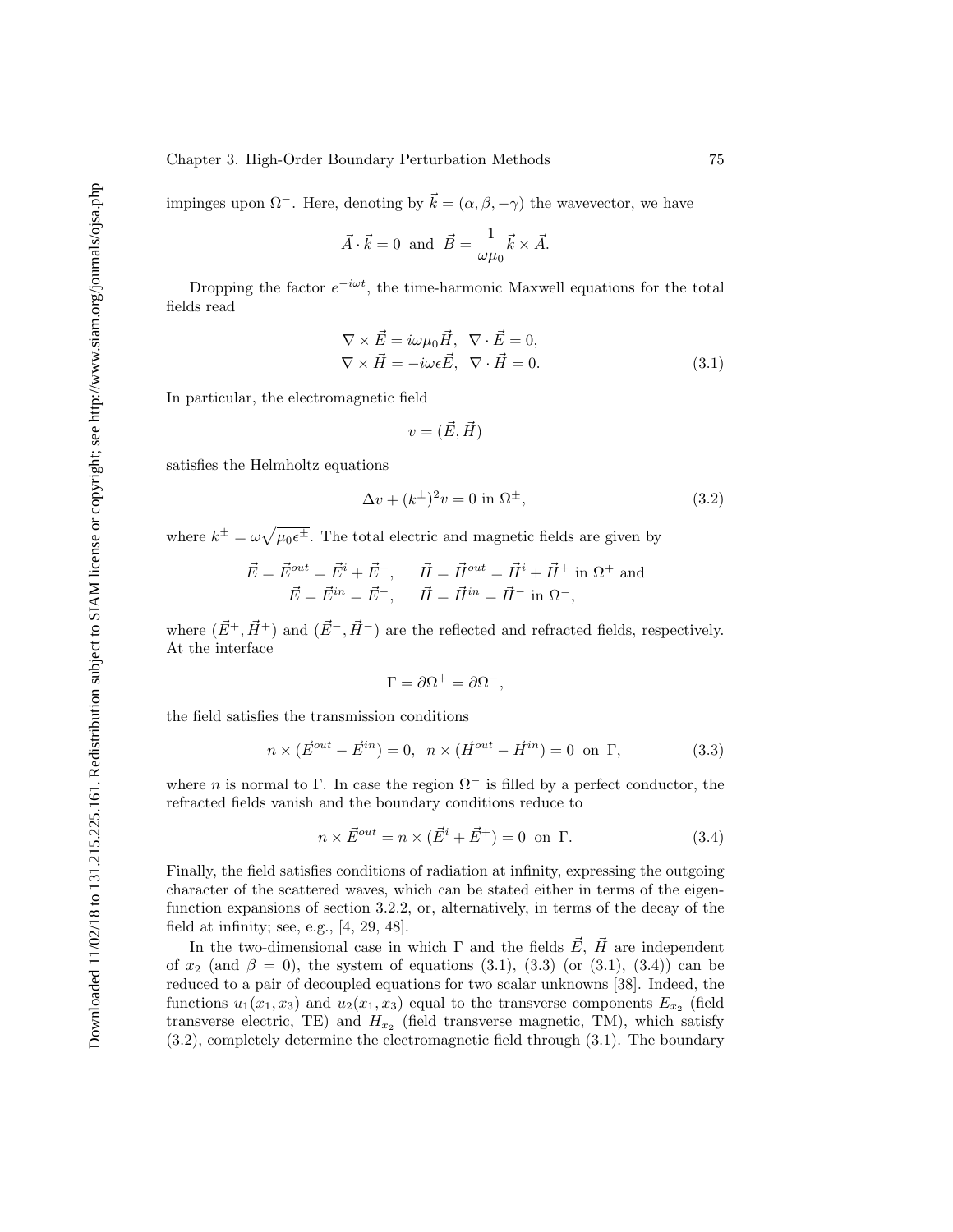conditions (3.3), (3.4) can be translated into appropriate boundary conditions for the unknowns  $u_i$ . When  $\Omega^-$  contains a perfect conductor, we have

$$
u_1 = -e^{i\alpha x_1 - i\gamma x_3} \text{ and}
$$

$$
\frac{\partial u_2}{\partial n} = -\frac{\partial}{\partial n} \left( e^{i\alpha x_1 - i\gamma x_3} \right) \text{ on } \Gamma.
$$

When 
$$
\Omega^-
$$
 contains a finitely conducting metal or dielectric  $u_1$  satisfies the transmission conditions

$$
u_1^+ - u_1^- = -e^{i\alpha x_1 - i\gamma x_3} \text{ and}
$$

$$
\frac{\partial u_1^+}{\partial n} - \frac{\partial u_1^-}{\partial n} = -\frac{\partial}{\partial n} \left( e^{i\alpha x_1 - i\gamma x_3} \right) \text{ on } \Gamma,
$$

while  $u_2$  satisfies

$$
u_2^+ - u_2^- = -e^{i\alpha x_1 - i\gamma x_3} \text{ and}
$$

$$
\frac{\partial u_2^+}{\partial n} - \left(\frac{k^+}{k^-}\right)^2 \frac{\partial u_2^-}{\partial n} = -\frac{\partial}{\partial n} \left(e^{i\alpha x_1 - i\gamma x_3}\right) \text{ on } \Gamma.
$$

#### **3.2.2 Eigenfunction Expansions**

In addition to Taylor series, our analytic approach is based on the series expansions of the electromagnetic field which result from separation of variables. Such expansions are most frequently found in solutions associated with simple objects such as a circle, a sphere, or a semispace. This is in part due to the fact that, for such simple scatterers, the functions resulting from restriction of the separated solutions to the scattering boundaries form a complete orthonormal system, and thus boundary conditions can easily be accounted for by means of Fourier analysis.

It is interesting to note, however, that expansions in series of separated variables may be useful even when their restrictions to the boundary of the scatterer do not form an orthogonal system. The first occurrence of an approach of this type can be found in the work of Rayleigh [50]. After evaluating such expansions at the scattering boundaries, Rayleigh used appropriate approximations and found first-order corrections to the scattered field for geometries that result from small perturbations from an exactly solvable one. With the advent of computers attempts were made to extend Rayleigh's approach of evaluating series expansions at the boundary of the obstacles to general scattering solvers which do not assume small departures from an exact geometry. These attempts did not succeed since, indeed, the series may not converge at the obstacle boundaries; that is, Rayleigh's hypothesis may not be satisfied. This fact was first established by Petit and Cadilhac [49] by consideration of a sinusoidal corrugation on a plane.

Our method is not unrelated to Rayleigh's hypothesis. In fact, we established [7] the convergence of the eigenfunction expansions throughout the boundary for sufficiently small but otherwise arbitrary (analytic) perturbations of the exactly solvable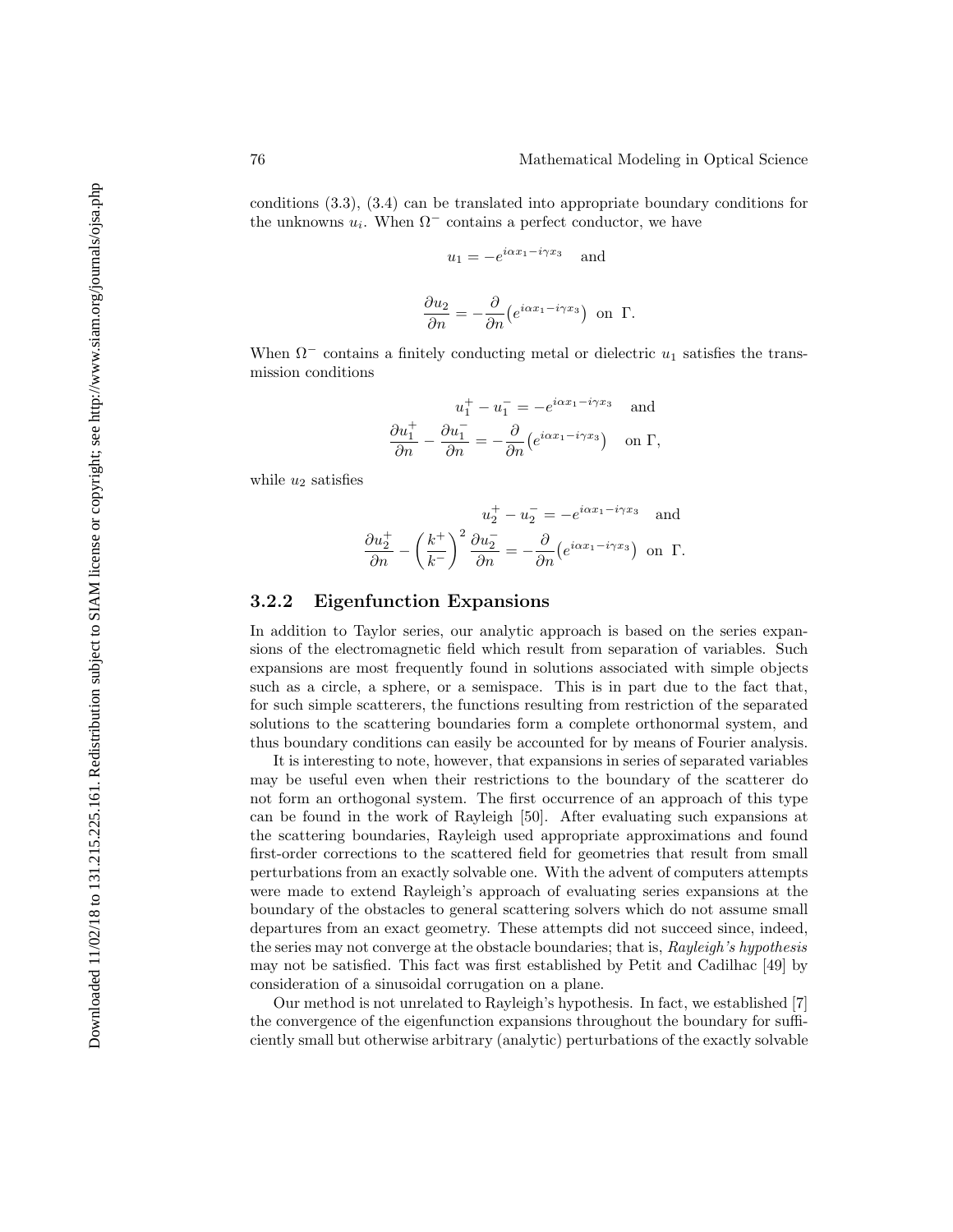geometry. Whereas these "sufficiently small" perturbations for which Rayleigh's hypothesis can be used may be too small, they are certainly sufficient to allow for calculation of derivatives of any order with respect to boundary perturbations. Extension to the large perturbations that appear in practice can then be achieved by means of analytic continuation (cf. section 3.4).

The series expansions obtained from separation of variables are well known. For example, a solution to the two-dimensional Helmholtz equation outside a circular cylinder is given, in polar coordinates, by an expansion of the form

$$
u(\rho,\theta) = \sum_{r=-\infty}^{\infty} B_r(-i)^r H_r^{(1)}(k\rho)e^{ir\theta},
$$
\n(3.5)

where  $H_r^{(1)}$  denotes the first Hankel function of order r. The principle of conservation of energy can be given a simple form in terms of the amplitudes  $B_r$  in this expansion. Indeed, any solution  $u$  to a scattering problem from a perfectly conducting obstacle of any shape admits a representation (3.5) outside a cylinder containing the scatterer, and we have

$$
\sum_{r} |B_r|^2 + \text{Re}\left(\sum_{r} B_r\right) = 0. \tag{3.6}
$$

Relation (3.6), which holds independently of whether or not the series (3.5) converges at the boundary of the obstacle, can be made into a useful estimator for errors in the numerical calculation of the fields; see section 3.5.

For a solution in three-dimensional space and outside a sphere we have

$$
E^+(R,\theta,\phi) = \sum_{r=0}^{\infty} \sum_{s=-r}^r \vec{B}_{rs} h_r^{(1)}(kR) P_r^s(\cos(\theta)) e^{is\phi},
$$

where  $(R, \theta, \phi)$  are spherical coordinates,  $P_r^s$  are the Legendre functions of the first kind, and  $h_r^{(1)}$  are the first spherical Hankel functions [29].

Finally, let us consider scatterers that are given by a biperiodic corrugation of a plane

$$
\Omega^- = \{x_3 < f(x_1, x_2)\},\tag{3.7}
$$

where f is a biperiodic function of periods  $d_1$  and  $d_2$  in the variables  $x_1$  and  $x_2$ , respectively. These configurations arise naturally in optics applications in the form of diffraction gratings designed, for instance, to alter (reflect, absorb) incident light at specific wavelengths. In this case, the periodicity of the structure implies that the fields must be  $(\alpha, \beta)$  quasi-periodic; i.e., they must verify equations of the form

$$
v(x_1 + d_1, x_2, x_3) = e^{i\alpha d_1} v(x_1, x_2, x_3)
$$
 and  $v(x_1, x_2 + d_2, x_3) = e^{i\beta d_2} v(x_1, x_2, x_3).$ 

Then, separation of variables leads to expansions of the form

$$
\vec{E}^{\pm} = \sum_{r=-\infty}^{\infty} \sum_{s=-\infty}^{\infty} \vec{B}_{r,s}^{\pm} e^{i\alpha_r x_1 + i\beta_s x_2 \pm i\gamma_{r,s}^{\pm} x_3}.
$$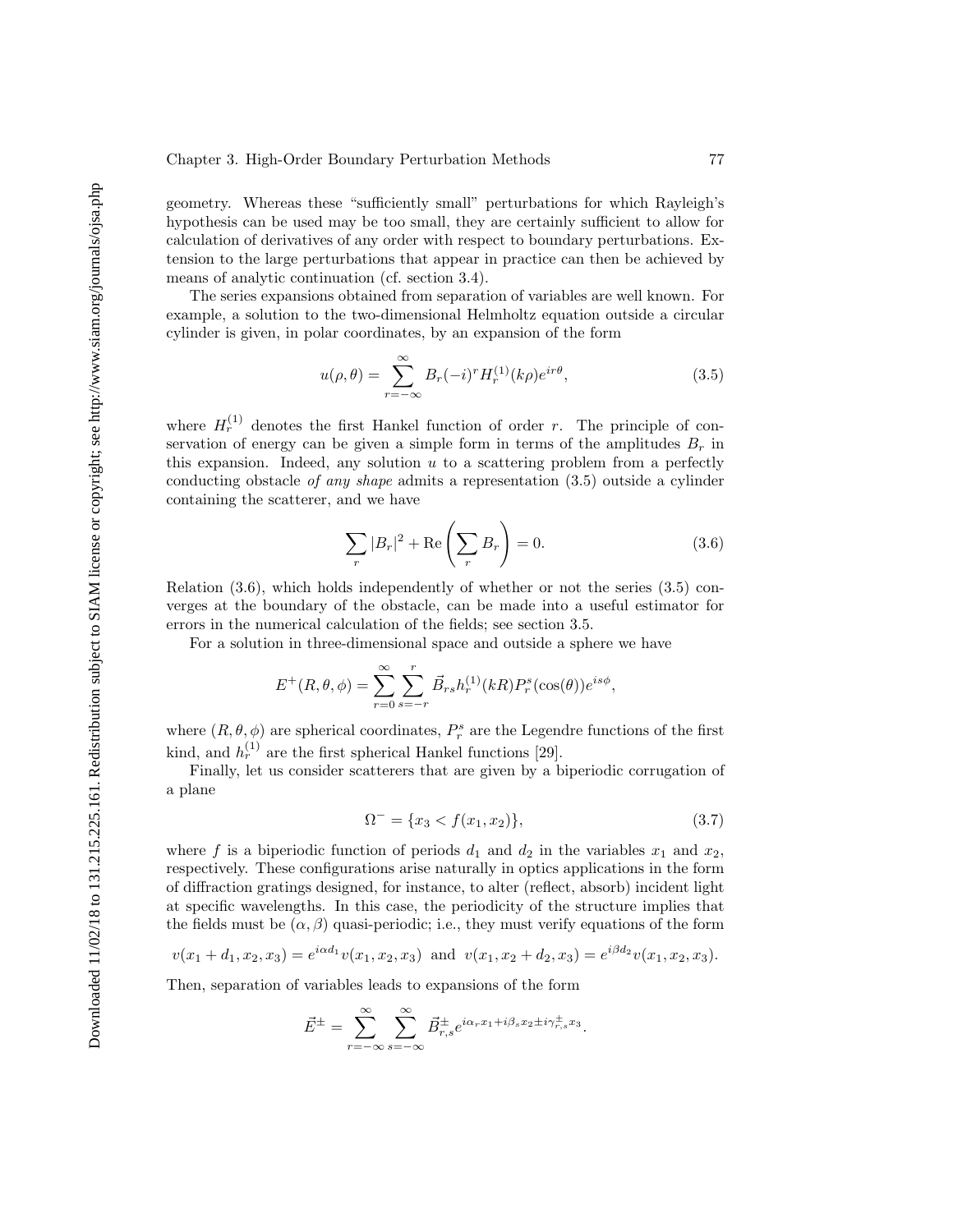The expansion for  $\vec{E}^+$  (respectively,  $\vec{E}^-$ ) converges to the field in the region {x<sub>3</sub> >  $\max(f(x_1, x_2))$  (respectively,  $\{x_3 < \min(f(x_1, x_2))\}\)$ . Here we have put

$$
\alpha_r = \alpha + rK_1, \ \beta_s = \beta + sK_2, \ \alpha_r^2 + \beta_s^2 + (\gamma_{r,s}^{\pm})^2 = (k^{\pm})^2, \tag{3.8}
$$

where  $\gamma_{r,s}^{\pm}$  is determined by  $\text{Im}(\gamma_{r,s}^{\pm}) > 0$  or  $\gamma_{r,s}^{\pm} \geq 0$ ,

$$
(k^{\pm})^2 = \omega^2 \epsilon^{\pm} \mu_0,
$$

and

$$
K_1 = \frac{2\pi}{d_1}, \ \ K_2 = \frac{2\pi}{d_2}.
$$

It is clear from (3.8) that only a finite number of modes propagate away from the grating, since the remaining modes decay exponentially. The main quantities of interest here are the grating efficiencies

$$
e_{r,s}^{\pm} = \frac{|B_{r,s}^{\pm}|^2 \gamma_{r,s}^{\pm}}{\gamma_{0,0}^+}
$$

for the finitely many propagating modes, i.e., the modes  $(r, s)$  such that  $\gamma_{r, s}^{\pm}$  is real. The principle of conservation of energy can be stated as follows: if we let  $U^{\pm}$  denote the set of indices corresponding to the nonevanescent modes in  $\Omega^{\pm}$ , then

$$
\sum_{(r,s)\in U^+} e^+_{r,s} + \sum_{(r,s)\in U^-} e^-_{r,s} = 1,
$$
\n(3.9)

provided the dielectric constants  $\epsilon^+$  and  $\epsilon^-$  are real.

In the two-dimensional case we shall consider gratings of the form

$$
\Omega^- = \{ x_3 < f(x_1) \},
$$

for which the expansion above reduces to

$$
u^{\pm} = \sum_{r=-\infty}^{\infty} B_r^{\pm} e^{i\alpha_r x_1 \pm \gamma_r^{\pm} x_3}.
$$
 (3.10)

The principle of conservation of energy now reads

$$
\sum_{r \in U^{+}} e_{r}^{+} + \sum_{r \in U^{-}} e_{r}^{-} = 1,
$$
\n(3.11)

where the efficiencies are now given by  $e_r^{\pm} = \gamma_r^+ |B_r^{\pm}|^2 / \gamma_0^+$ .

# **3.3 Analyticity and Taylor Coefficients**

#### **3.3.1 Overview**

As we said, our algorithms are based on a theorem of analyticity of the electromagnetic field with respect to boundary variations [7] (see also [6]). To describe our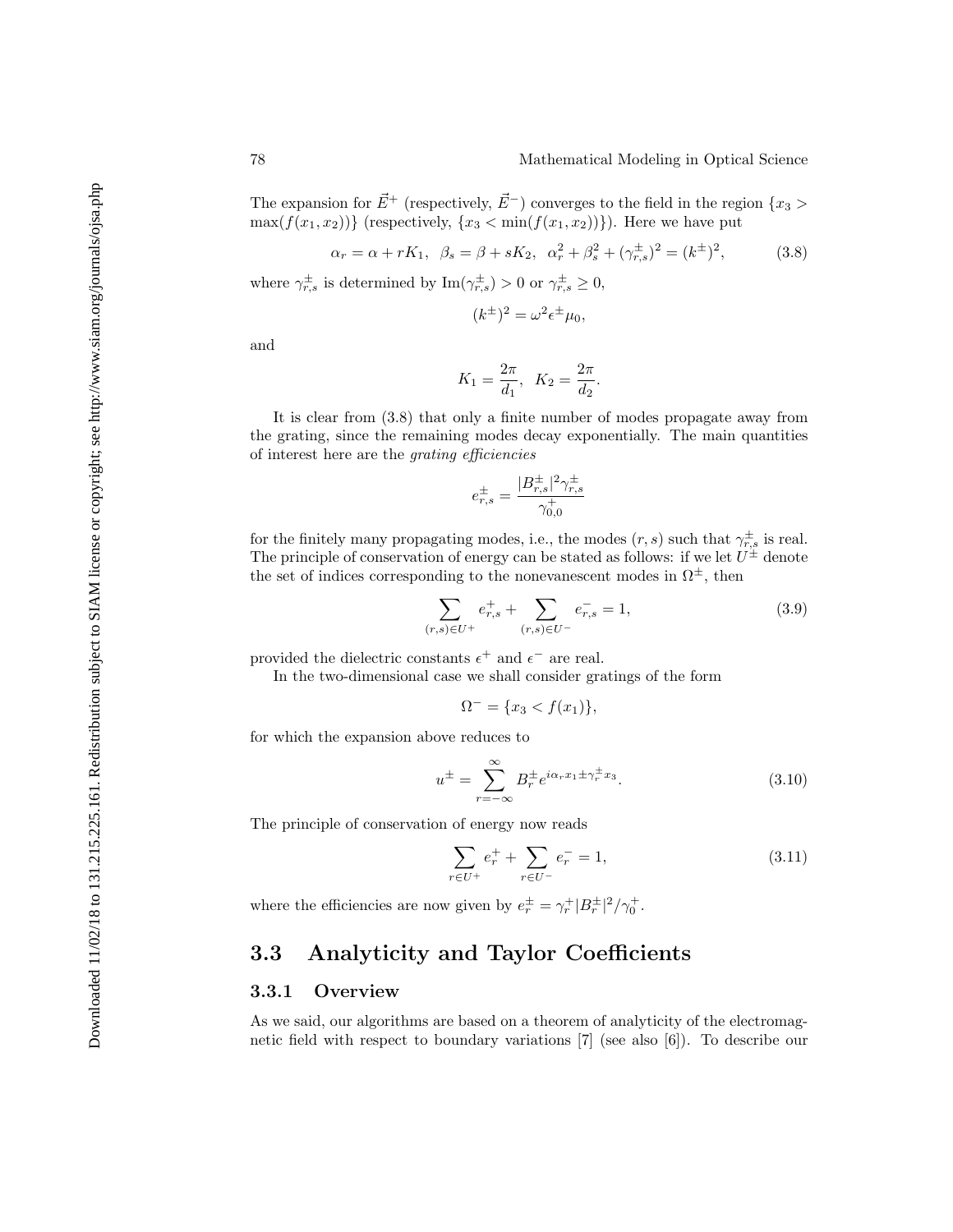

Figure 3.1: The geometry.

results assume  $\Omega_{\delta}^-$  is a family of scatterers, one for each value of the real parameter  $\delta$ ; see, e.g., Figure 3.1 and equation (3.14) below. Further, assume that the boundaries  $\Gamma_{\delta}$  of these obstacles admit a parameterization

$$
\vec{r} = H(s, \delta),\tag{3.12}
$$

where the function H is jointly analytic in the spatial parameter s ( $s = (s_1, s_2)$ ) for two-dimensional scattering interfaces) and the perturbation parameter  $\delta$ . Our theorems state that both the values  $v = v(\vec{r}, \delta)$  of the electromagnetic field at a fixed point in space as well as the values at a point *on the varying boundary* depend analytically on the boundary variations. More precisely, if  $\vec{r}$  is a point in space away from  $\Gamma_{\delta}$  and  $\vec{r}_{\delta} \in \Gamma_{\delta}$  is a point on the interface which varies analytically with δ, then  $v(\vec{r}, \delta)$  is jointly analytic in  $(\vec{r}, \delta)$ , and  $v(\vec{r}_\delta, \delta)$  is an analytic function of δ for all real values of  $\delta$  for which the surface (3.12) does not self-intersect.

It follows from these theorems that the field can be expanded in a series in powers of  $\delta$ ,

$$
v^{\pm}(\vec{r},\delta) = \sum_{n=0}^{\infty} v_n^{\pm}(\vec{r})\delta^n,
$$
\n(3.13)

which converges for  $\delta$  small enough. The vector field  $v_n^{\pm}$  satisfies Maxwell's equations (3.1) as well as conditions of radiation at infinity. They also satisfy boundary conditions on  $\Gamma_0 = \Gamma_\delta|_{\delta=0}$ , which can be obtained by differentiation, as we show below. Such differentiations and use of the chain rule are permissible, as it follows from the analyticity theorems mentioned above and related extension theorems [6, 7]. The solution of the boundary value problems for the  $v_n$ 's then easily leads to a numerical algorithm for the calculation of the scattered field.

#### **3.3.2 Recursive Formulas**

In this section we derive the recursive formulas that allow for the successive calculation of the coefficient functions  $v_n^{\pm}$  in (3.13). The general validity of such formulas for arbitrary scattering configurations follows from the results quoted above. On the other hand, the most convenient form of the recursion for numerical implementation does, of course, depend on the geometric arrangements of interest. For instance, while Cartesian coordinates are best suited for calculations on diffraction gratings when these are viewed as modulations of a plane, polar or spherical coordinates

Downloaded 11/02/18 to 131.215.225.161. Redistribution subject to SIAM license or copyright; see http://www.siam.org/journals/ojsa.php

Downloaded 11/02/18 to 131.215.225.161. Redistribution subject to SIAM license or copyright; see http://www.siam.org/journals/ojsa.php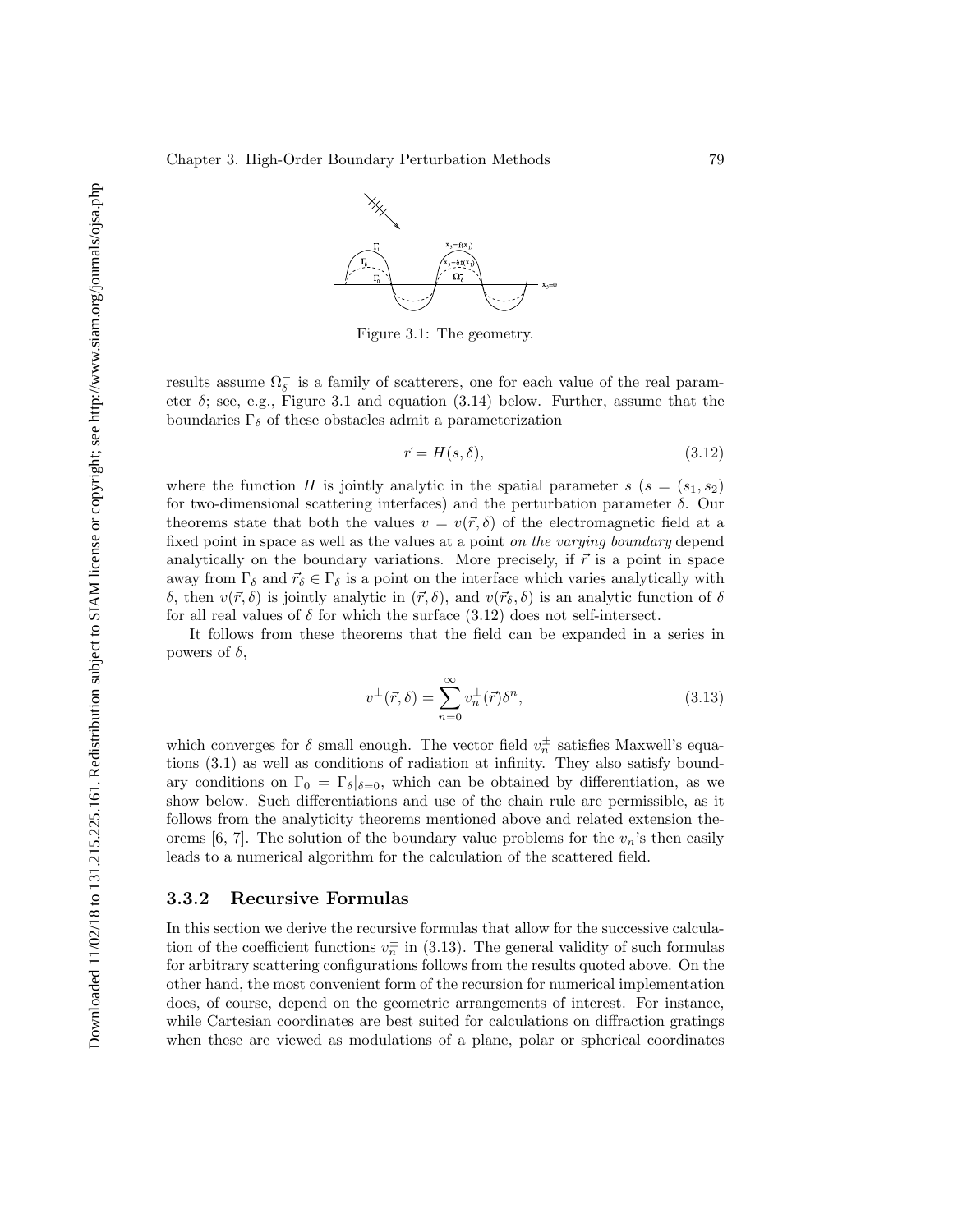constitute the clear choice when dealing with bounded scatterers as perturbations of circular cylinders and spheres, respectively. In every case these formulas, together with appropriate mechanisms of analytic continuation (see section 3.4), will form the basis of our numerical approach.

Let us first consider the simplest case of a family of two-dimensional perfectly conducting and d-periodic diffraction gratings

$$
\Omega_{\delta}^- = \{ x_3 < \delta f(x_1) \},\tag{3.14}
$$

for which the far-field eigenfunction expansions take the form (cf. (3.10))

$$
u(x_1, x_3, \delta) = u^+(x_1, x_3, \delta) = \sum_{r=-\infty}^{\infty} B_r(\delta) e^{i\alpha_r x_1 + \gamma_r x_3}
$$
(3.15)

with

$$
\alpha_r = \alpha + \frac{2\pi}{d}r
$$
 and  $\alpha_r^2 + \gamma_r^2 = k^2$ .

From section 3.3.1 we have an expansion

$$
u(x_1, x_3, \delta) = \sum_{n=0}^{\infty} u_n(x_1, x_3) \delta^n
$$
,

which converges for sufficiently small values of  $\delta$ . The functions

$$
u_n(x_1, x_3) = \frac{1}{n!} \frac{\partial^n u}{\partial \delta^n}(x_1, x_3, 0)
$$

satisfy the Helmholtz equation

$$
\Delta u_n + k^2 u_n = 0 \text{ in } \{ (x_1, x_3) : x_3 > 0 \}
$$
\n(3.16)

and conditions of radiation at infinity. Thus, an expansion analogous to (3.15) holds for  $u_n$  itself,

$$
u_n(x_1, x_3) = \sum_{r = -\infty}^{\infty} d_{n,r} e^{i\alpha_r x_1 + i\gamma_r x_3}.
$$
 (3.17)

We clearly have

$$
d_{n,r} = \frac{1}{n!} \frac{d^n B_r}{d\delta^n} \bigg|_{\delta=0},
$$

so that the amplitudes of the various modes are given by the Taylor series

$$
B_r(\delta) = \sum_{n=0}^{\infty} d_{n,r} \delta^n.
$$
\n(3.18)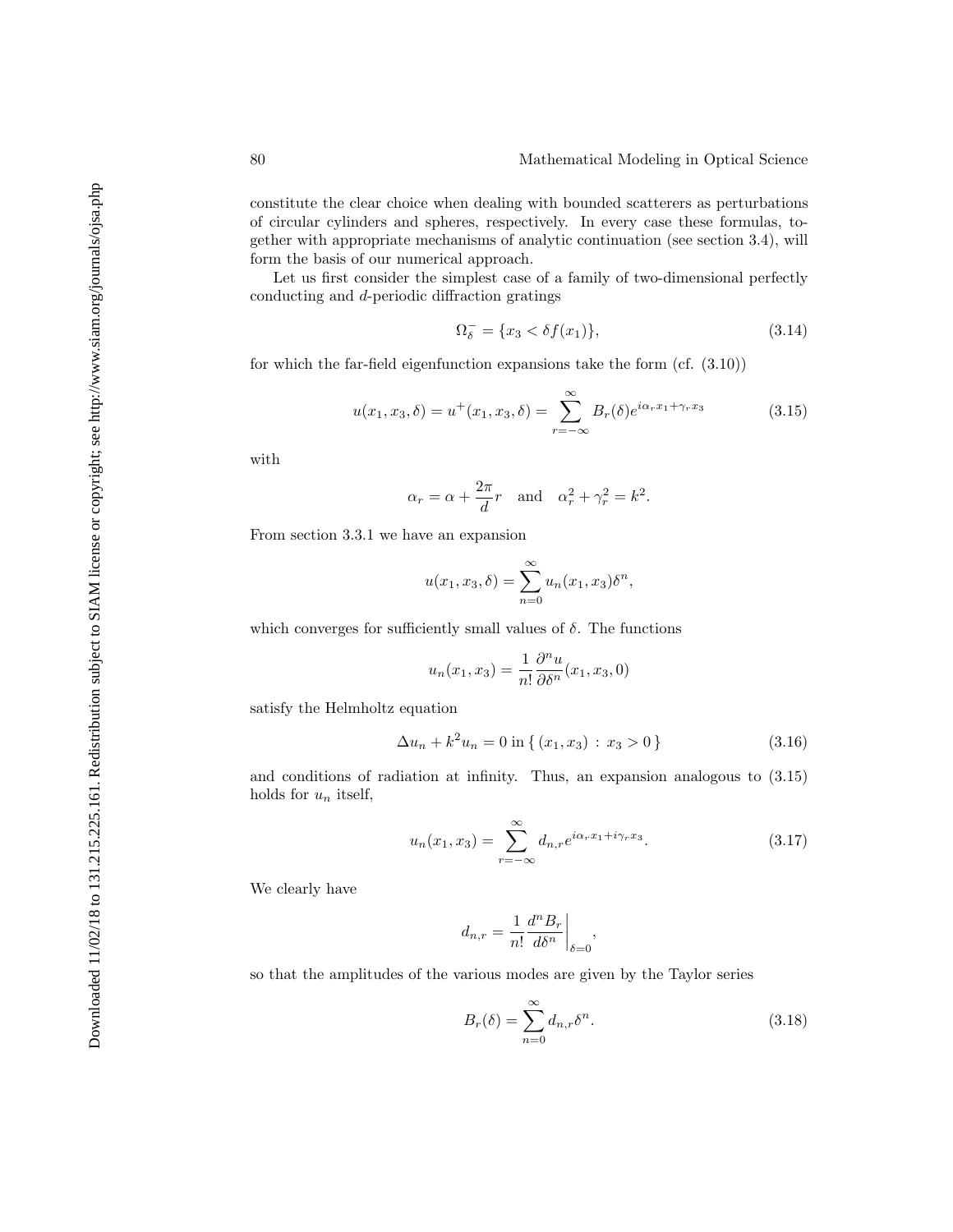#### Chapter 3. High-Order Boundary Perturbation Methods 81

Our approach is based on evaluation of the Taylor series (3.18), whose coefficients  $d_{n,r}$  can be obtained recursively. Such recursive formulas follow from the explicit successive solution of (3.16) subject to appropriate boundary conditions on the plane  $x_3 = 0$ . These conditions can be easily derived from the values of the field at the scattering surfaces which, in this case, may be written in the form

$$
u(x_1, \delta f(x_1), \delta) = -e^{i\alpha x_1 - i\gamma \delta f(x_1)}.
$$

Indeed, differentiation of this relation at  $\delta = 0$  simply gives

$$
u_n(x_1,0) = -\frac{(-i\gamma f(x_1))^n}{n!}e^{i\alpha x_1} - \sum_{l=0}^{n-1} \frac{f(x_1)^{n-l}}{(n-l)!} \frac{\partial^{n-l} u_l}{\partial x_3^{n-l}}(x_1,0). \tag{3.19}
$$

Now, let the Fourier series of the function  $f(x_1)$  be given by

$$
f(x_1) = \sum_{r=-F}^{F} C_{1,r} e^{i2\pi rx_1/d}
$$

with either finite or infinite F. Then, substitution in (3.19) of  $u_l$  ( $0 \le l \le n$ ) and their  $x_3$ -derivatives as calculated from  $(3.17)$  permits us to find all the coefficients  $d_{n,r}$  in terms of the coefficients  $d_{k,r}$  with  $k < n$  and the Fourier series coefficients  $C_{l,r}$  of the function  $f(x_1)^l/l!$ :

$$
\frac{f(x_1)^l}{l!} = \sum_{r=-lF}^{lF} C_{l,r} e^{i2\pi rx_1/d}.
$$

In fact, from (3.19) we have

$$
\sum_{r=-\infty}^{\infty} d_{n,r} e^{i\alpha_r x_1} = -(-i\gamma)^n \left( \sum_{r=-nF}^{nF} C_{n,r} e^{i\alpha_r x_1} \right)
$$

$$
- \sum_{l=0}^{n-1} \left( \sum_{s=-(n-l)F}^{(n-l)F} C_{n-l,s} e^{i2\pi s x_1/d} \right) \left( \sum_{q=-\infty}^{\infty} d_{l,q} (i\gamma_q)^{n-l} e^{i\alpha_q x_1} \right),
$$

or equivalently,

$$
\sum_{r=-\infty}^{\infty} d_{n,r} e^{i\alpha_r x_1} = - \sum_{r=-nF}^{nF} (-i\gamma)^n C_{n,r} e^{i\alpha_r x_1} \n- \sum_{l=0}^{n-1} \sum_{s=-(n-l)F}^{(n-l)F} \sum_{q=-\infty}^{\infty} C_{n-l,s} d_{l,q} (i\gamma_q)^{n-l} e^{i\alpha_{s+q} x_1} \n= - \sum_{r=-nF}^{nF} (-i\gamma)^n C_{n,r} e^{i\alpha_r x_1} \n- \sum_{l=0}^{n-1} \sum_{q=-\infty}^{\infty} \sum_{r=q-(n-l)F}^{q+(n-l)F} C_{n-l,r-q} d_{l,q} (i\gamma_q)^{n-l} e^{i\alpha_r x_1}.
$$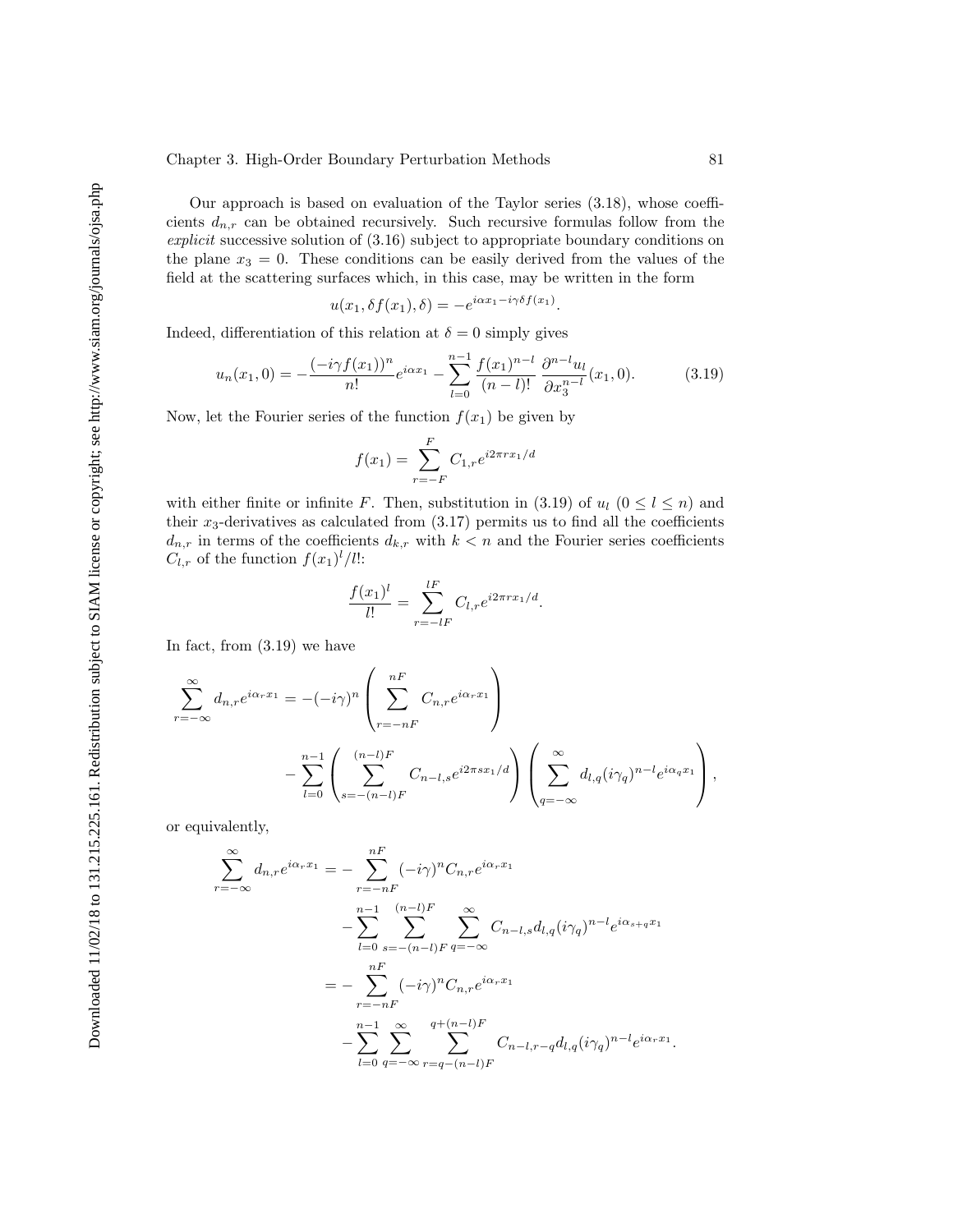Thus, we have

$$
d_{n,r} = -(-i\gamma)^n C_{n,r} - \sum_{l=0}^{n-1} \sum_{q=r-(n-l)F}^{r+(n-l)F} C_{n-l,r-q}(i\gamma_q)^{n-l} d_{l,q},
$$
(3.20)

where, of course,

$$
d_{0,0}=-1,
$$

as it follows from the law of reflection onto a planar surface.

Analogous formulas can be derived for two-dimensional bounded obstacles when viewed, for instance, as perturbations of a circular cylinder or any other exactly solvable geometry. More precisely, for obstacles whose boundaries are given, in polar coordinates, by

$$
\Gamma_{\delta} = \{(\rho, \theta) : \rho = a + \delta f(\theta)\},\tag{3.21}
$$

the recursion reads

$$
d_{n,q} = -k^{n} \sum_{p=q-nF}^{q+nF} C_{n,q-p}(-i)^{p-q} \frac{d^{n} J_{p}}{dz^{n}}(ka) / H_{q}^{(1)}(ka)
$$
  

$$
- \sum_{l=0}^{n-1} k^{n-l} \sum_{p=q-(n-l)F}^{q+(n-l)F} d_{l,p} C_{n-l,q-p}(-i)^{p-q} \frac{d^{n-l} H_{p}^{(1)}}{dz^{n-l}}(ka) / H_{q}^{(1)}(ka), \quad (3.22)
$$

where again  $d_{n,r}$  denotes the Taylor coefficients of the amplitudes  $B_r$  (cf. (3.18)), which are now defined through (3.5) and

$$
\frac{f(\theta)^l}{l!} = \sum_{r=-lF}^{lF} C_{l,r} e^{ir\theta}.
$$

In this case, the calculation is initialized by means of the relations

$$
d_{0,q} = -J_q(ka)/H_q^{(1)}(ka),
$$

which follow from the exact expressions for the field scattered by a circular cylinder of radius  $a$  (see [4]). For the general formulas corresponding to the vector scattering problem in three dimensions we refer the reader to [10] for details on the treatment of biperiodic gratings and to [13] for those on three-dimensional bounded scatterers.

#### **3.3.3 Calculation of Taylor Coefficients**

Recursive formulae such as (3.20) and (3.22) allow us to compute Taylor coefficients of a scattering problem to arbitrarily high orders. To demonstrate the calculation, let us take a simple case of a two-dimensional grating (3.14) with

$$
f(x_1) = 2\cos(Kx_1) = e^{iKx_1} + e^{-iKx_1},
$$
\n(3.23)

Downloaded 11/02/18 to 131.215.225.161. Redistribution subject to SIAM license or copyright; see http://www.siam.org/journals/ojsa.php Downloaded 11/02/18 to 131.215.225.161. Redistribution subject to SIAM license or copyright; see http://www.siam.org/journals/ojsa.php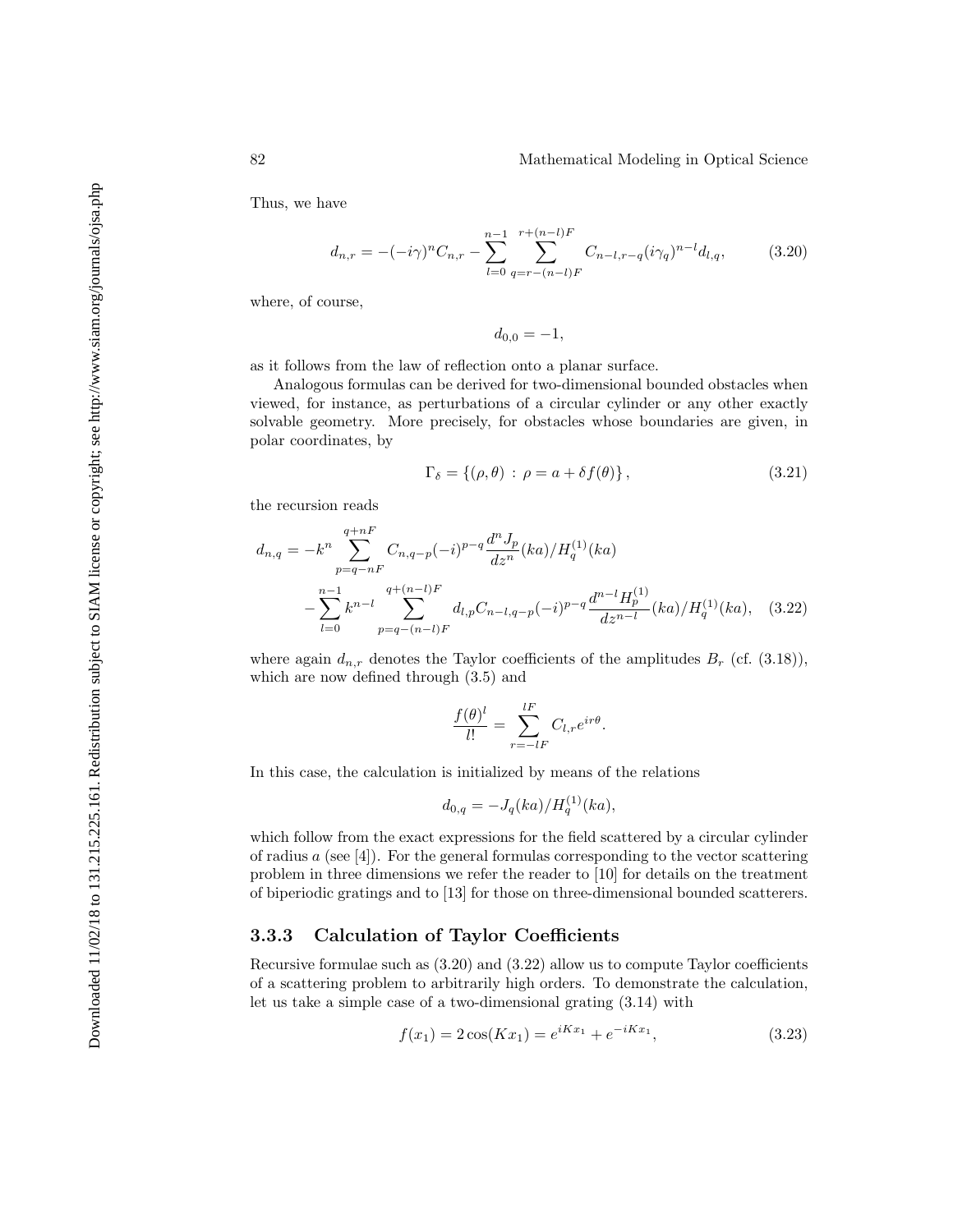for which  $F = 1$ ,  $C_{n,k} = 0$  if  $n - k$  is odd, and  $C_{n,k} = \frac{1}{n!} \left(\frac{n}{n-k}\right)$  if  $n - k$  is even. Then, it is easy to see from  $(3.20)$  that the nonzero coefficients  $d_{n,r}$  are

$$
d_{0,0} = -1
$$
  
\n
$$
d_{1,-1} \t d_{1,1}
$$
  
\n
$$
d_{2,-2} \t d_{2,0}
$$
  
\n
$$
d_{3,-3} \t d_{3,-1}
$$
  
\n
$$
d_{4,-2} \t d_{4,0}
$$
  
\n
$$
d_{4,0}
$$
  
\n
$$
d_{4,2}
$$
  
\n
$$
d_{4,3}
$$
  
\n
$$
d_{4,4}
$$
  
\netc.

If an Nth-order approximation to the Taylor series in (3.18) is to be computed, it is clearly unnecessary to produce all of the coefficients  $d_{n,r}$  for  $n \leq N$ . In fact, to compute  $B_0$  with  $N = 4$  we need only generate

$$
d_{0,0} = -1
$$
  
\n
$$
d_{1,-1} \t d_{2,0} \t d_{1,1}
$$
  
\n
$$
d_{2,-2} \t d_{3,-1} \t d_{2,0}
$$
  
\n
$$
d_{3,1} \t d_{3,1}
$$
\n(3.24)

Of course, in general we wish to obtain not only  $B_0$  but a number w of amplitudes that will in turn be used to calculate the fields with a given accuracy; the arrays of derivatives must be augmented accordingly. Similar considerations apply to functions f given by an arbitrary finite Fourier series.

In practice, and in order to reduce the number of operations, one can choose to truncate the inner sum in equations such as (3.20) by setting  $d_{k,q} = 0$  for  $|q| > q_0$ . The parameter  $q_0$  has to be chosen judiciously. Our experiments indicate that in the case of the sinusoidal profile  $(3.23)$ , no truncation is permissible (e.g., one cannot take  $q_0 < 2$  in (3.24)). On the other hand, for the grating associated with the function

$$
f(x_1) = 2\cos(Kx_1) + \frac{1}{5}\cos(3Kx_1),\tag{3.25}
$$

the effect of the higher order harmonics generated by the second summand can be truncated. In other words, even though the actual formula (3.20) for this profile involves frequencies roughly as high as  $\frac{3}{2}N + w$ , one can take  $q_0 = \frac{N}{2} + w$  with errors comparable to roundoff. This is related to the fact that the height-to-period ratio  $h/d$  of the first term in  $(3.25)$  is larger than the one for the second term. Thus, in the general case of a general Fourier series,  $q_0$  should be chosen so that no truncation would occur if all but the principal terms in it (i.e., the ones with the largest  $h/d$ 's) were neglected. Naturally, as the height-to-period ratio of a secondary term approaches those for the principal terms, the value of  $q_0$  should be increased. The ultimate choice of  $q_0$  must be made by consideration of the actual errors as measured by the defect in the energy balance, convergence, reciprocity, or other criteria.

In the case of the sinusoidal grating considered above, closed form expressions for the coefficients  $C_{n,r}$  of (3.20) were found. This is, of course, not possible if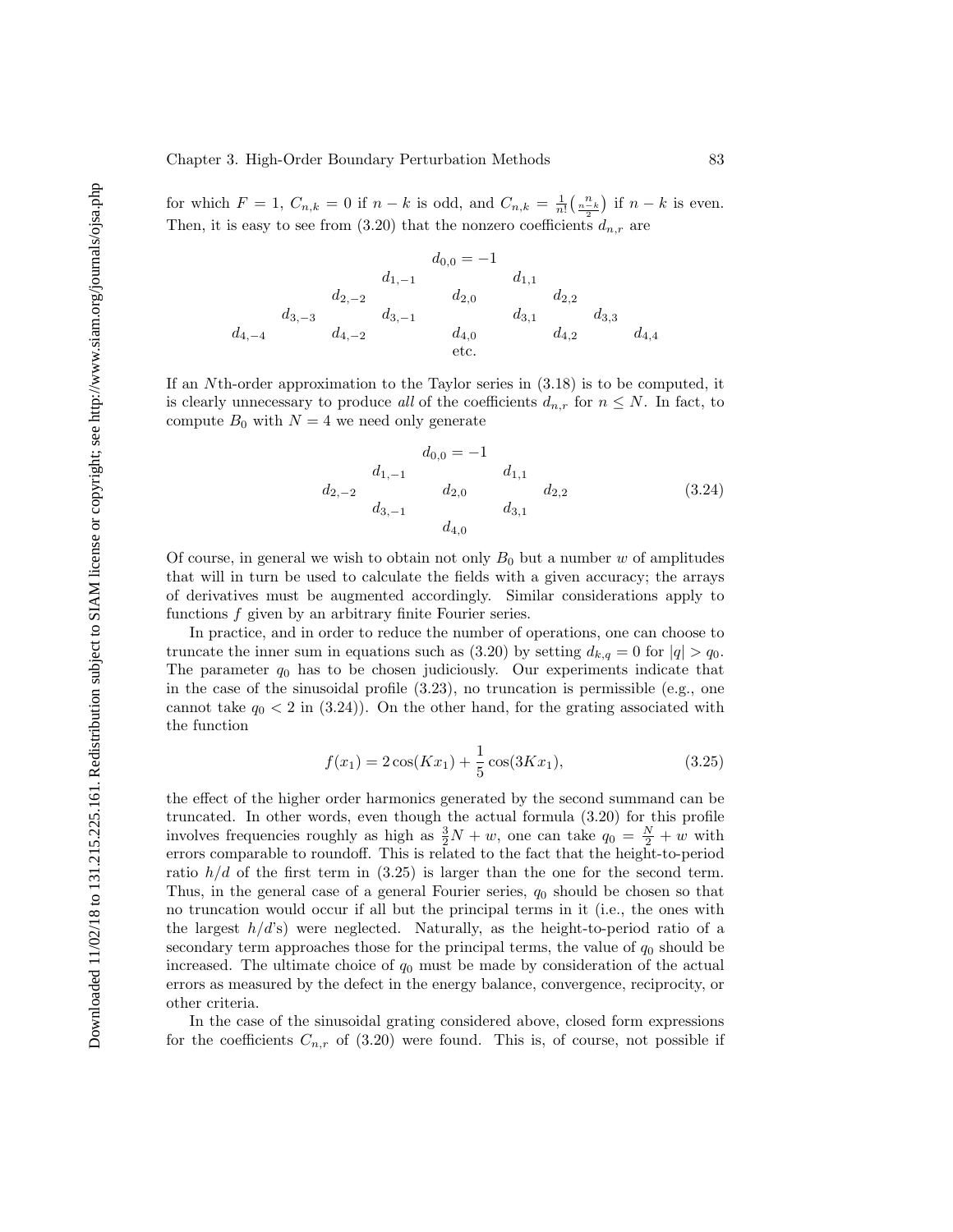the boundary of the scatterer is given by an arbitrary function  $f$ . By appropriate truncation we may always assume that  $f$  is given by a *finite* Fourier series containing modes with orders between  $-F$  and F, say; simple iterated multiplication of the series of f then yields a very stable algorithm for the calculation of  $C_{n,r}$ . Convergence as  $F$  is increased is then the criterion for an appropriate choice of this parameter.

Now the issue arises that calculation of the complete powers of the Fourier series of f may be prohibitively expensive in the three-dimensional cases—even when  $F$ is as small as, say,  $F = 10$ . It is therefore fortunate that, again, appropriate truncations can be used with errors comparable with roundoff. The procedure is very simple indeed: if the Fourier series of  $f<sup>n</sup>$  has been computed, then all modes of order r with  $|r| > q_1$  are set to zero, and the resulting series is multiplied by the series of f. The result is then taken as an approximation to  $f^{n+1}$ . Of course, the choice of the parameter  $q_1$  depends on the particular scatterer, on  $F$ , on  $q_0$ , and on the order  $n$  of the Taylor approximation. We can assume that appropriate values of these parameters have been found when further increases in them do not lead to improvements in the numerical error.

To complete our algorithms we must now consider the question of summation of series such as (3.18). As we have said, the functions  $B_r(\delta)$  are analytic in a common neighborhood of the real axis, and therefore the series in (3.18) certainly has a positive radius of convergence. It turns out that this series diverges (or converges slowly) for many cases of interest, and we thus need appropriate numerical schemes for analytic continuation in the complex  $\delta$  plane. This is the subject of the following section.

## **3.4 Approximation of Analytic Functions**

Our understanding of the problem of calculation of the electromagnetic field by means of analytic continuation can be presented at two different levels of detail. On one hand we may accurately state that Padé approximants have produced better accuracy than other approximators in all the applications of our method we have encountered. We therefore view Padé approximation, which is briefly described below, as an integral element of our algorithms. An interesting insight into the approximation problem, on the other hand, can be gained by consideration of the spectrum of singularities of the field as a function of the perturbation parameter  $\delta$ . Indeed, singularities play a major role in the approximation problem. They determine the radius of convergence of the Taylor series and they are closely related to the speed of convergence of Padé approximants [3]. Further, the spectrum of singularities determines the conditioning in the values of the Padé approximants  $[11]$ , and even partial information on such singularities may be used in some cases to produce a rather dramatic improvement in the Padé problem; a simple example of this phenomenon is presented at the end of this section. Our current knowledge of the analytic structure of the field in the  $\delta$  plane is discussed in what follows.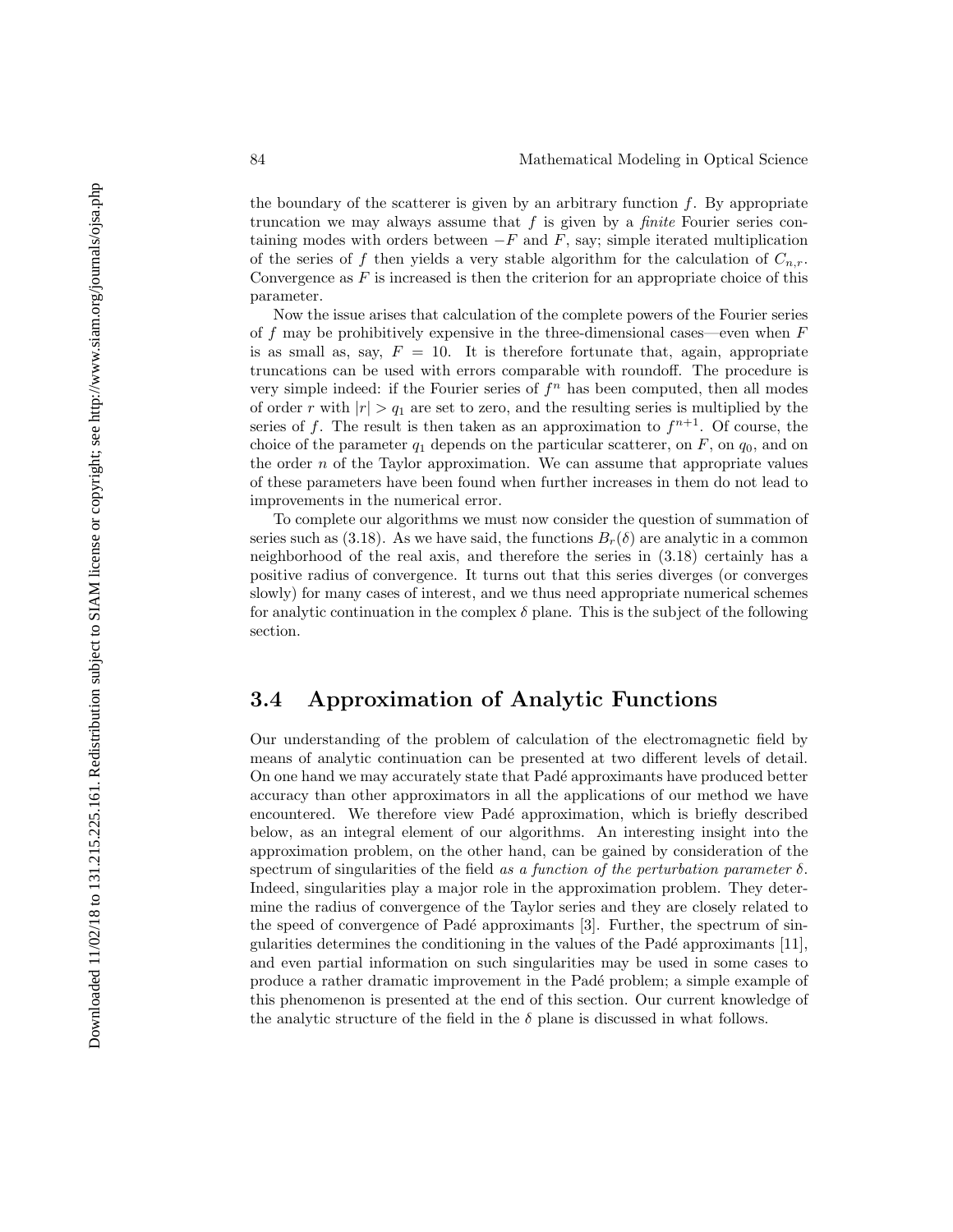

Figure 3.2: Poles (o) and zeros (x) of the Padé approximants of  $B_1(\delta)$ : (a) [28/28]approximant; (b) [48/48]-approximant.

The  $[L/M]$  Padé approximant of a function

$$
B(\delta) = \sum_{n=0}^{\infty} d_n \delta^n
$$
 (3.26)

is defined (see [3]) as a rational function

$$
[L/M] = \frac{a_0 + a_1 \delta + \dots + a_L \delta^L}{1 + b_1 \delta + \dots + b_M \delta^M}
$$

whose Taylor series agrees with that of B up to order  $L + M + 1$ . A particular  $[L/M]$  approximant may fail to exist but, generically,  $[L/M]$  Padé approximants exist and are uniquely determined by L, M, and the first  $L + M + 1$  coefficients of the Taylor series of B. Pad´e approximants have some remarkable properties of approximation of analytic functions from their Taylor series (3.26) for points far outside their radii of convergence; see, e.g., [3]. They can be calculated by first solving a set of linear equations for the denominator coefficients  $b_i$ , and then using simple formulae to compute the numerator coefficients  $a_i$ . For convergence studies and numerical calculation of Padé approximants, see [3, 5, 21].

In Figure 3.2 we show the location of the zeros of the numerators and denominators of the [28/28] and [48/48] Padé approximants to the coefficient  $B_1(\delta)$  for the perfectly conducting grating with profile

$$
f_{\delta}(x_1) = \delta(e^{i2\pi x_1} + e^{-i2\pi x_1}) = 2\delta \cos(2\pi x_1)
$$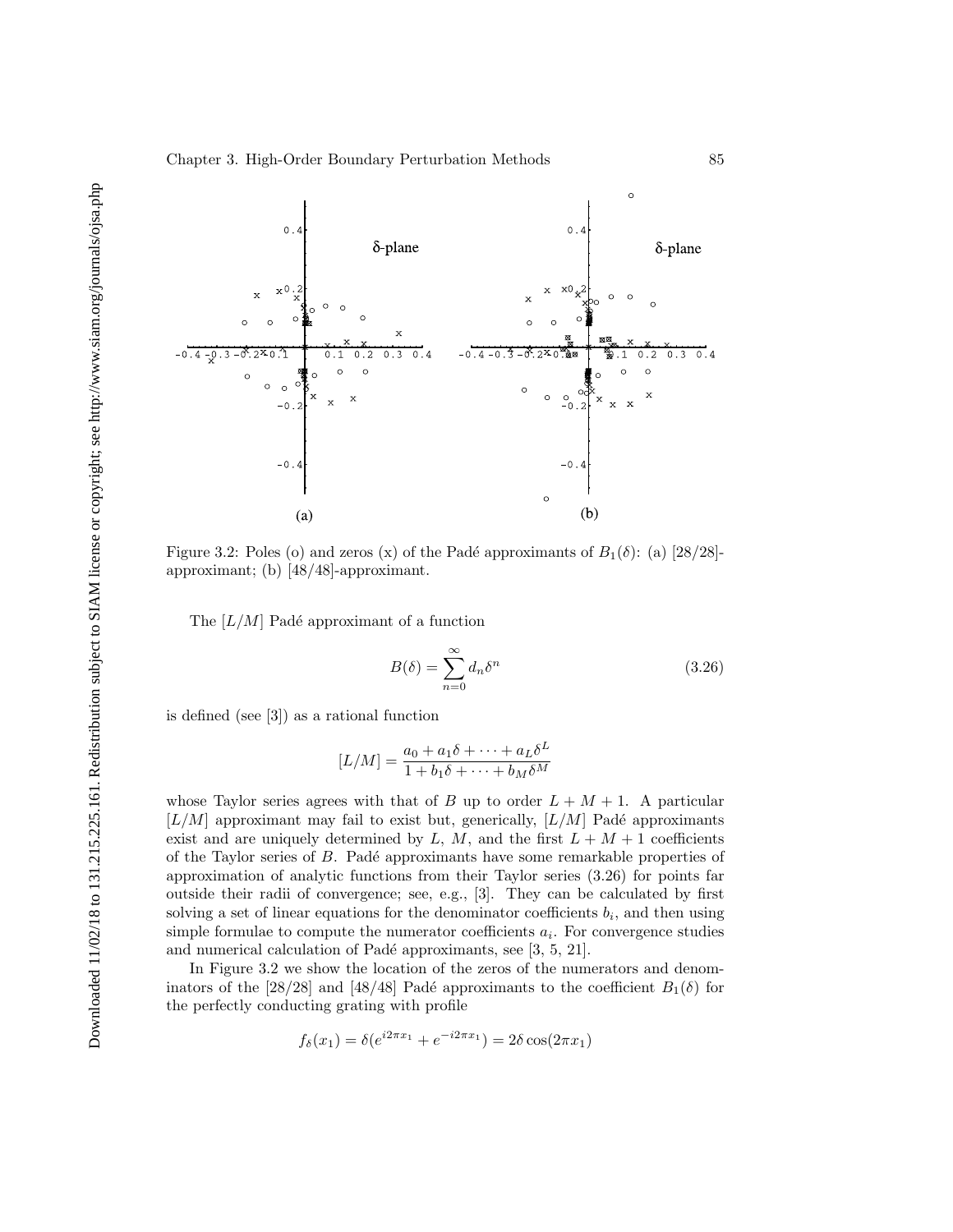

Figure 3.3: The region C of analyticity of the Rayleigh coefficients  $B_r^{\pm}(\delta)$  and a lens-shaped region L that is conformally transformed onto the right half-plane via  $g(\delta) = \left(\frac{A-\delta}{A+\delta}\right)^{\alpha}.$ 

under normal incidence and with light of wavelength  $\lambda = 0.4368$ . In this figure, a circle (o) represents a zero of the denominator, which is a singularity of the approximant provided it is not crossed out by a corresponding zero  $(x)$  in the numerator. Very similar pictures are obtained for other amplitudes  $B_r$  and for approximants of other orders. Now, it is well known that, rather generally, the singularities of the Padé approximants approach the singularities of the function they approximate [3]. Thus, Figure 3.2 provides us with an approximation to the domain of analyticity of the diffracted fields. Note that no singularities occur on the real axis, as expected from the theoretical discussion of section 3.3.1.

A domain of analyticity C which resembles the one suggested by Figure 3.2 was proposed in [8]; see Figure 3.3. This picture led us to devise a summation mechanism based on conformal transformations that we called *enhanced conver*gence [8, 11]; see also [54]. Given a function  $B(\delta)$  and a complex number  $\delta_0$ , the method of enhanced convergence uses conformal mappings to produce an appropriate arrangement of the singularities of B and the point  $\delta_0$ , so that a truncated Taylor series can be used to calculate  $B(\delta_0)$ .

Suppose we wish to compute the function  $B(\delta)$  at a point  $\delta_0$  which lies outside the circle of convergence D of the Taylor series of B around  $\delta = 0$  (see Figure 3.3). The series is divergent at  $\delta_0$ . If we consider, however, the composition of B with a conformal transformation,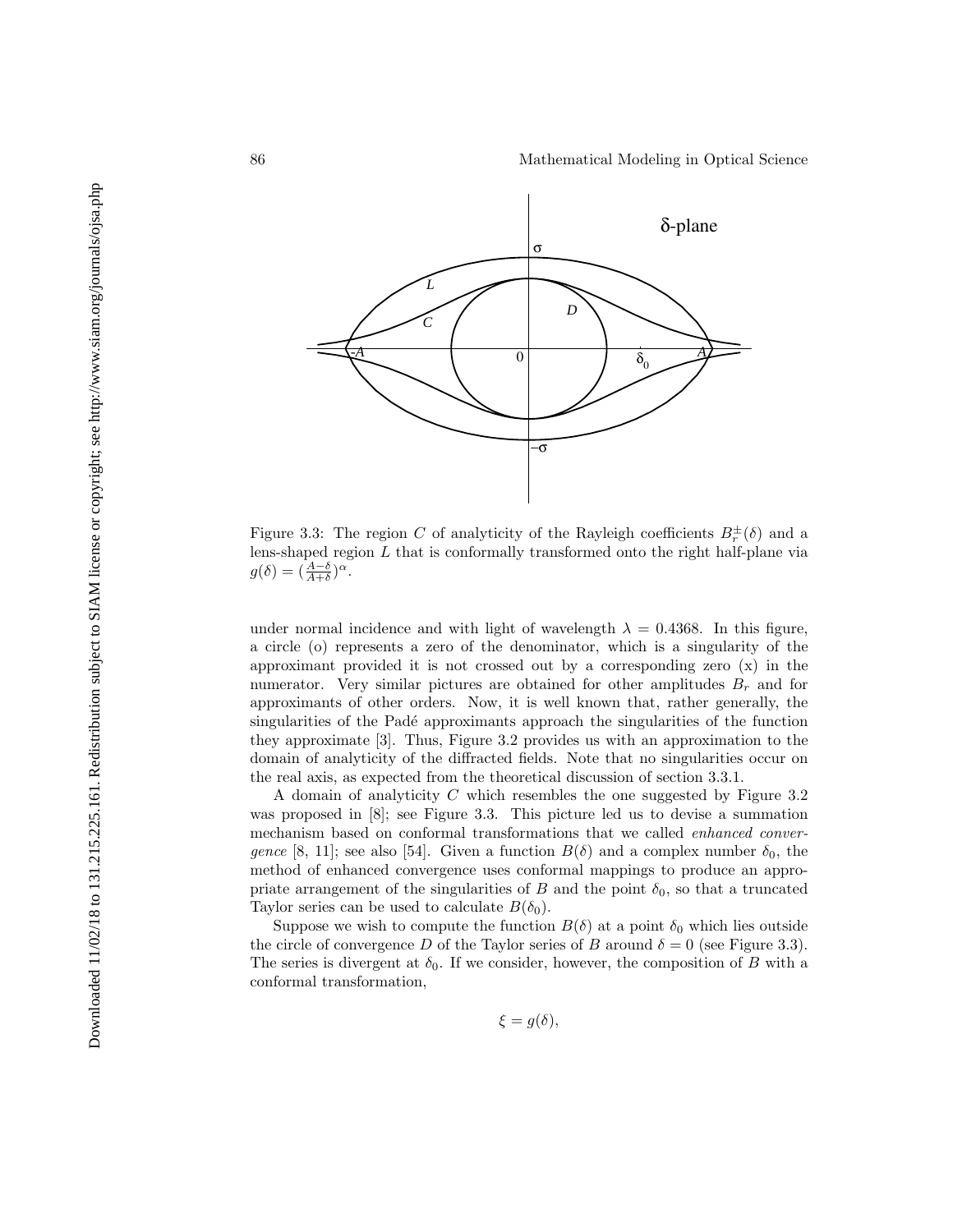|        | Direct            |               | Enhanced          |              |
|--------|-------------------|---------------|-------------------|--------------|
| $\, n$ | e <sub>1</sub>    | $\epsilon$    | e <sub>1</sub>    | $\epsilon$   |
| 10     | 0.5034545E-02     | $1.5E - 01$   | 0.1735547E-01     | $8.3F - 02$  |
| 15     | 0.1073396E-01     | $5.3E - 02$   | $0.1204894E - 01$ | $1.3E - 0.5$ |
| 20     | 0.1045474E-01     | $4.0E - 0.3$  | 0.1157684E-01     | $5.1E - 04$  |
| 25     | 0.1140532E-01     | $3.2E - 0.3$  | 0.1163189E-01     | $3.1E - 0.5$ |
| 30     | 0.1161950E-01     | $2.2E - 04$   | 0.1163870E-01     | $-8.4E - 06$ |
| 35     | 0.1165000E-01     | $1.1E - 0.5$  | 0.1163798E-01     | $-7.3E - 07$ |
| 40     | $0.1162548E - 01$ | $-3.2E - 0.5$ | $0.1163793E - 01$ | $-4.4E - 08$ |
| 45     | 0.1163059E-01     | $5.1E - 0.5$  | 0.1163793E-01     | $2.2E - 0.8$ |
| 50     | 0.1164204E-01     | $1.2E - 0.5$  | 0.1163793E-01     | $2.0E - 0.9$ |
| 55     | 0.1164090E-01     | $-1.7E - 0.5$ | 0.1163793E-01     | $-3.7E-11$   |
| 60     | $0.1163616E - 01$ | $-4.0E - 06$  | $0.1163793E - 01$ | $-4.5E-11$   |

Table 3.1: Comparison between direct and enhanced convergence. First-order efficiency for a sinusoidal grating in TE polarization,  $\delta = 0.075$ .

Table 3.2: Comparison between direct and enhanced convergence. First-order efficiency for a sinusoidal grating in TE polarization,  $\delta = 0.1$ .

|        | Direct            |               | Enhanced          |              |  |
|--------|-------------------|---------------|-------------------|--------------|--|
| $\, n$ | e <sub>1</sub>    | $\epsilon$    | e <sub>1</sub>    | $\epsilon$   |  |
| 10     | $0.3897061E + 00$ | $-7.2E - 01$  | $0.4018525E+00$   | $-4.5E-01$   |  |
| 15     | $0.4713435E+01$   | $-1.4E + 01$  | $0.1649737E + 00$ | $-7.3E - 02$ |  |
| 20     | $0.3635994E+01$   | $-1.5E + 01$  | $0.1568326E + 00$ | $3.1E - 02$  |  |
| 25     | $0.3848452E+01$   | $-1.2E + 01$  | $0.1687898E + 00$ | $4.8E - 03$  |  |
| 30     | $0.3357765E + 00$ | $-5.5E + 00$  | $0.1698172E + 00$ | $3.0E - 04$  |  |
| 35     | $0.1276039E + 01$ | $-2.4E + 01$  | $0.1701259E + 00$ | $-4.0E - 04$ |  |
| 40     | $0.4143993E+02$   | $-2.2E+0.2$   | $0.1700261E + 00$ | $-1.3E - 04$ |  |
| 45     | $0.1665033E + 03$ | $-1.6E + 03$  | $0.1699795E + 00$ | $1.3E - 0.5$ |  |
| 50     | $0.1406855E+04$   | $-8.2E + 03$  | $0.1699760E + 00$ | $1.1E - 0.5$ |  |
| 55     | $0.7075471E + 04$ | $-6.9E + 04$  | $0.1699781E + 00$ | $2.5E - 06$  |  |
| 60     | $0.7847034E + 05$ | $-4.1E + 0.5$ | $0.1699792E + 00$ | $-4.8E - 07$ |  |

the singularities and the point  $\xi_0 = g(\delta_0)$  at which the function is sought will show a different arrangement in the  $\xi$  plane, and  $\xi_0$  may lie inside the circle of convergence of the composite function  $B(g^{-1}(\xi))$ . If so, a truncated Taylor series of the composite function can be summed to yield the value  $B(\delta_0)$ . Even if  $\delta_0$  lies inside the circle of convergence  $D$ , this procedure may result in improved convergence rates [8, 11]. In Tables 3.1 and 3.2, for example, we compare the convergence of the power series for  $e_1(\delta) = |B_1(\delta)|^2 \beta_1/\beta_0$  about  $\delta = 0$  ("Direct") with that of  $e_1(\xi) = |B_1(\xi)|^2 \beta_1/\beta_0$  ("Enhanced") obtained by means of an appropriate conformal change of variables [8]. Again we consider the sinusoidal grating scattering problem mentioned above. We observe that even in the case  $\delta = 0.075$ , in which the direct series converges, the convergence is substantially enhanced by the conformal mapping. In case  $\delta = 0.1$  the direct series does not converge.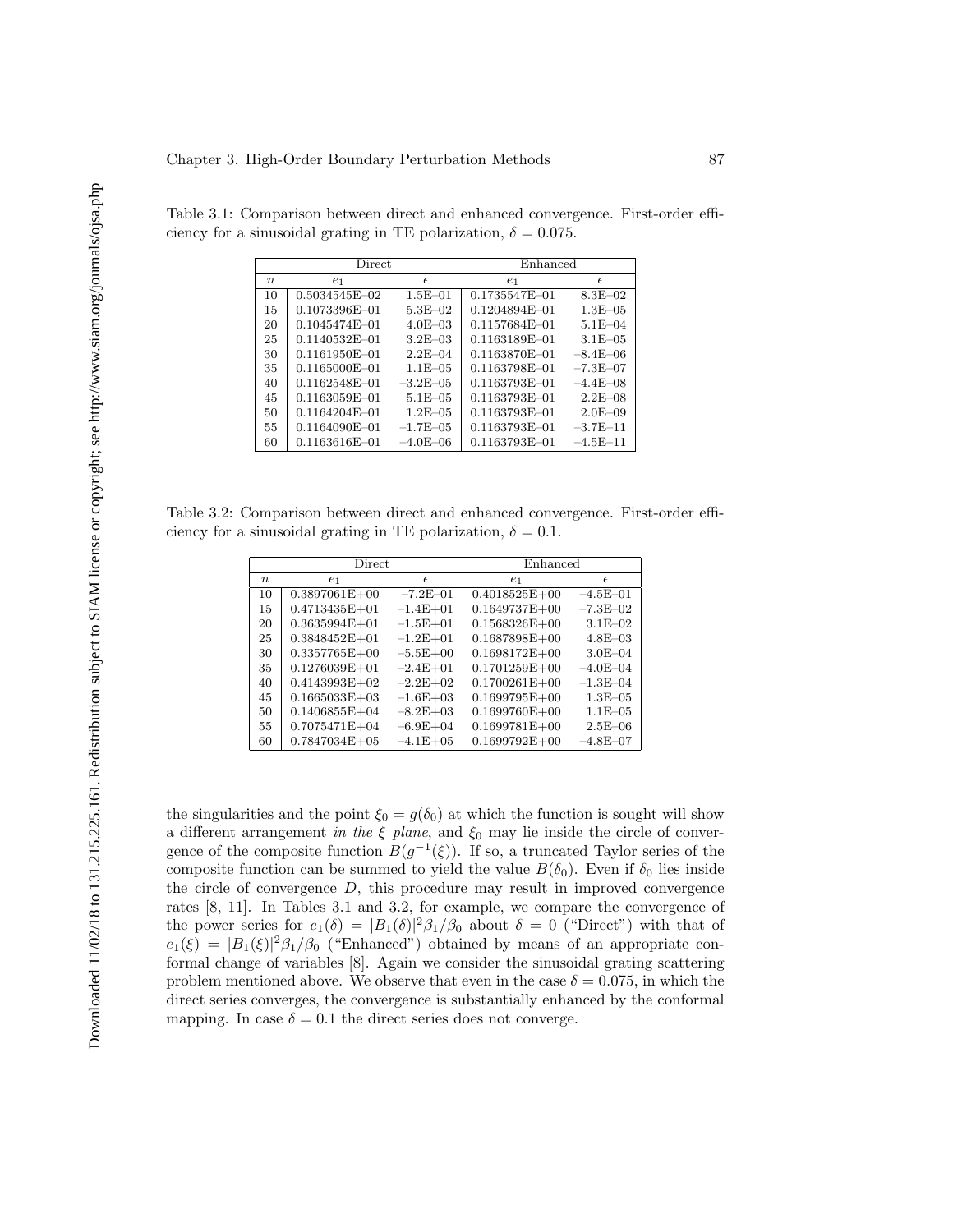The performance of this summation method depends strongly on the parameters A and  $\sigma$  of Figure 3.3. The optimality of a choice of these parameters can be checked through the defect  $\epsilon$  in the energy relation (3.11)

$$
\epsilon = 1 - \sum_{n \in U^+} e_n^+.
$$

 $(e_n^- = 0$  here, since we are dealing with a perfectly conducting grating.) Alternatively, the optimal values of these parameters can be calculated [9] by consideration of the poles shown in Figure 3.2. The results of these calculations are in close agreement. Further, note the position of singularities closest to the origin in Figure 3.2, which implies a radius of convergence consistent with the convergence results of the direct series in Tables 3.1 and 3.2. The agreements found in these calculations constitute an important consistency check in our theory. In addition, they add substantial credibility to our view that the analytic structure in the  $\delta$  plane is well approximated by representations such as that in Figure 3.2.

As we said, Padé approximation does exhibit better numerical performance than enhanced convergence; in the examples of Tables 3.1 and 3.2, for instance, Padé approximants permit us to obtain two additional significant digits [9]. Interestingly, enhanced convergence can be used to improve the performance of Padé approximation. Indeed, the theory in [11] shows that the relative arrangement of the singularities of an analytic function is closely related to the numerical conditioning of the corresponding Pad´e problem. Further, a conformal change of variables on a function  $B(\delta)$  can lead to a dramatic improvement in this conditioning. (The Padé approximants of the functions in the transformed variables will be referred to as enhanced Padé approximants.) Since the main numerical weakness of Padé approximation is its ill conditioning, it is reasonable to expect that enhanced approximants could lead to improvement in our solutions of scattering problems. Unfortunately, we have not yet succeeded in devising a numerical implementation of these ideas in the context of scattering calculations that will meet a basic requirement of the approach, namely, the need for accurate values of the Taylor coefficients of the composite functions. Composition of the corresponding series, which certainly suffices in applications such as those of Tables 3.1 and 3.2, is not appropriate for the enhanced Pad´e application. Indeed, composition of power series leads to a loss of significant digits in the Taylor coefficients. This accuracy loss interacts with the conditioning problem of Padé approximation in such a way that no substantial improvements in the calculated values are obtained. If accurate values of the coefficients of the composite functions can be found, on the other hand, then very substantial improvements can be obtained, as shown in an example below. Thus, further improvement in the performance of our algorithms could result if an accurate method for computation of the enhanced coefficients were found.

As we said, enhanced convergence may help obtain a remarkable improvement in the performance of Padé approximation. Let us consider, for example, Table 3.3, which shows the values of the  $\left[\frac{N}{2}/\frac{N}{2}\right]$  Padé and enhanced Padé approximants for the function  $f(z) = \log(1 + z)$ ; see [11] for details. This table shows that enhanced Padé approximants produce up to 13 correct digits of  $log(21)$  while ordinary Padé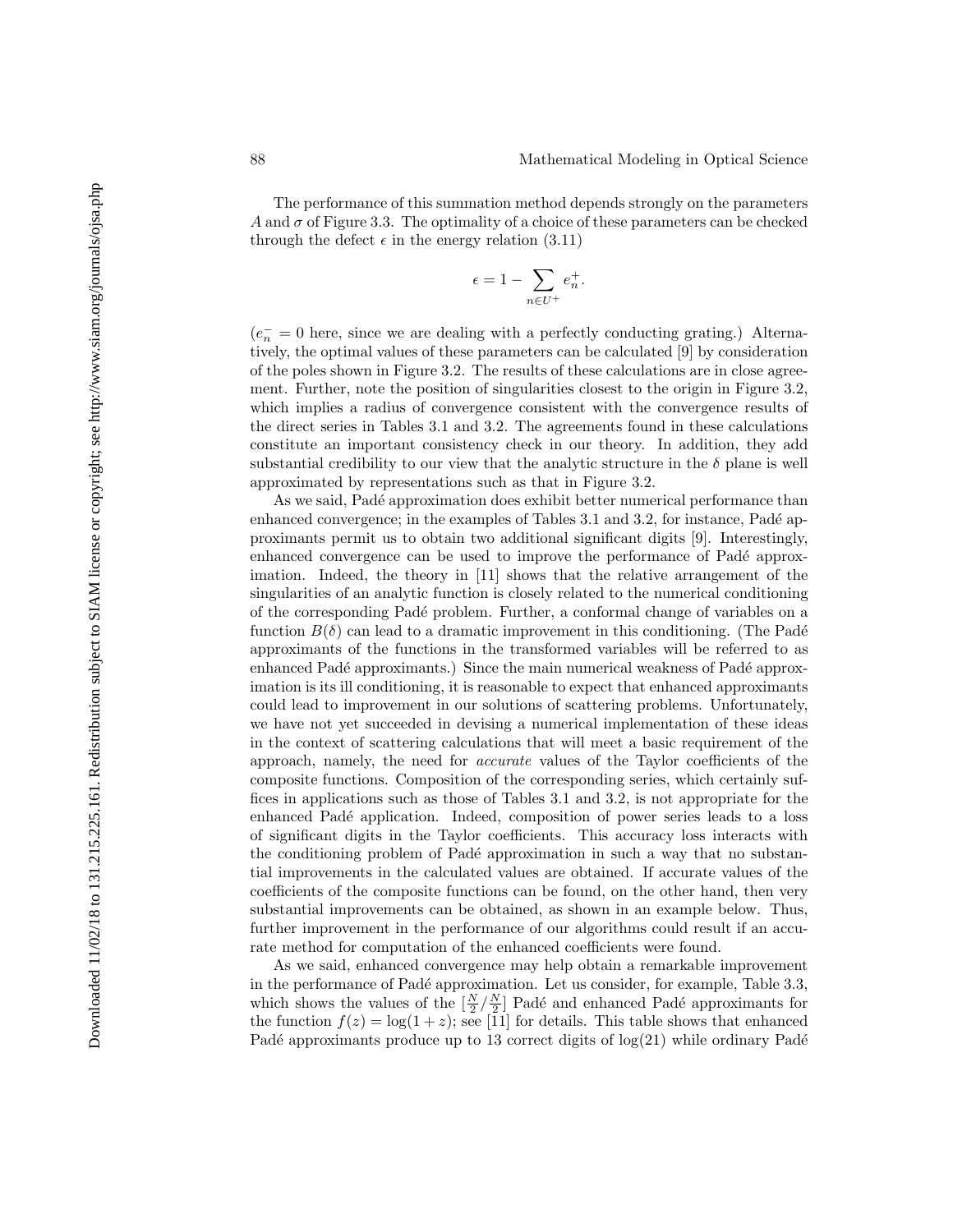| N   | $\boldsymbol{z}$ | $\log(1+z)$    | Padé           | Enh. Padé      |
|-----|------------------|----------------|----------------|----------------|
| 20  | 20               | 3.044522437723 | 3.043989111079 | 3.043988784141 |
| 40  |                  |                | 3.044612164211 | 3.044522360574 |
| 60  |                  |                | 3.044477040660 | 3.044522437596 |
| 80  |                  |                | 3.044175772366 | 3.044522437727 |
| 100 |                  |                | 3.044463021924 | 3.044522437722 |
| 120 |                  |                | 3.044489520809 | 3.044522437724 |
| 140 |                  |                | 3.044496462919 | 3.044522437723 |
| 160 |                  |                | 3.044619592662 | 3.044522437723 |
| 180 |                  |                | 3.044362344599 | 3.044522437723 |
| 20  | 200              | 5.30330        | 5.03582        | 5.03577        |
| 40  |                  |                | 5.32614        | 5.28588        |
| 60  |                  |                | 5.17831        | 5.30093        |
| 80  |                  |                | 5.08690        | 5.30276        |
| 100 |                  |                | 5.16939        | 5.30305        |
| 120 |                  |                | 5.18899        | 5.30324        |
| 140 |                  |                | 5.19792        | 5.30328        |
| 160 |                  |                | 5.70660        | 5.30329        |
| 180 |                  |                | 5.13885        | 5.30330        |

Table 3.3:  $\left[\frac{N}{2}/\frac{N}{2}\right]$  approximants for  $\log(1+z)$ .

fractions do not produce more than the first 4 digits. It is very remarkable, in any case, that the Padé approximation is so stable and that it produces these four digits for N up to at least  $N = 180$ , in spite of the tremendous ill-conditioning of the denominator problem. Table 3.3 also shows the values of both approximants at  $z = 200$ ; again, an improvement is observed.

# **3.5 Applications**

The difficulty associated with the numerical solution of a scattering problem depends roughly on two elements: the magnitude of the ratio  $P/\lambda$  of the "size" (characteristic length) of the scatterer to the wavelength on one hand, and the oscillations and/or lack of smoothness exhibited by its boundary, on the other. In short, numerical complexity arises from the need to account accurately for oscillatory behavior of fields and interfaces. In what follows we present applications of our method which test its performance in problems of various degrees of difficulty, and we compare the results of these algorithms with those given by classical methods.

As we have noted, our approach is applicable to configurations that may be viewed as perturbations from an exactly solvable geometry. Such perturbations need not be small, as may be seen from the examples that follow, and our analytic method may be considered as a rather general one. In many cases of practical importance our approach yields results that are several orders of magnitude more accurate than those given by classical methods, such as the method of moments and other algorithms based on the solution of integral equations.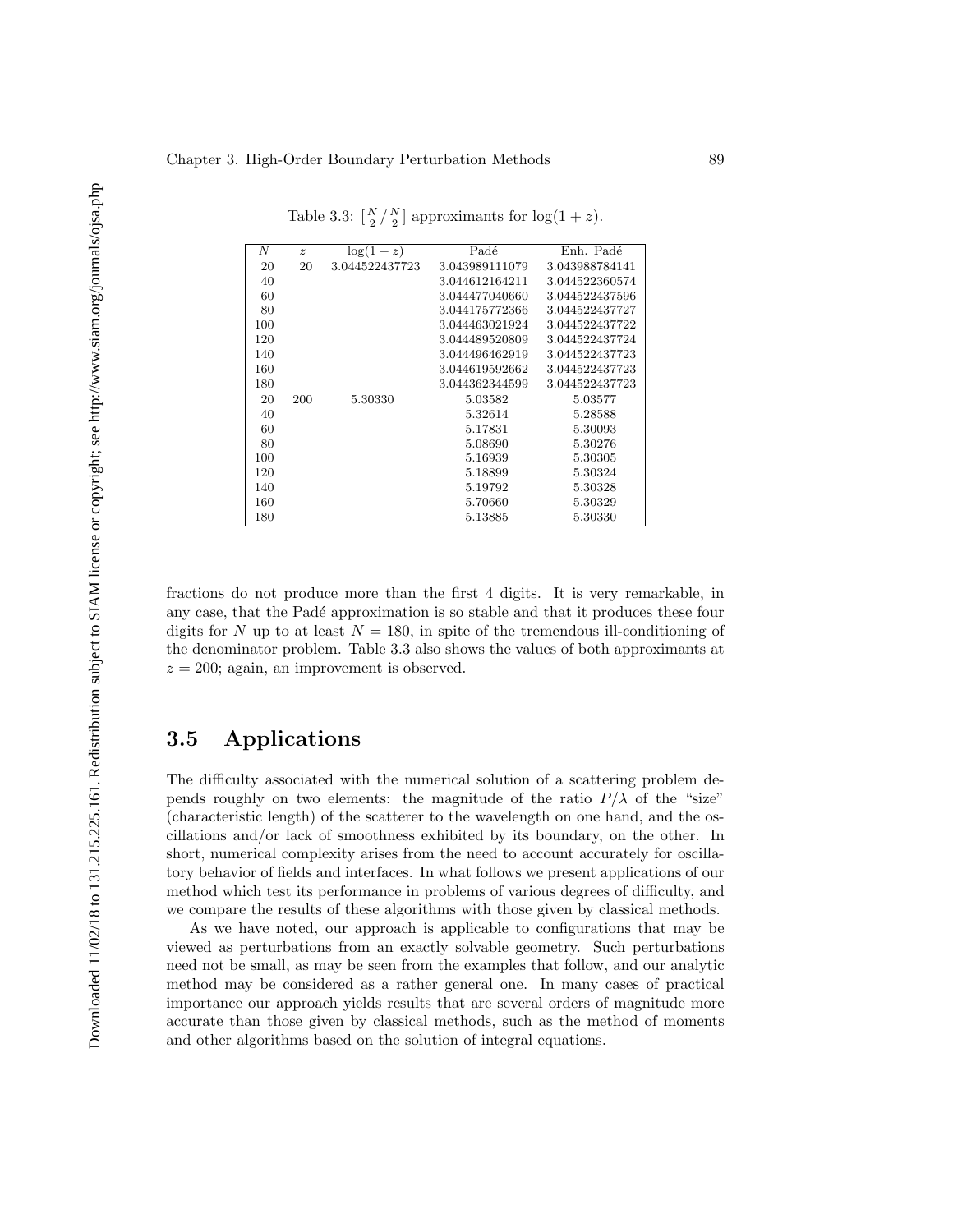#### **3.5.1 Two-Dimensional Problems**

We have tested our analytic method in a variety of problems of diffraction by gratings [9], and indeed, our method was originally intended as a grating solver. We therefore discuss applications to grating problems first. To substantiate the general applicability of our approach, we also include here an example of a calculation of the radar cross section (RCS) generated by a bounded cylindrical obstacle, and a corresponding example in three dimensions is given in section 3.5.2. In this and the following sections the error estimator  $\epsilon$  is the defect in the energy balance criterion. For example, in the grating configurations  $\epsilon$  is defined as the defect in the relations (3.9) and (3.11), and for two-dimensional dielectric gratings,  $\epsilon$  is given by

$$
\epsilon=1-\sum_{r\in U^+}e_r^+-\sum_{r\in U^-}e_r^-
$$

as calculated by the numerical solver. For a perfectly conducting bounded obstacle in two dimensions  $\epsilon$  is defined as the relative error in the calculated value of the left-hand side of equation (3.6):

$$
\epsilon = \frac{\left|\sum_{r} |B_r|^2 + \text{Re}\left(\sum_{r} B_r\right)\right|}{\sum_{r} |B_r|^2}.\tag{3.27}
$$

These defects provide an accurate measure of the relative error in the quantities of interest. Indeed, unlike other approaches, our method does not verify energy balance exactly, so that its defect is in fact a good accuracy estimator. We have verified this through convergence tests in a large number of examples; e.g., compare efficiency errors and energy defects in the results of Tables 3.1 and 3.2. Of course, the energy balance criterion is only valid in the absence of absorption. When dealing with lossy scatterers we generally turn to estimating the errors directly by means of convergence tests, as in the first application in section 3.5.2.

In our first example we consider a problem of diffraction by a sinusoidal dielectric grating (3.14) with

$$
f(x_1) = 2\cos(2\pi x_1/d)
$$

and period  $d = 1 \mu m$ . (Note that the height h of the corrugations, that is, the vertical distance from the highest peak to the lowest valley, is given by  $h = 4\delta$ .) The grating has a refractive index  $\nu_0 = 2$  and is illuminated under normal incidence with light of wavelength  $\lambda = 0.83 \mu m$ . Table 3.4 contains results given by our algorithms for the reflected and transmitted energy  $R$  and  $T$ , which results from a unit input energy. This case was treated in [18] by means of integral equations and the method of moments; there, the authors report the following values of  $R$  and  $T$ for  $h = 0.2 \mu m$ :

$$
R = 0.117274,
$$

$$
T = 0.882759,
$$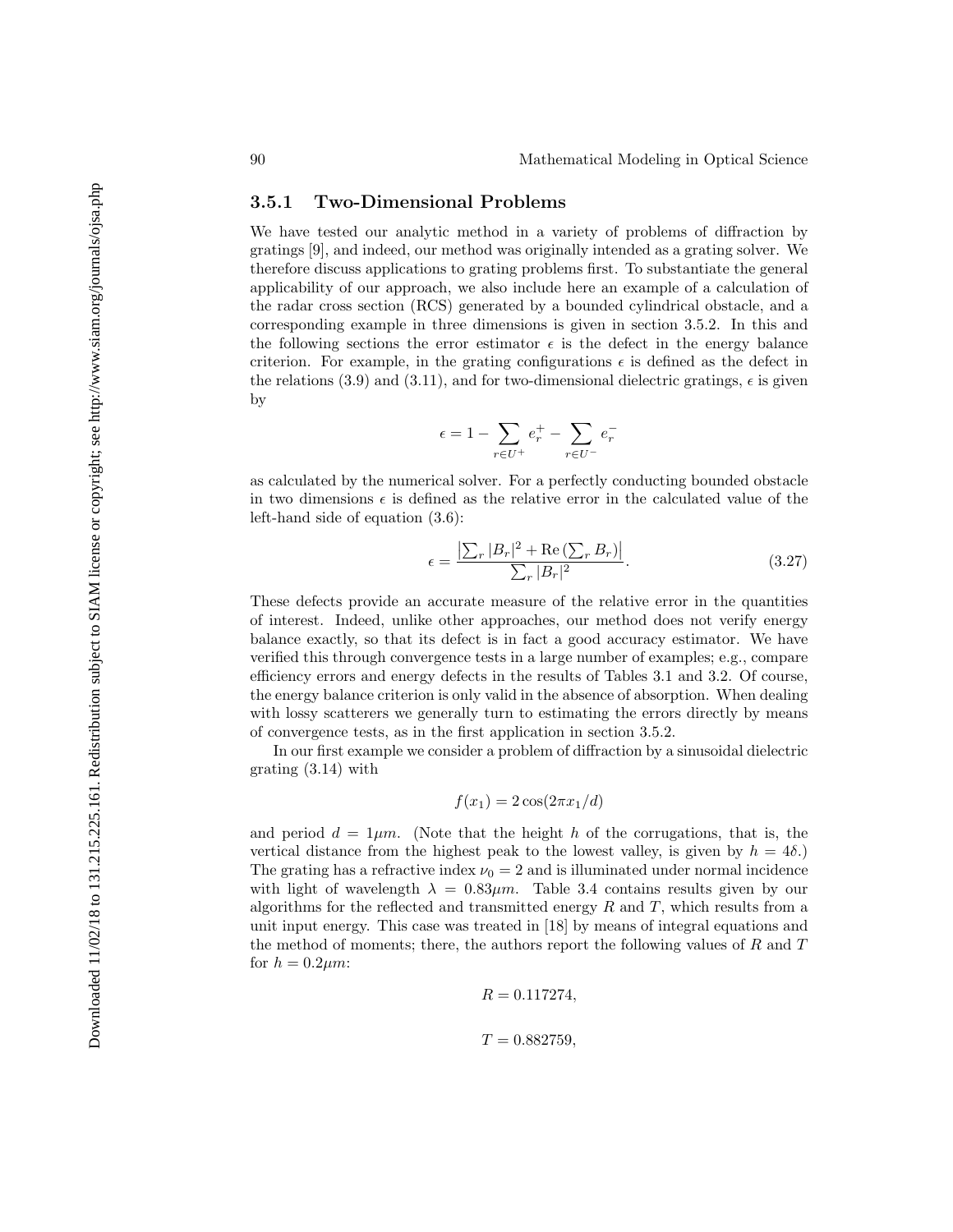Table 3.4: Reflected and transmitted energies for a sinusoidal grating with index of refraction  $\nu_0 = 2$ , under normal incidence with a wavelength-to-period ratio  $\lambda/d =$ 0.83: [20/20] Padé approximants. Left: TE polarization; right: TM polarization.

| h/d  | R.       | T        | $\epsilon$   | h/d  | R        | T        | $\epsilon$   |
|------|----------|----------|--------------|------|----------|----------|--------------|
| 0.00 | 0.111111 | 0.888889 | $-2.2E-16$   | 0.00 | 0.111111 | 0.888889 | $-2.2E-16$   |
| 0.10 | 0.114926 | 0.885074 | $0.0E + 00$  | 0.10 | 0.104046 | 0.895954 | $-2.2E-16$   |
| 0.20 | 0.117282 | 0.882718 | $0.0E + 00$  | 0.20 | 0.086355 | 0.913645 | $0.0E + 00$  |
| 0.30 | 0.104871 | 0.895129 | $1.6E - 14$  | 0.30 | 0.062807 | 0.937193 | $-1.6E-12$   |
| 0.40 | 0.080184 | 0.919816 | $9.8E - 11$  | 0.40 | 0.039117 | 0.960883 | $-1.1E - 08$ |
| 0.50 | 0.055902 | 0.944098 | $1.0E - 07$  | 0.50 | 0.025636 | 0.974363 | $-6.5E - 07$ |
| 0.60 | 0.038983 | 0.961015 | $-1.3E - 06$ | 0.60 | 0.023655 | 0.976517 | $1.7E - 04$  |
| 0.70 | 0.029619 | 0.969848 | $-5.3E - 04$ | 0.70 | 0.021333 | 0.982000 | $3.3E - 0.3$ |
| 0.80 | 0.024083 | 0.972233 | $-3.7E - 03$ | 0.80 | 0.016013 | 0.999951 | $1.6E - 02$  |

and

$$
\epsilon = 1 - (T + R) = 3.3 \times 10^{-5};
$$

compare the left side of Table 3.4.

As is the case here, the analytic method yields results of very good definition in most grating problems of interest. Other results for grating problems obtained by discretization of boundary integral equations include, for example, those of Van den Berg [60] and Pavageau and Bousquet [46]. These authors considered a perfectly conducting sinusoidal grating for values of  $h/d$  ranging from 0.3 to 0.56 and illuminated with light of wavelength  $\lambda = 0.4368$ . They report errors of the order of 10−<sup>5</sup> for a ratio of 0.3 and of order 10−<sup>3</sup> for ratios of 0.4 and 0.56. The corresponding errors in the analytic method are of order  $10^{-12}$ ,  $10^{-8}$ , and  $10^{-6}$ ; similar improvements in performance over other methods have been found in calculations containing lossy gratings and nonsmooth (e.g., triangular) profiles [9]. It must be pointed out that the largest ratio  $h/d = 0.56$  considered here is larger than those corresponding to gratings actually used in applications [40]. For even deeper gratings, say, ratios of 0.7 and beyond (and for this wavelength), our method in its present form rapidly breaks down due to numerical ill-conditioning, while the integral method deteriorates more slowly, and it gives results with errors of a few percent for gratings with heights as large as  $h/d = 1$ . As we pointed out in section 3.4, remedies for conditioning problems in our algorithms may result from a more detailed consideration of the analytic properties and singularities of the electromagnetic field; see, e.g., Table 3.3.

In our second example we study scattering by the perfectly conducting obstacle of Figure 3.4(a) (a two-dimensional bounded scatterer without symmetries) to demonstrate the wider applicability of our methods. The boundary of this obstacle is given by (3.21) with  $f(\theta)=0.125 \sin(4\theta) - 0.15 \sin(3\theta)$  and  $\delta = 1$ . Figure 3.4(b) gives the amplitude of the bistatic far field coefficient  $\Phi$  for the TE polarized configuration indicated in Figure 3.4(a) with perimeter-to-wavelength ratio  $P/\lambda = 20$ .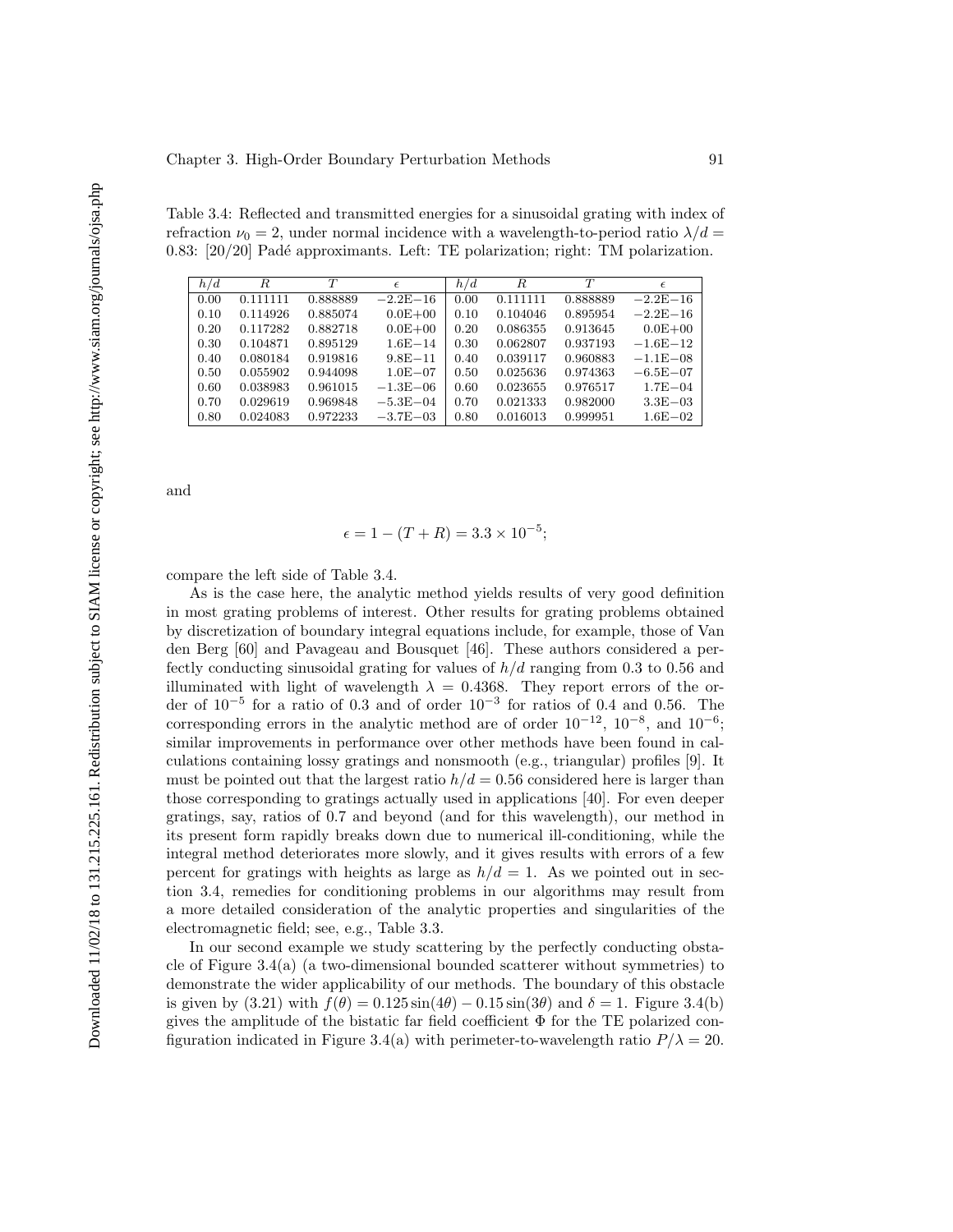

Figure 3.4: (a) A two-dimensional bounded scattering configuration without symmetries, (b) the amplitude of its bistatic far-field coefficient Φ. TE polarization,  $P/\lambda = 20$ .

#### **3.5.2 Three-Dimensional Problems**

In this section, we present results of applications of our approach to truly threedimensional geometries. We begin again with the case of optical diffraction gratings, where we consider the full problem of electromagnetic scattering (Maxwell's equations) off biperiodic surfaces. After a discussion of smooth (sinusoidal) metallic gratings, we turn to a challenging example of a configuration that presents edges and corners. Finally, we again demonstrate the generality of the approach by briefly recounting the outcome of our numerical methods in the case of (acoustic) scattering by three-dimensional bounded bodies.

Bisinusoidal gratings in gold have been used in the experimental and numerical studies on total absorption; see [41]. These are gratings of the form (3.7) with

$$
f(x_1, x_2) = \left[\cos\left(\frac{2\pi x_1}{d_1}\right) + \cos\left(\frac{2\pi x_2}{d_2}\right)\right]
$$
 (see Figure 3.5);

note that the groove depth is again given by  $h = 4\delta$ . In [41] the authors treated this problem by means of the integral method of [17]; they considered gratings with depths of  $h = 0.040$ ,  $h = 0.055$ , and  $h = 0.070$  and with periods  $d_1 = d_2$  varying from 0.60 to 0.64. In Figure 3.6 we show the results given by our algorithm for these problems. Qualitative agreement with the results in [17, 41] is observed, but some discrepancies occur. For example, in contrast with Figure 7.17 of [41], our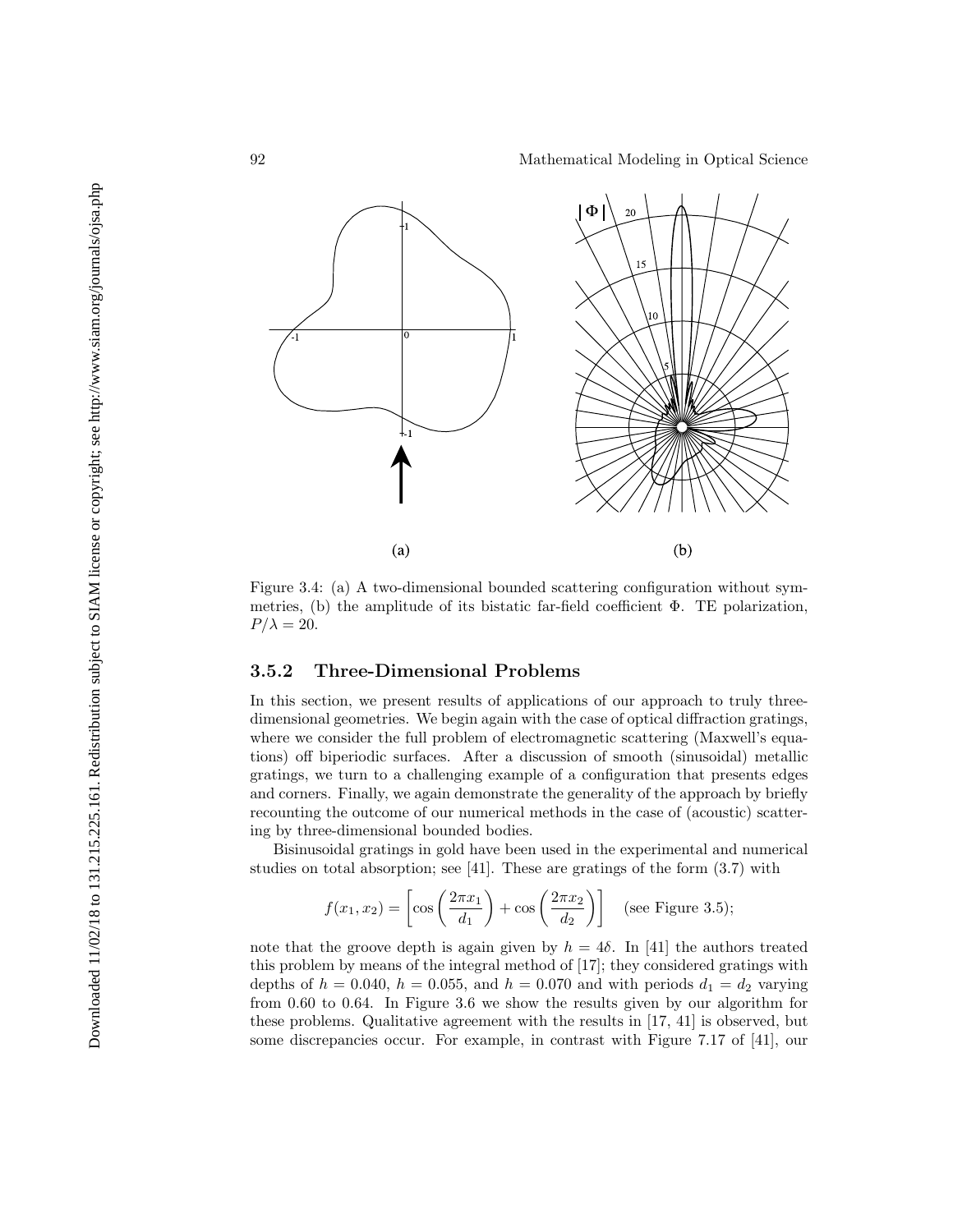

Figure 3.5: Section of a three-dimensional bisinusoidal diffraction grating.



Figure 3.6: Energy reflected by the bisinusoidal grating of Figure 3.5 (in gold), with normally incident light of wavelength  $0.65\mu$ m. Curve 1:  $h = 0.040\mu$ m; curve 2:  $h = 0.055 \mu$ m; curve 3:  $h = 0.070 \mu$ m: [6/6] Padé approximants.

curves 2 and 3 coincide at  $d = 0.62 \mu$ m. This prompted us to analyze the accuracy of our results. We found that, for this range of parameters, our method yields extremely accurate results, with errors in the reflected energy ("E.R.") that are better than  $10^{-14}$ . This can be seen in Table 3.5, which contains a convergence study for the values of the reflected energy at  $d = 0.62 \mu m$  for the curves labeled 2 and 3 in Figure 3.6. Note that an accuracy better than eight digits is obtained by an approximation of order 13. The accuracy of the integral method in this problem  $(h = 0.055$  and  $h = 0.070$ ) has been estimated to be of the order of two digits [17]. To demonstrate the range of parameters in which our method can be applied, we include a third column in Table 3.5 showing the values of E.R. for a much deeper grating profile of height  $h = 0.500 \mu \text{m}$ , for which  $h/d = 0.806$ . We see that even in this case, the results are quite accurate: the errors are of the order of  $10^{-4}$  for a [6/6] approximant (n = 13) and of 10<sup>-6</sup> for a [14/14] approximant (n = 29). (Padé approximants with  $n = 15, 19, 23, 27,$  and 31 are singular for this problem.)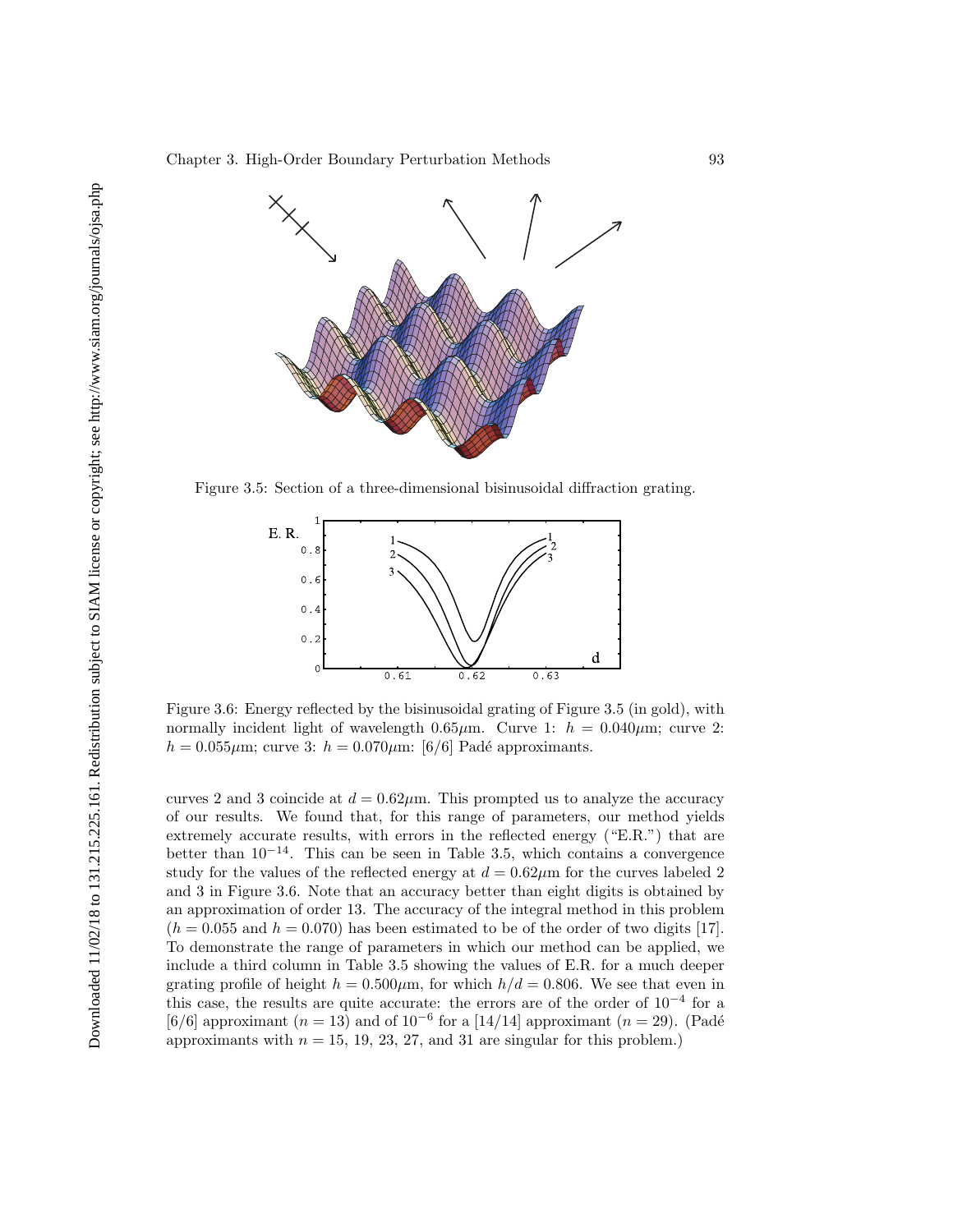Table 3.5: Convergence study of the reflected energy for the example in Figure 3.5 (gold). The period is fixed at  $0.62\mu$ m and the wavelength at  $0.65\mu$ m.  $\left[\frac{n-1}{2}/\frac{n-1}{2}\right]$ Padé approximants.

| $\boldsymbol{n}$ | $h = 0.055 \mu m$  | $h = 0.070 \mu m$  | $h = 0.500 \mu m$ |
|------------------|--------------------|--------------------|-------------------|
| 13               | 0.0227882361359963 | 0.0226057361431067 | 0.84146746        |
| 17               | 0.0227882361334883 | 0.0226057359874209 | 0.84202623        |
| 21               | 0.0227882361334891 | 0.0226057359874838 | 0.84219841        |
| 25               | 0.0227882361334900 | 0.0226057359874644 | 0.84260919        |
| 29               | 0.0227882361334896 | 0.0226057359874220 | 0.84197301        |
| 33               | 0.0227882361334896 | 0.0226057359874253 | 0.84197398        |



Figure 3.7: A three-dimensional array of square pyramids.

Next, let us consider the problem proposed in [17], that is, a crossed grating of rectangular pyramids with periods  $d_1 = 1.50$  and  $d_2 = 1$ , of height  $h = 0.25$ , under incident light of wavelength  $\lambda = 1.533$  and with incidence angles given as follows: cylindrical angle  $\phi = 45^{\circ}$ ; azimuthal angle  $\theta = 30^{\circ}$ , and polarization with the electric field in the vertical plane  $\phi = 45^\circ$ . This is an interesting configuration, which contains a three-dimensional obstacle with corners and edges. A schematic representation of the grating is given in Figure 3.7. As we have said, our algorithm requires the boundary of the scatterer to be approximated by a finite Fourier series, thus effectively rounding its edges. For comparison purposes we show, in Figure 3.8, one element of the grating of Figure 3.7 together with its Fourier series approximation with  $F = 10$ . We can conclude that we have obtained the exact solution for the actual pyramid grating within a given error tolerance when convergence within that tolerance is observed as the number of Fourier modes in the approximation is increased.

As we explained in section 3.3.3, it is necessary here to choose appropriately the truncation parameters  $F$ ,  $q_0$ , and  $q_1$  as well as the order n of the approximation. In the cases below we found that convergence to the actual numerical solution within the error estimates indicated in Table 3.6 is achieved with  $F = 5$ ,  $q_0 = q_1 = 20$ , and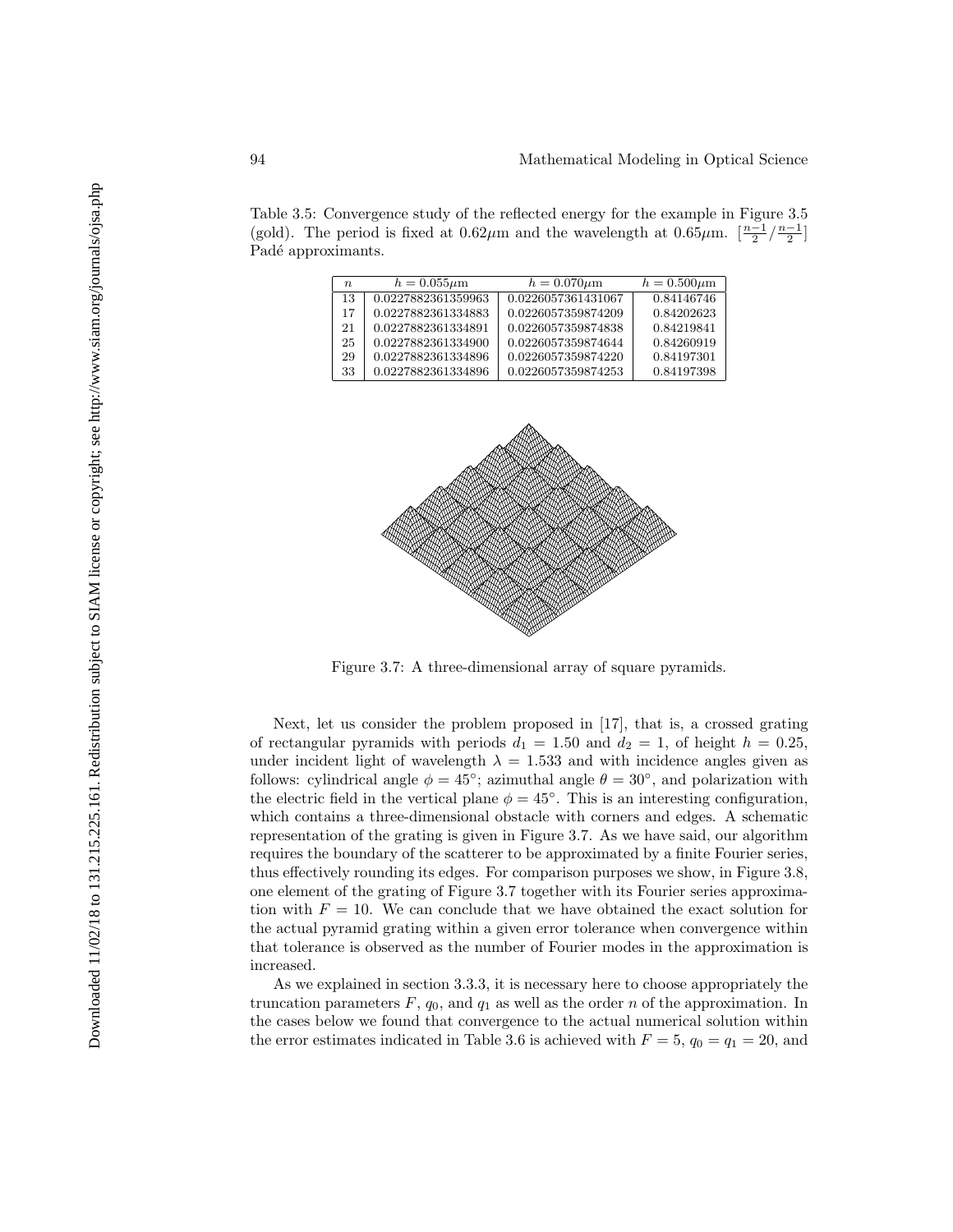



Figure 3.8: An element of the grating of Figure 3.7: (a) Fourier approximation with  $F = 10$ ; (b) exact.

Table 3.6: Efficiencies for the grating of pyramids described in the text:  $[4/4]$  Padé approximants.

| $\boldsymbol{h}$ | $e_{r,0,0}$ | $e_{r,-1,0}$ | $e_{t,0,0}$ | $e_{t,1,0}$ | $e_{t,-1,0}$ | $e_{t,0,-1}$ | $e_{t,-1,-1}$ | $\epsilon$ |
|------------------|-------------|--------------|-------------|-------------|--------------|--------------|---------------|------------|
| 0.00             | 0.02525     | 0.00000      | 0.97475     | 0.00000     | 0.00000      | 0.00000      | 0.00000       | $-1E-16$   |
| 0.05             | 0.02500     | 0.00010      | 0.97432     | 0.00012     | 0.00013      | 0.00029      | 0.00004       | $-2E-12$   |
| 0.10             | 0.02425     | 0.00041      | 0.97306     | 0.00049     | 0.00050      | 0.00115      | 0.00015       | $-8E-10$   |
| 0.15             | 0.02304     | 0.00092      | 0.97099     | 0.00107     | 0.00110      | 0.00256      | 0.00032       | $-2E-08$   |
| 0.20             | 0.02143     | 0.00161      | 0.96817     | 0.00185     | 0.00192      | 0.00445      | 0.00056       | $-2E-07$   |
| 0.25             | 0.01951     | 0.00246      | 0.96465     | 0.00280     | 0.00294      | 0.00679      | 0.00086       | $-1E-06$   |
| 0.30             | 0.01737     | 0.00341      | 0.96051     | 0.00388     | 0.00415      | 0.00948      | 0.00120       | $-6E-06$   |
| 0.35             | 0.01511     | 0.00441      | 0.95582     | 0.00506     | 0.00553      | 0.01247      | 0.00157       | $-2E-05$   |
| 0.40             | 0.01284     | 0.00540      | 0.95068     | 0.00631     | 0.00709      | 0.01567      | 0.00196       | $-5E - 05$ |
| 0.45             | 0.01064     | 0.00633      | 0.94515     | 0.00758     | 0.00882      | 0.01901      | 0.00237       | $-1E-04$   |
| 0.50             | 0.00858     | 0.00713      | 0.93933     | 0.00885     | 0.01070      | 0.02241      | 0.00278       | $-2E-04$   |

 $n = 9$ . Indeed, additional calculations with  $F = 10$  and with  $q_0 = q_1 = 22, 24,$  and 30 result in no changes in the values shown in Table 3.6—exception being made for small changes in the error estimator. This suggests that the solution obtained with  $F = 5$  is, within the accuracy shown in Table 3.6, the exact solution to the sharp-edge problem under consideration.

In [17] the authors treated this problem by means of their integral algorithm, and they reported the results of Table 3.7. In addition to results given by the integral method, which is the one the authors recommend, they also presented calculations performed by means of two other solvers based on solution of ordinary differential equations. These differential methods are known to be unstable and generally less competitive than those based on solutions of integral equations [61]. Interestingly, in this particular case one of the differential algorithms produced good results with defect  $\epsilon$  of order 2 · 10<sup>-5</sup>; the other produced 2 · 10<sup>-3</sup>. Compare our results in Table 3.6.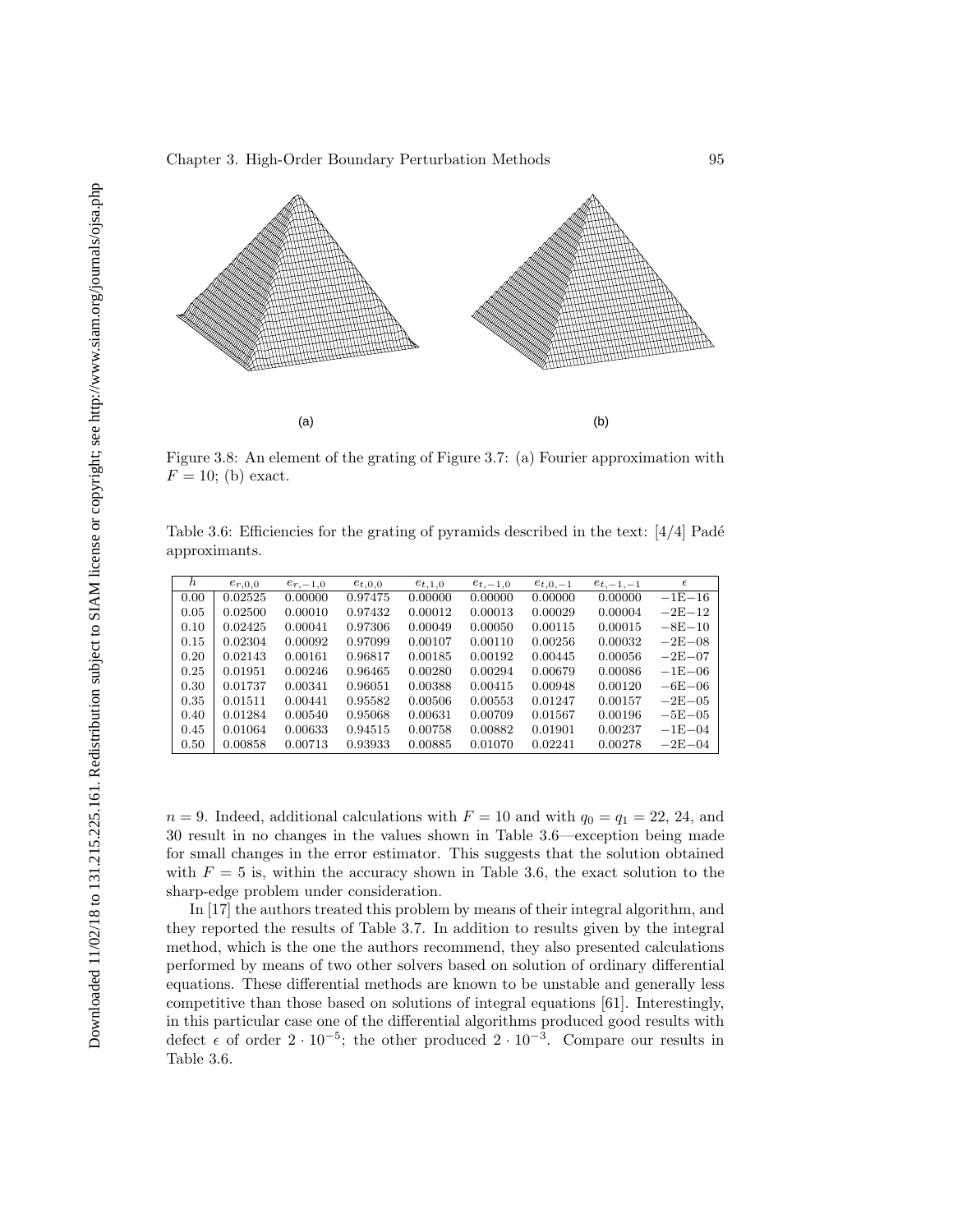Table 3.7: Efficiencies for the grating of pyramids described in the text; values given in reference [17].

| $e_{r,0,0}$ | $e_{r,-1,0}$ $e_{t,0,0}$ $e_{t,1,0}$ $e_{t,-1,0}$ $e_{t,0,-1}$ $e_{t,-1,-1}$ |  |  |                                                                       |  |
|-------------|------------------------------------------------------------------------------|--|--|-----------------------------------------------------------------------|--|
|             |                                                                              |  |  | $0.025$ 0.01984 0.00254 0.96219 0.00299 0.00303 0.00704 0.00092 1E-03 |  |

Table 3.8: Energy and error values for scatterers  $\rho = a + \delta \left[ \frac{3}{8} \cos(\phi) \sin(\theta) (4 - 5 \sin^2(\theta)) \right]$  (cf. Fig. 3.9).

| Padé              |         | Energy    | (Tavlor)    | (Padé)      |
|-------------------|---------|-----------|-------------|-------------|
| (5/5)             | $0.5\,$ | 1.7853305 | $2.5E - 03$ | $5.3E - 07$ |
| $\vert 5/5 \vert$ |         | 2.0208911 | $9.0E - 01$ | 1.6E–04     |

Finally, we present some of the results we have obtained on problems of scattering by acoustically soft bounded bodies [13]. For these applications the scatterers were realized as (large) perturbations of a sphere of radius a: in spherical coordinates  $(\rho, \theta, \phi)$  ( $\theta =$  azimuthal angle and  $\phi =$  polar angle) their boundaries are given by

$$
\Gamma_{\delta} = \{(\rho, \theta, \phi) : \rho = a + \delta f(\theta, \phi)\},\
$$

where f is an arbitrary function of  $(\theta, \phi)$  and  $\delta$  is the perturbation parameter.

In Table 3.8 we present calculations and error estimates for the field reflected by the heart-shaped scatterer of Figure 3.9 and related variations of it. The parameter  $\epsilon$  in the table is, as in the previous applications, a convenient error estimator given by the defect in the energy balance. The values of the fields were obtained by means of direct summation of the Taylor series of the fields (Taylor) and by means of Pad´e approximation (Pad´e). As is apparent from an examination of the error estimates in Table 3.8, very accurate results have been obtained in these cases through Padé approximation, providing a substantial improvement over direct summation of the Taylor series (which, in fact, *diverges* for  $\delta = 1.0$ ).

#### **3.5.3 Eigenvalue Calculations**

The scattering algorithms described above are based on our results on the analytic dependence of the fields and their boundary values upon boundary variations. As we have explained (section 3.3), these results, in turn, rely heavily on the uniqueness of solutions to the scattering problem, which allows for the inversion of the differential operators within suitable spaces of holomorphic functions. A number of important problems in electromagnetics and acoustics, on the other hand, give rise to models for which this uniqueness property does not hold. This is the case, for instance, in the study of cavities and waveguides (see, e.g., [20, 29] and the references cited there), where eigenvalue problems naturally arise. For example, the determination of these eigenvalues and eigenfunctions plays a central role in the assessment of the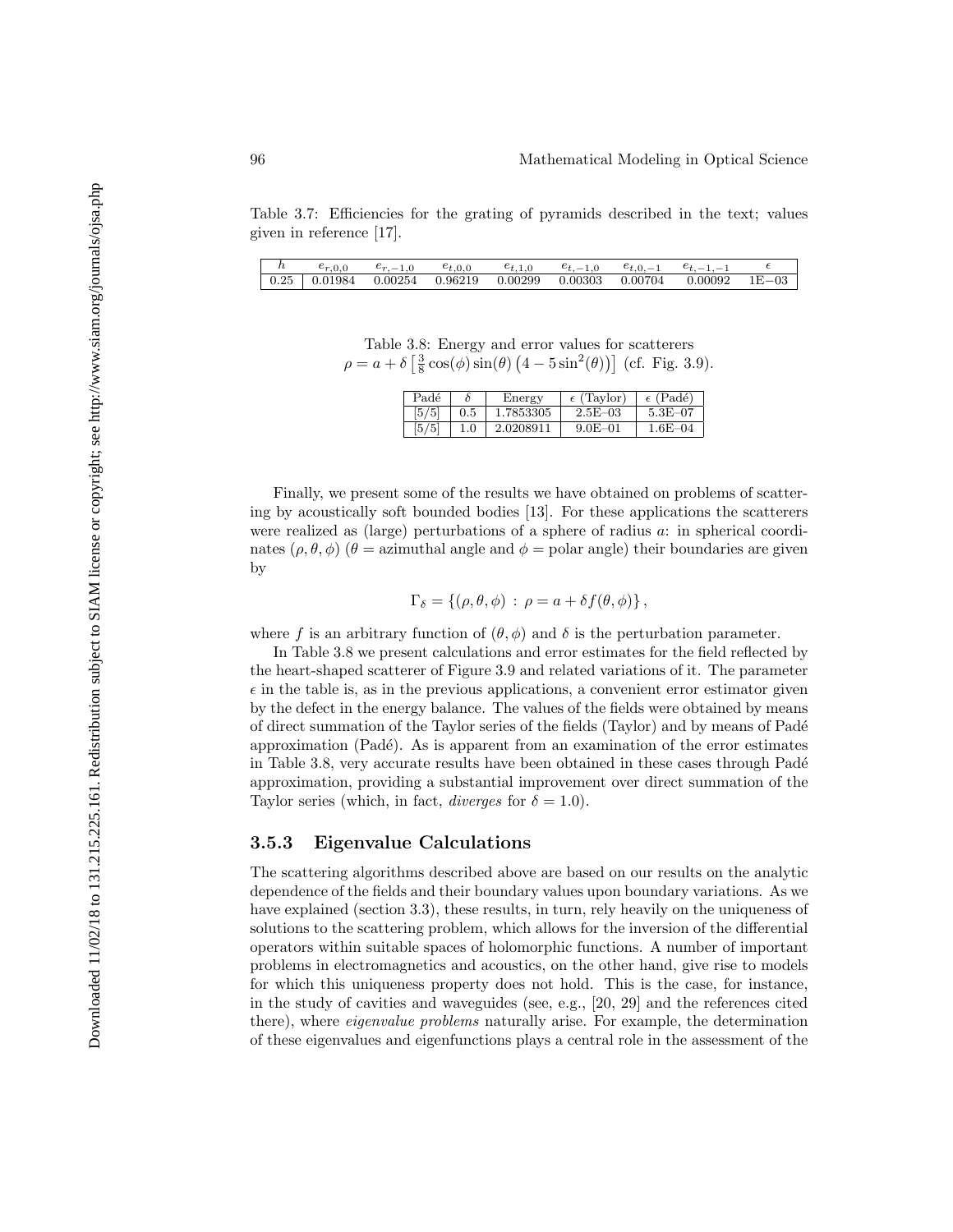

Figure 3.9: An acoustically soft scatterer with boundary  $\rho = a + \delta \left[ \frac{3}{8} \cos(\phi) \sin(\theta) \times \right]$  $(4-5\sin^2(\theta))$ : far field for  $ka=1$  and  $\delta=0.5$ , normalized to that produced by the sphere  $\rho = a$ .

quality ("Q-factor") of resonators for use in lasers and other optical systems [15, 34]. Thus, substantial literature has been devoted to the shape dependence of Q-factors, that includes the proposition of a number of numerical approaches for their estimation (see, e.g., [63] for an FDTD calculation and [43, 45] for results of raytracing).

The general observation that small to moderate shape changes can have dramatic effects on the properties of conservative and leaky cavities (see, e.g., [19] for a recent experiment) has generated considerable interest in the development of perturbation methods that might shed light on this process [15, 28, 31, 33]. All the work to date, however, has resulted only in low (first- and second-) order theories, and thus it is restricted to very small perturbations. In fact, these results have prompted the suggestion [43] that perturbative methods may be applicable only within this limited range. We know, however, that appropriate uses of analytic function theory can substantially enlarge the domain of applicability of these methods, at least in scattering calculations. And, motivated by these results, we have recently embarked on a project to develop a high-order boundary perturbation theory that will be applicable to the calculation of normal and quasi-normal modes of arbitrarily shaped resonators.

As we had anticipated, the development of such a theory entailed the unraveling of significant new theoretical and algorithmic challenges that were not present in our scattering applications and that certainly do not arise in connection with low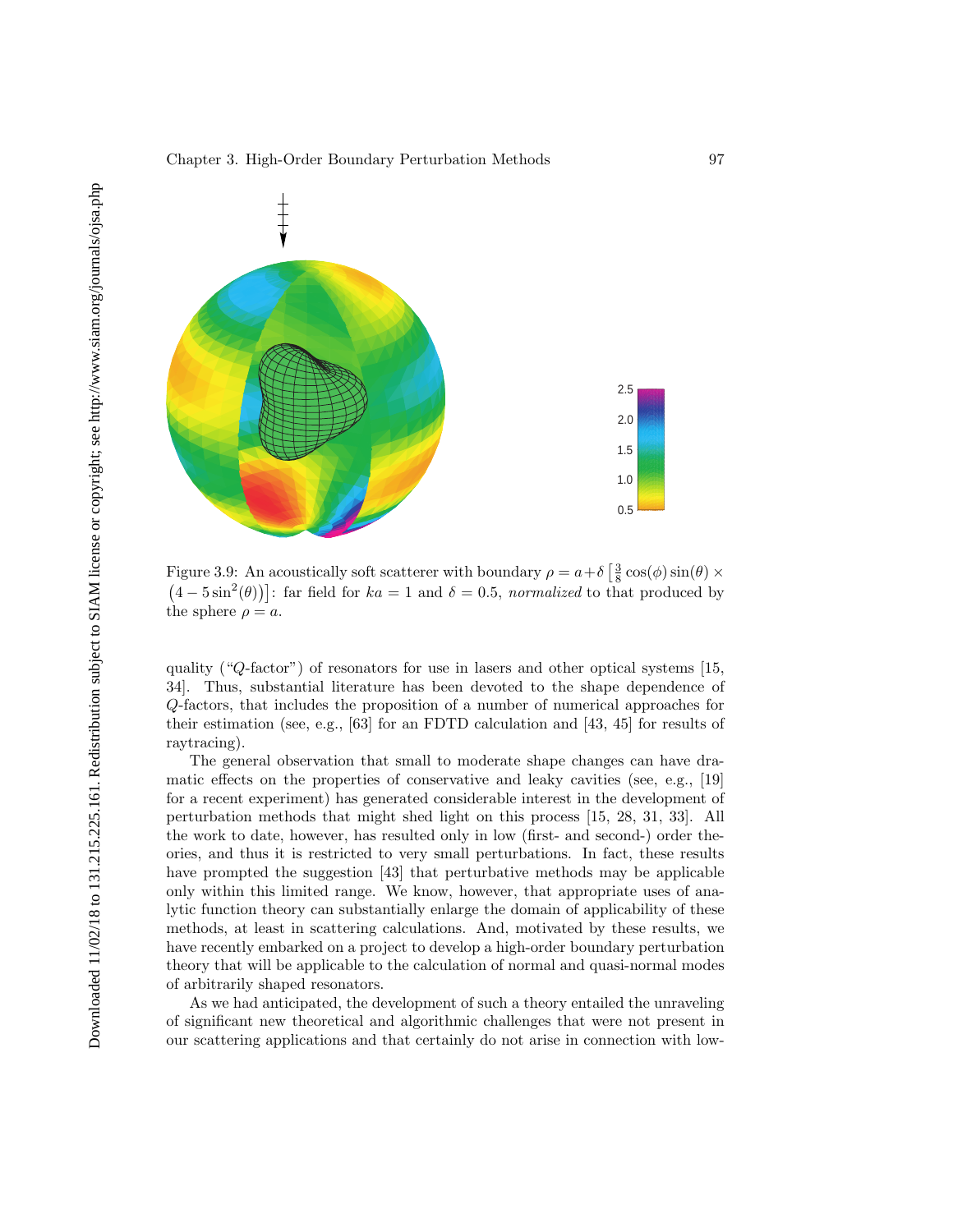order approximations. First, on the theoretical side, the issue of analyticity in spatial and perturbation variables (cf. section 3.3) remained to be settled. Indeed, although the analyticity of eigenvalues could be derived from classical results [30, 51], the possibility of choosing corresponding eigenfunctions that are jointly analytic in space and parameter variables—so that formal boundary differentiations are permissible—needed to be established. The classical results, however, did prove useful in our effort to demonstrate this latter property of eigenfunctions, as they allowed us to translate the problem to that of uncovering analytic extensions of suitable volume potentials (generated by the appropriate Green's functions).

These theoretical considerations justified, once again, all boundary differentiations and the consequent derivation of appropriate recursive formulas (cf. section 3.3.2). Still, this procedure presented us with yet another unprecedented complication. Indeed, new difficulties arose as we attempted to derive formulas for the continuation of multiple eigenvalues of the unperturbed configuration which evolve, upon shape deformation, as separate, distinct eigenvalues. Such is the case, for instance, for the simplest case of the Laplace operator on a (two-dimensional) disk. Our theoretical results, on the other hand, guaranteed the existence of an appropriate choice of eigenfunctions so that the problem reduced to finding an efficient process for their identification.

To describe this process, let us consider eigenvalue problems for Laplace's equation in domains with boundaries (3.21). That is, we seek solutions  $(u(\vec{x}; \delta), k(\delta))$ of

$$
\begin{cases} \Delta_x u(\vec{x}; \delta) + k(\delta)^2 u(\vec{x}; \delta) = 0 & \text{for } \vec{x} \in \Omega_{\delta} \equiv \{r \le a + \delta f(\theta)\}, \\ \text{and} & u(\vec{x}; \delta) = 0 & \text{for } \vec{x} \in \partial\Omega_{\delta}. \end{cases}
$$

Then, writing

$$
u(\vec{x};\delta) = \sum_{k\geq 0} u_k(\vec{x})\delta^k \quad \text{and} \quad k(\delta)^2 = \sum_{k\geq 0} q_k \delta^k,
$$

we find the recursive relations

$$
\begin{cases}\n\Delta u_n(r,\theta) + q_0 u_n(r,\theta) = -\sum_{p=0}^{n-1} q_{n-p} u_p(r,\theta) & \text{for } r \le a, \\
\text{and} & u_n(a,\theta) = -\sum_{m=0}^{n-1} \frac{f(\theta)^{n-m}}{(n-m)!} \frac{\partial^{n-m} u_m}{\partial r^{n-m}}(a,\theta).\n\end{cases}
$$
\n(3.28)

The function  $u_0$  corresponds, of course, to an eigenfunction of the Laplacian in the disk  $\Omega_0$  and is therefore given by

$$
u_0(r,\theta) = \alpha_0 J_M(q_0^{1/2}r)e^{iM\theta} + \beta_0 J_M(q_0^{1/2}r)e^{-iM\theta}, \quad \alpha_0, \beta_0 \in \mathbb{R}, \tag{3.29}
$$

where  $J_M$  denotes the Bessel function of order  $M \geq 0$ , and the unperturbed eigenvalue  $q_0$  satisfies

$$
J_M(q_0^{1/2}a) = 0.
$$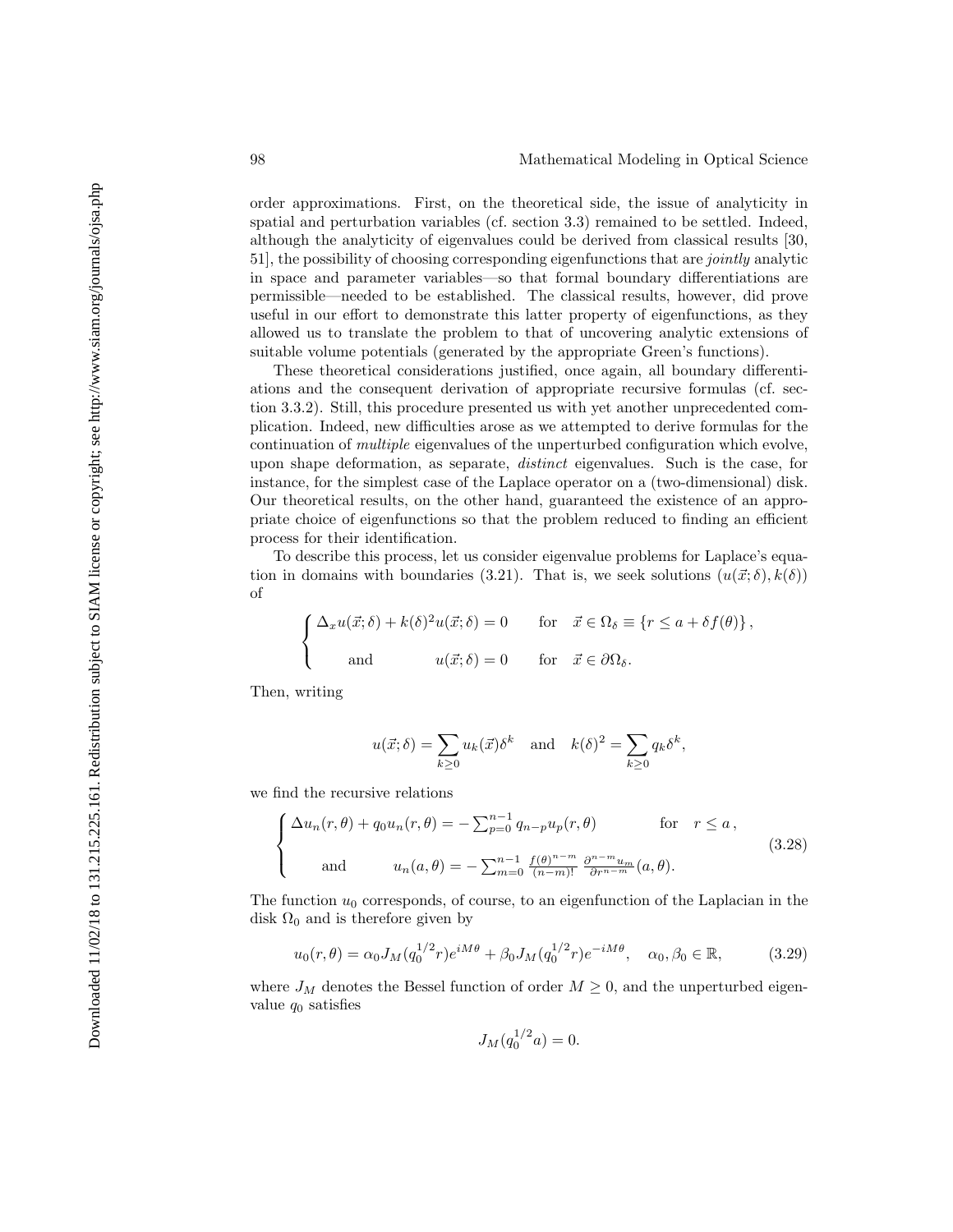Note that the constants  $\alpha_0$ ,  $\beta_0$  in (3.29) are arbitrary (any linear combination provides an eigenfunction in  $\Omega_0$ ) since  $q_0$  has multiplicity 2. However, upon boundary deformations this double eigenvalue will, in general, "split" into two simple ones, each having only a one-dimensional family of associated eigenfunctions. The requirement of analyticity (or even continuity) in  $\delta$  of these eigenfunctions will thus force a very particular choice of the constants  $\alpha_0, \beta_0$ . As we shall see below, however, this choice may not be apparent until several Taylor coefficients in the expansion for  $(u(\cdot,\delta), k(\delta))$  have been derived, as the aforementioned splitting may occur at any order in  $\delta$ , depending on the perturbation function  $f(\theta)$ . For this reason, our algorithm to find the coefficients  $(u_n(\cdot), q_n)$  in (3.28) proceeds in several steps, which we now discuss briefly.

**Step 1.** Assume

$$
u_0(r,\theta) = J_M(q_0^{1/2}r)e^{iM\theta}.
$$
\n(3.30)

Note that, as already stated, this assumption will generally be inconsistent with the desired analytic dependence of eigenfunctions on the perturbation parameter and will therefore have to be reconsidered at a latter stage of the algorithm (see Step 5). Moreover, even if we assume  $u_0$  to have this form, the question arises as to how to expand the successive derivatives  $u_n$ . A possible choice for basis functions is the actual eigenfunctions of the unperturbed geometry. However, such a choice would result in infinite series representations, and we therefore choose instead to define functions

$$
\psi_{k,l}(r) = \frac{r^k}{(4q_0)^{k/2}k!} J_{l+k}(q_0^{1/2}r) \text{ and } \phi_{k,l}(r,\theta) = \psi_{k,|l|}(r)e^{il\theta}.
$$

These functions are characterized by

$$
P_l(\psi_{k,l}) = \psi_{k-1,l}
$$
 and  $\mathcal{L}(\phi_{k,l}) = \phi_{k-1,l},$  (3.31)

where

$$
P_l(\cdot) = \partial_r^2 + \frac{1}{r}\partial_r + \left(q_0 - \frac{l^2}{r^2}\right)
$$
 and  $\mathcal{L}(\cdot) = \Delta + q_0$ .

And, if  $f(\theta)$  has a Fourier series expansion

$$
f(\theta) = \sum_{l=-F}^{F} C_{1,l} e^{il\theta},
$$

we will seek  $u_n$  of the form

$$
u_n(r,\theta) = \sum_{\substack{0 \le k \le n \\ M - (n-k)F \le l \le M - (n-k)F}} d_{k,l}^n \phi_{k,l}(r,\theta). \tag{3.32}
$$

Downloaded 11/02/18 to 131.215.225.161. Redistribution subject to SIAM license or copyright; see http://www.siam.org/journals/ojsa.php Downloaded 11/02/18 to 131.215.225.161. Redistribution subject to SIAM license or copyright; see http://www.siam.org/journals/ojsa.php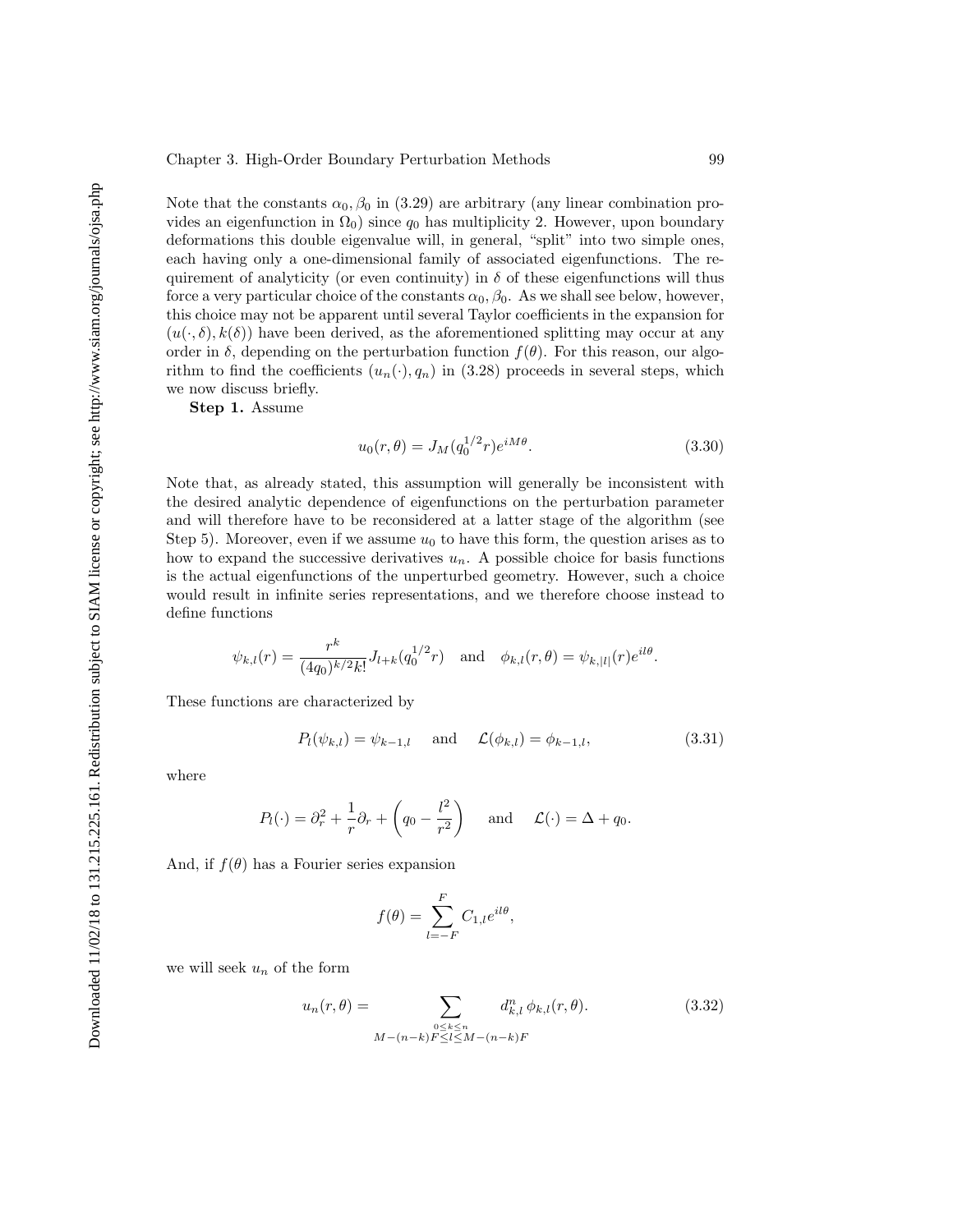**Step 2.** Find  $q_n$ . Multiplying the first equation in (3.28) by  $\overline{u_0}$  and integrating on  $\{r \leq a\}$  we find that

$$
q_{n} = \frac{1}{A_{1,|M|}^{0}} \left[ - \sum_{\substack{1 \leq p \leq n-1 \\ 0 \leq k \leq p}} q_{n-p} d_{k,M}^{p} A_{k+1,|M|}^{0} \right]
$$
  
+ 
$$
\sum_{\substack{0 \leq m \leq n-1 \\ 0 \leq k \leq m \\ 0 \leq k \leq m}} C_{n-m,M-s} d_{k,s}^{m} A_{k,|s|}^{n-m} \right],
$$
  

$$
M - \min(m-k, n-m) F \leq s \leq M + \min(m-k, n-m) F
$$

where

$$
A_{n,l}^m = \partial_r^m \psi_{n,l} \bigg|_{r=a} \quad \text{and} \quad \frac{f(\theta)^n}{n!} = \sum_{l=-n}^{n} C_{n,l} e^{il\theta}.
$$

**Step 3.** Find  $d_{k,l}^n$  for  $1 \leq k \leq n$  (all except  $k = 0$ ). For this, we use the differential equation for  $u_n$  (cf. (3.28)) and the properties (3.31), which imply that

$$
\mathcal{L}(u_n) = \sum_{k,l} d_{k,l}^n \phi_{k-1,l} = -\sum_p q_{n-p} \sum_k d_{k,l}^p \phi_{k,l}
$$

and therefore

$$
d_{k,l}^n = -\sum_{p=k-1}^{n-1} q_{n-p} d_{k-1,l}^p.
$$

**Step 4.** Find  $d_{0,l}^n$  and *check for eigenvalue "splitting."* For this, let  $v_n =$  $\sum_l d_{0,l}^n \phi_{0,l}$  and recall that  $\phi_{0,l}(r,\theta) = J_l(q_0^{1/2}r)e^{il\theta}$  solves  $(\Delta + q_0)\phi_{0,l} = 0$ . Then, from (3.28), (3.32),

$$
\begin{cases}\n\Delta v_n(r,\theta) + q_0 v_n(r,\theta) = 0 & \text{for } r \le a, \\
v_n(a,\theta) = -\sum_{m=0}^{n-1} \frac{f(\theta)^{n-m}}{(n-m)!} \partial_r^{n-m} u_m(a,\theta) - \sum_{1 \le k \le n} d_{k,l}^n \phi_{k,l}(a,\theta).\n\end{cases}
$$

Thus, if  $B_l^n$  denotes the *l*th Fourier coefficient of the boundary values  $v_n(a, \theta)$ ,

$$
v_n(a,\theta) = \sum_l B_l^n e^{il\theta},\tag{3.33}
$$

then the solution takes the form

$$
v_n(r,\theta) = \sum_{l} \frac{B_l^n}{J_{|l|}(q_0^{1/2}a)} J_l(q_0^{1/2}r) e^{il\theta}.
$$
 (3.34)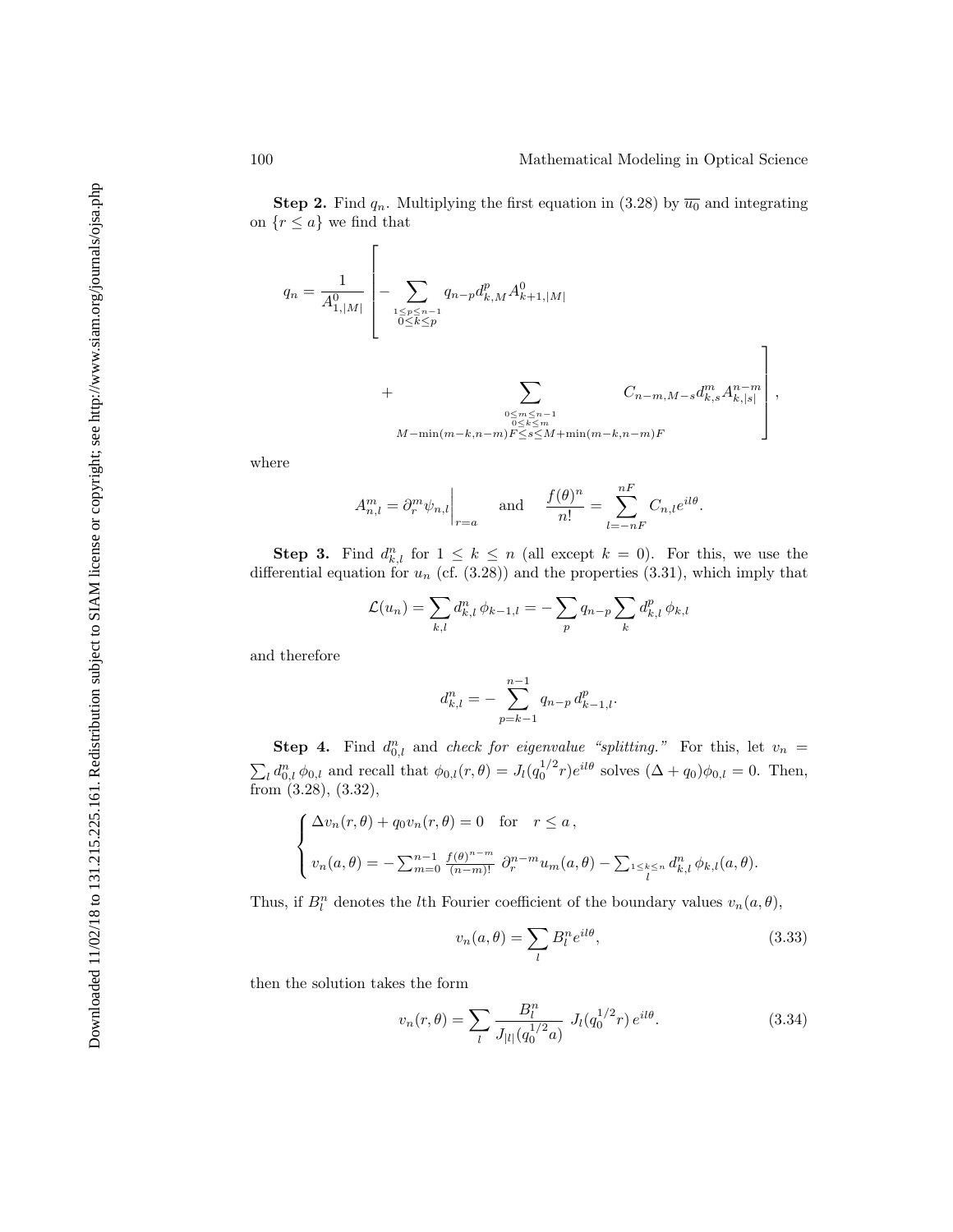#### Chapter 3. High-Order Boundary Perturbation Methods 101

Now, the choice of  $q_n$  (cf. Step 2) guarantees that the coefficient  $B^n_M$  of the (resonant) mode  $l = M$  in (3.33) vanishes (recall  $J_M(q_0^{1/2}a) = 0$ ). However, the coefficient  $B_{-M}^n$  may or may not vanish. And, in fact, it can be shown that

the eigenvalue "splits"  $\iff B_{-M}^n \neq 0.$ 

Therefore, the procedure follows different paths depending on the value  $B_{-M}^n$ . If  $B_{-M}^n = 0$ , then we may indeed define  $v_n$  as in (3.34) and continue: replace  $n \to n+1$ and go back to Step 2. Otherwise, if  $B_{-M}^n \neq 0$  we proceed to the next step.

**Step 5.** "Recalculate" (the correct value of)  $q_n$  and choose appropriate eigenfunctions to order 0. As we said, once the splitting has been identified it needs to be accounted for by an appropriate choice of the constants  $\alpha_0$  and  $\beta_0$  in (3.29) and the determination of coefficients  $q_n^+$  and  $q_n^-$  corresponding to each of the two distinct eigenvalues, which have been found (cf. Step 4) to split at order  $n$  (i.e.,  $q_k^+ = q_k^- = q_k$  for  $1 \leq k \leq n-1$ ). To this end, we first note that if we begin the procedure, in Step 1, with  $u_0$  in  $(3.30)$  replaced by

$$
u_0^1 = \alpha_0 u_0 + \beta_0 \overline{u_0},
$$

we get that the corresponding higher-order coefficients  $u_k$  will be given by

$$
u_k^1 = \alpha_0 u_k + \beta_0 \overline{u_k} \qquad (1 \le k \le n-1),
$$

which satisfy

$$
\begin{cases} \Delta u_k^1(r,\theta) + q_0 u_k^1(r,\theta) = -\sum_{p=0}^{k-1} q_{k-p} u_k^1(r,\theta) & \text{for } r \le a \\ \text{and} & u_k^1(a,\theta) = -\sum_{m=0}^{k-1} \frac{f(\theta)^{k-m}}{(k-m)!} \frac{\partial^{k-m} u_m^1}{\partial r^{k-m}}(a,\theta). \end{cases}
$$

To find  $q_n$ ,  $\alpha_0$ , and  $\beta_0$ , we multiply the first equation above for  $k = n$  by  $(\frac{u_0}{u_0})$  and integrate in  $\{r \leq a\}$ . After some straightforward calculations we find that

$$
q_n^{\pm} = q_n \pm \frac{|B_{-M}^n|}{\psi_{1,|M|}(a)}, \qquad \alpha_0^{\pm} = \mp |B_{-M}^n| \qquad \text{and} \qquad \beta_0^{\pm} = B_{-M}^n, \qquad (3.35)
$$

where the superscripts  $\pm$  differentiate the two (simple) eigenvalues. Thus, we define

$$
u_k^{1,\pm} = \alpha_0^{\pm} u_k + \beta_0^{\pm} \overline{u_k} \quad \text{ for } 0 \le k \le n-1,
$$

and now  $u_n^{1,\pm}$  can be computed as in Steps 3 and 4, since the choices in (3.35) guarantee that the new  $B_{\pm M}^n$  vanish.

**Step 6.** Calculate  $q_{n+1+\nu}$  and choose appropriate eigenfunctions to order  $1+\nu$ for each  $\nu \geq 0$  (iterate in  $\nu$ ). For this, assume that for a fixed integer  $\nu \geq 0$  we have calculated

$$
\{u_k^{\nu+1,\pm}\}_{k=0}^{n+\nu} \text{ and } \{q_k^{\pm}\}_{k=0}^{n+\nu} \text{ } (q_k^{\pm} = q_k \text{ for } k = 0, \ldots, n-1).
$$

We want to define  $q_{n+\nu+1}^{\pm}$  and new corrections  $\{u_k^{\nu+2,\pm}\}_{k=1}^{n+\nu+1}$ , where

$$
u_k^{\nu+2,\pm} = u_k^{\nu+1,\pm}
$$
 for  $k = 0, ..., \nu$ .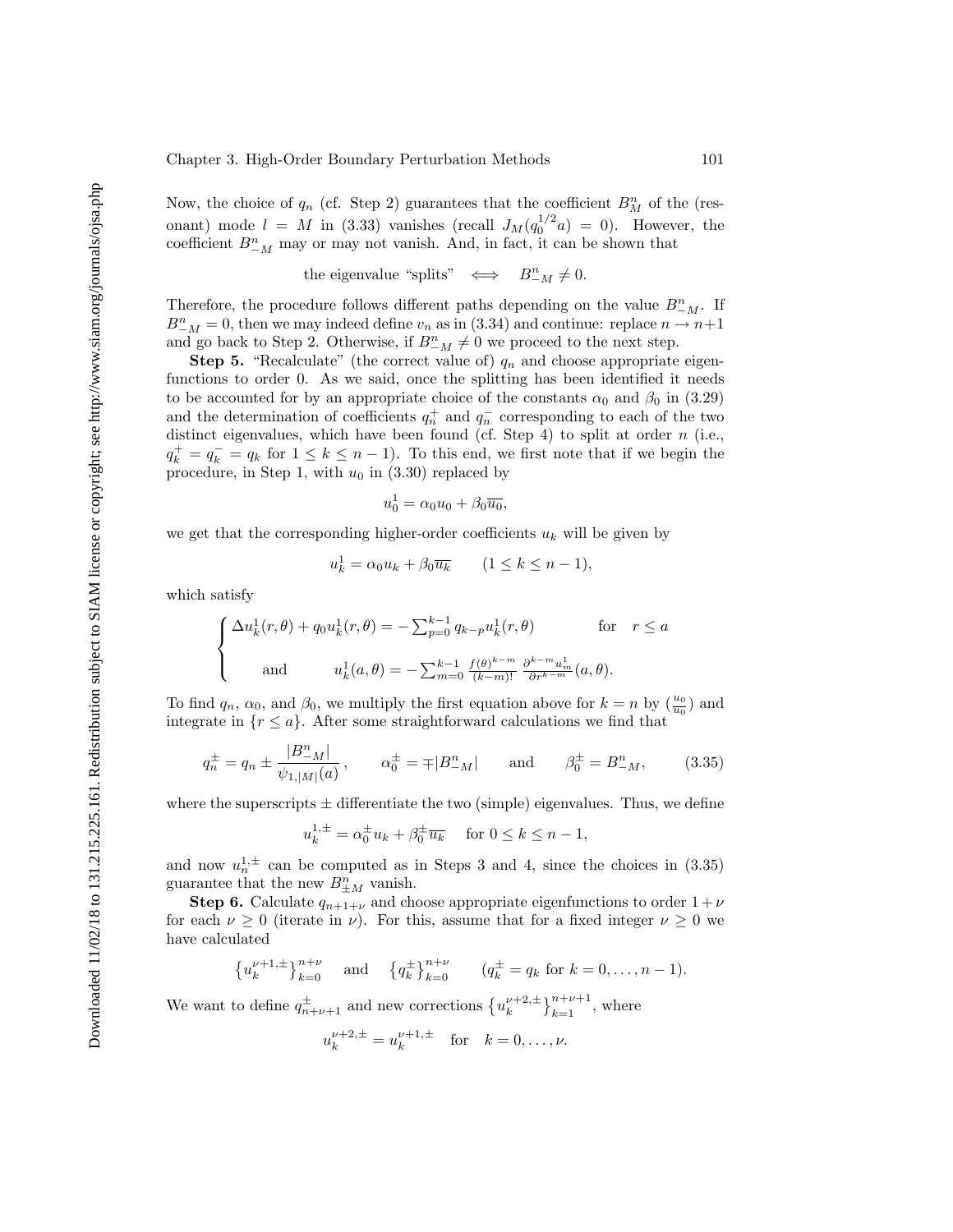

Figure 3.10: Continuation of three zeros of  $J_0$  as eigenfrequencies for perturbations with  $f(\theta) = 2\cos(2\theta)$ . No splitting. Dashed green: Taylor series (order 28); solid blue: Padé  $[10/10]$ ; solid magenta: Padé  $[12/12]$ ; solid red: Padé  $[14/14]$ . Inset: domains  $r = 1 + \delta f(\theta)$  for  $\delta = 0.10$  and  $\delta = 0.20$ .

For instance, if  $\nu = 0$ , we want to define  $q_{n+1}^{\pm}$  and corrections  $\{u_k^{2,\pm}\}_{k=0}^{n+1}$ ; however,  $u_0^{2,\pm} = u_0^{1,\pm}$  has already been appropriately chosen in the previous step. We shall then look for solutions  $u_k^{\nu+2,\pm}$  of the form

$$
u_k^{\nu+2,\pm} = u_k^{\nu+1,\pm} \qquad \text{for } k = 0, \dots, \nu,
$$
  
\n
$$
u_k^{\nu+2,\pm} = u_k^{\nu+1,\pm} + \alpha_{\nu+1}^{\pm} u_{k-\nu-1} + \beta_{\nu+1}^{\pm} \overline{u}_{k-\nu-1} \qquad \text{for } k = \nu+1, \dots, n+\nu,
$$

where the  $u_m$ ,  $0 \le m \le n-1$ , are those that were originally found (Steps 1–4). As before (Step 5), from the orthogonality conditions it is possible to find the values of  $q_{n+1+\nu}^{\pm}$ ,  $\alpha_{\nu+1}^{\pm}$ , and  $\beta_{\nu+1}^{\pm}$ . And, finally,  $u_{n+\nu+1}^{\nu+2,\pm}$  can be determined as in Steps 3 and 4.

We have implemented the above algorithm and have conducted experiments for a variety of perturbations  $f(\theta)$ . Figures 3.10–3.13 depict the results of our codes in cases were no splitting occurs and were the eigenvalues separate at orders  $n = 1$ , 2, and 4, respectively. We conclude with Table 3.9 where we record the outcome of convergence studies for the case of first-order splitting (Figure 3.11). These results show that very accurate approximations can be achieved for substantial deformations which may be well beyond the disk of convergence of the Taylor series.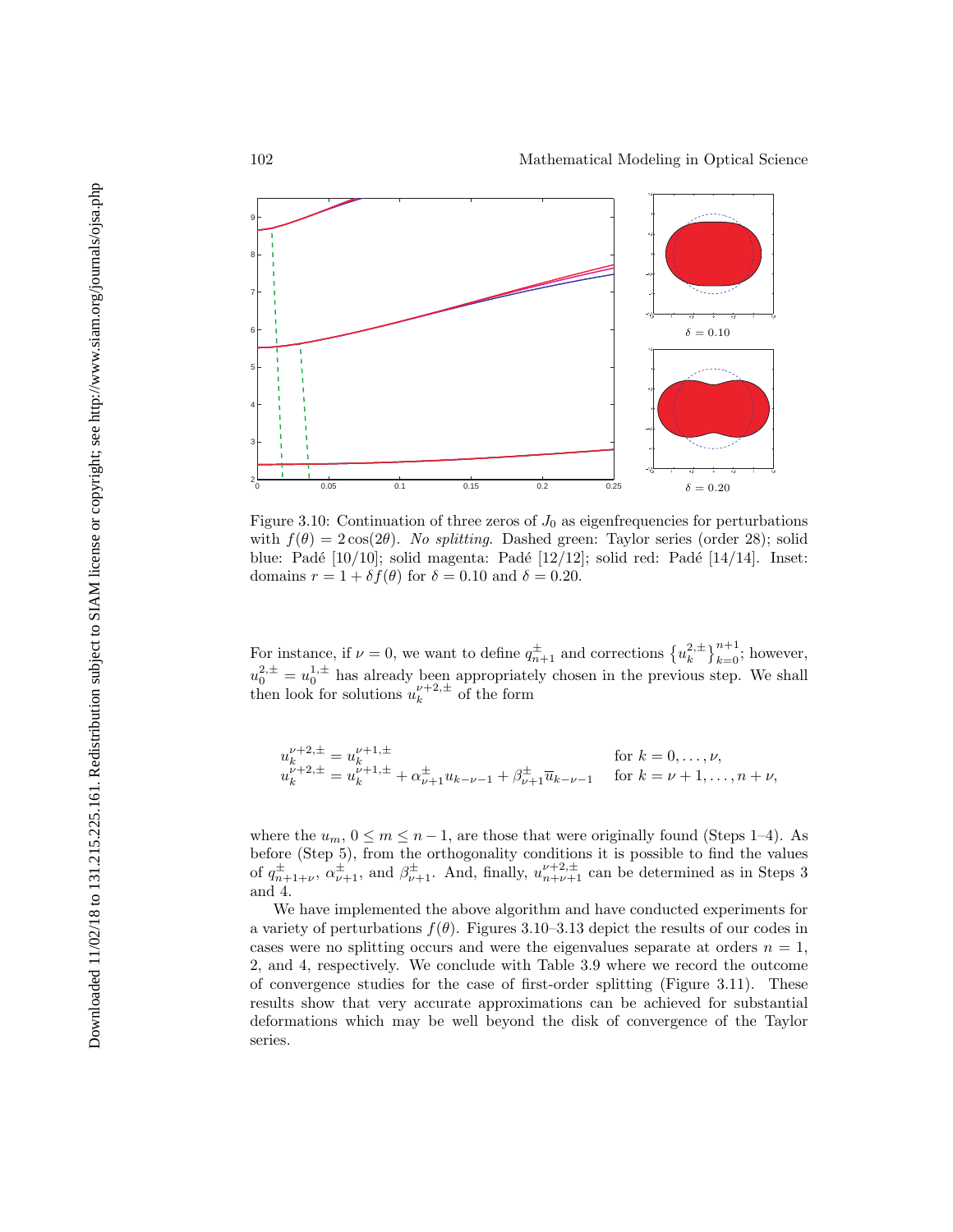



Figure 3.11: Continuation of a zero of  $J_2$  as eigenfrequencies for perturbations with  $f(\theta) = 2\cos(4\theta)$ . Splitting at order 1. Dashed green: Taylor series (order 28); solid blue: Padé  $[10/10]$ ; solid magenta: Padé  $[12/12]$ ; solid red: Padé  $[14/14]$ . Inset: domains  $r = 1 + \delta f(\theta)$  for  $\delta = 0.10$  and  $\delta = 0.20$ .



Figure 3.12: Continuation of a zero of  $J_3$  as eigenfrequencies for perturbations with  $f(\theta) = 2\cos(3\theta)$ . Splitting at order 2. Dashed green: Taylor series (order 28); solid blue: Padé  $[10/10]$ ; solid magenta: Padé  $[12/12]$ ; solid red: Padé  $[14/14]$ . Inset: domains  $r = 1 + \delta f(\theta)$  for  $\delta = 0.05$  and  $\delta = 0.10$ .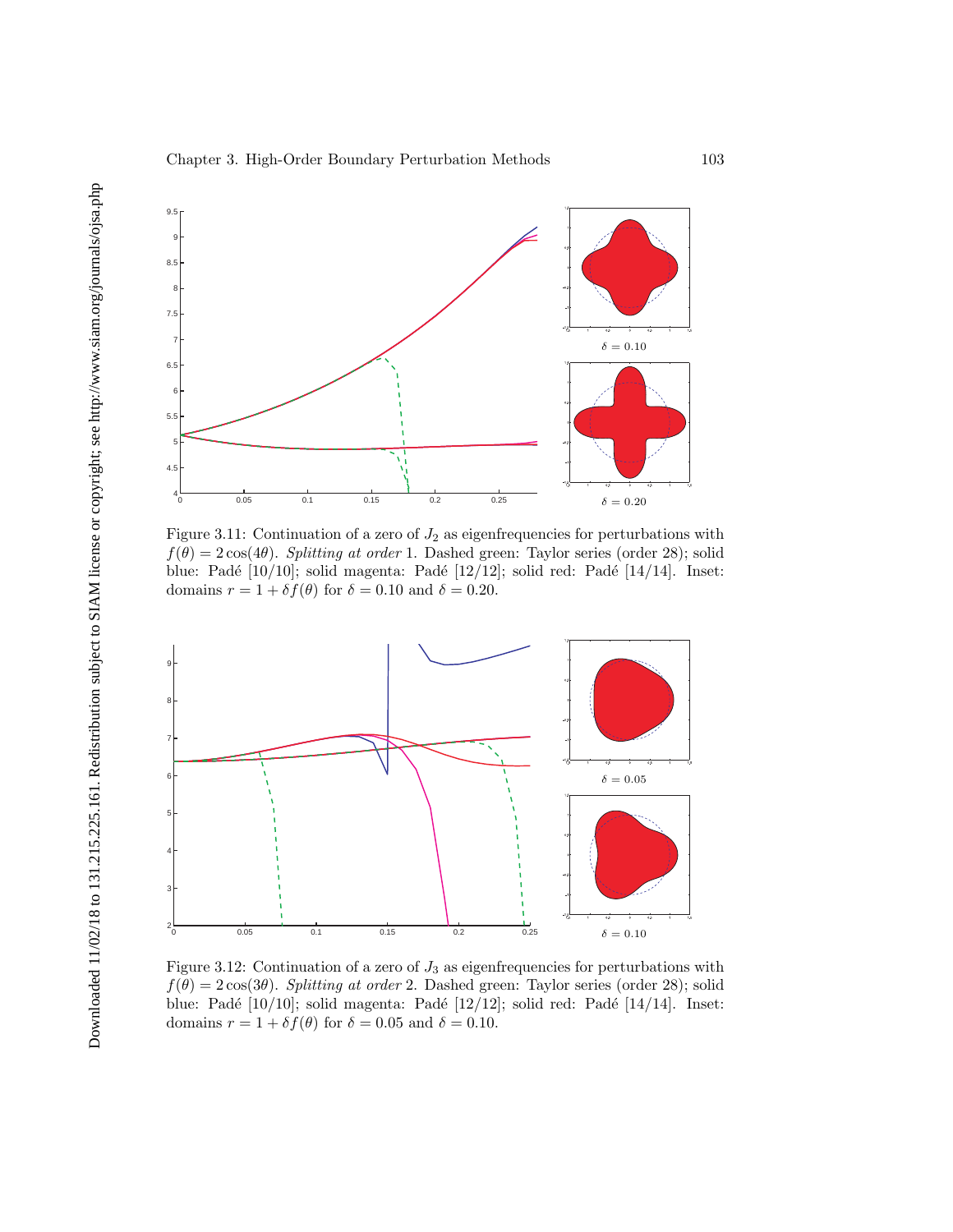

Figure 3.13: Continuation of a zero of  $J_6$  as eigenfrequencies for perturbations with  $f(\theta) = 2\cos(3\theta)$ . Splitting at order 4. Dashed green: Taylor series (order 28); solid blue: Padé  $[10/10]$ ; solid magenta: Padé  $[12/12]$ ; solid red: Padé  $[14/14]$ . Inset: domains  $r = 1 + \delta f(\theta)$  for  $\delta = 0.05$  and  $\delta = 0.10$ .

Table 3.9: Numerical values for the example of Figure 3.11:  $f(\theta) = 2\cos(4\theta)$ . Continuation of the zero  $z = 5.1356223$  of  $J_2(z)$ .

| N  | $\delta$ | Padé ([ $N/2, N/2$ ]) | $\overline{\text{Taylor}}(N)$ |
|----|----------|-----------------------|-------------------------------|
| 4  | 0.10     | 5.932459814           | 5.933746721                   |
| 8  | 0.10     | 5.939888161           | 5.939685615                   |
| 12 | 0.10     | 5.940103147           | 5.940002737                   |
| 16 | 0.10     | 5.940063852           | 5.940052067                   |
| 20 | 0.10     | 5.940063913           | 5.940061333                   |
| 24 | 0.10     | 5.940063912           | 5.940063302                   |
| 28 | 0.10     | 5.940063912           | 5.940063758                   |
|    |          |                       |                               |
| N  | δ        | Padé $([N/2, N/2])$   | Taylor $(N)$                  |
| 4  | 0.20     | 7.250946252           | 7.290785243                   |
| 8  | 0.20     | 7.430618958           | 7.338717672                   |
| 12 | 0.20     | 7.476836436           | 7.147414978                   |
| 16 | 0.20     | 7.459583127           | 6.463497406                   |
| 20 | 0.20     | 7.462505263           | 2.837427216                   |
| 24 | 0.20     | 7.462303523           | Diverges                      |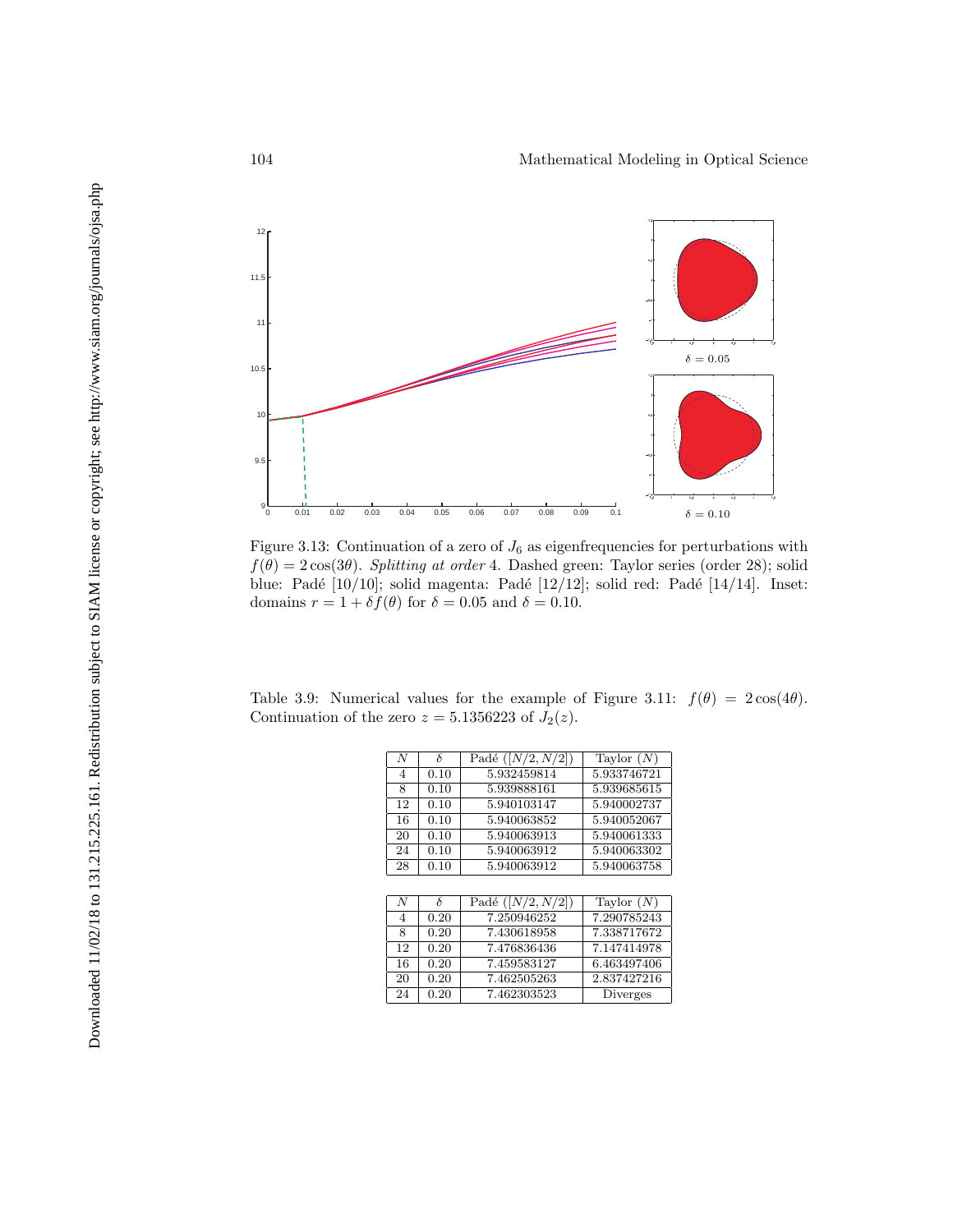## **References**

- [1] G. V. Anand and M. K. George, Normal mode sound propagation in an ocean with sinusoidal surface waves, J. Acoust. Soc. Amer., 80 (1986), pp. 238–243.
- [2] G. V. Anand and M. K. George, Normal mode sound propagation in an ocean with random narrow–band surface waves, J. Acoust. Soc. Amer., 94 (1993), pp. 279–292.
- [3] G. A. Baker and P. Graves-Morris, *Padé Approximants*, 2nd ed., Encyclopedia Math. Appl. 59, Cambridge University Press, Cambridge, UK 1996.
- [4] J. J. Bowman, T. B. A. Senior, and P. L. E. Uslenghi, Electromagnetic and acoustic scattering by simple shapes, Revised Printing, Hemisphere Publishing, New York, 1987.
- [5] C. Brezinski, *Procedures for estimating the error in Padé approximation*, Math. Comp., 53 (1965), pp. 639–648.
- [6] O. P. Bruno and P. Laurence, On the MHD equations in a three-dimensional toroidal geometry, Comm. Pure Appl. Math., 49 (1996), pp. 717–764.
- [7] O. P. Bruno and F. Reitich, Solution of a boundary value problem for Helmholtz equation via variation of the boundary into the complex domain, Proc. Roy. Soc. Edinburgh, 122A (1992), pp. 317–340.
- [8] O. P. Bruno and F. Reitich, Numerical solution of diffraction problems:A method of variation of boundaries, J. Opt. Soc. Amer. A, 10 (1993), pp. 1168– 1175.
- [9] O. P. Bruno and F. Reitich, Numerical solution of diffraction problems:A method of variation of boundaries II. Dielectric gratings, Padé approximants and singularities, J. Opt. Soc. Amer. A, 10 (1993), pp. 2307–2316.
- [10] O. P. Bruno and F. Reitich, Numerical solution of diffraction problems:A method of variation of boundaries III. Doubly periodic gratings, J. Opt. Soc. Amer. A, 10 (1993), pp. 2551–2562.
- [11] O. P. Bruno and F. Reitich, Approximation of analytic functions:A method of enhanced convergence, Math. Comp., 63 (1994), pp. 195–213.
- [12] O. P. Bruno and F. Reitich, Calculation of electromagnetic scattering via boundary variations and analytic continuation, ACES J., 11 (1996), pp. 17–31.
- [13] O. P. Bruno and F. Reitich, Boundary-variation solutions for bounded-obstacle scattering in three dimensions, J. Acoust. Soc. Amer., 104 (1998), pp. 2579– 2583.
- [14] A. P. Calderón, *Cauchy integrals on Lipschitz curves and related operators*, Proc. Nat. Acad. Sci. USA, 75 (1977), pp. 1324–1327.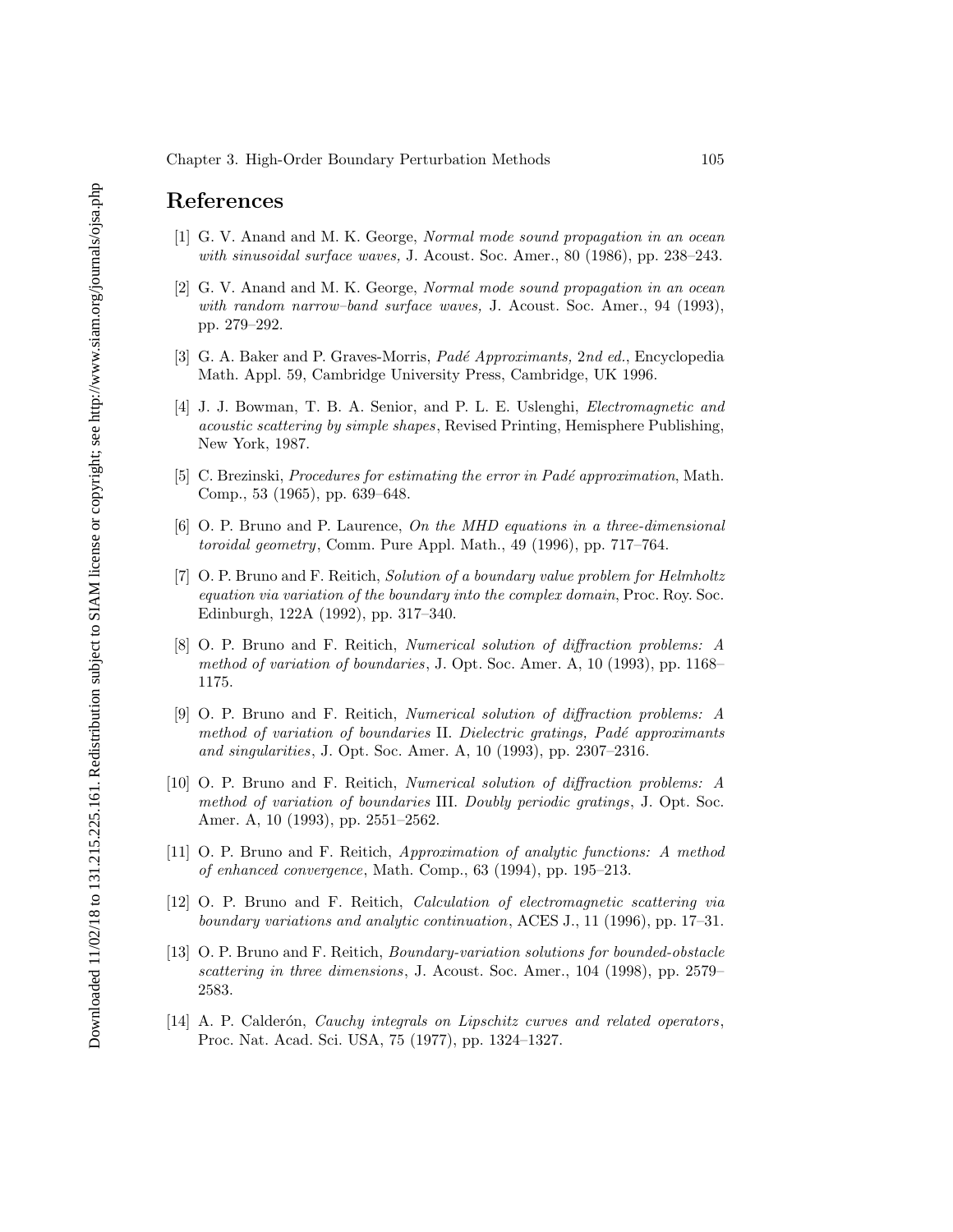- [15] R. K. Chang and A. J. Campillo, Optical Processes in Microcavities, World Scientific, Singapore, 1996.
- [16] R. R. Coifman, A. MacIntosh, and Y. Meyer, L'integrale de Cauchy définit un opérateur borné sur  $L^2$  pour les courbes Lipschitziennes, Ann. of Math., 116 (1982), pp. 361–387.
- [17] G. H. Derrick, R. C. McPhedran, D. Maystre, and M. Nevière, Crossed gratings: A theory and its applications, in Electromagnetic Theory of Gratings, R. Petit, ed., Springer-Verlag, Berlin, 1980, pp. 227–275.
- [18] D. C. Dobson and J. A. Cox, An integral equation method for biperiodic diffraction structures, in Proc. SPIE 1545, Bellingham, WA, 1991, pp. 106–113.
- [19] C. Gmachl, F. Carpasso, E. E. Narimanov, J. U. Nöckel, A. D. Stone, J. Faist, D. L. Sivco, and A. Y. Cho, High-power directional emission from microlasers with chaotic resonators, Science, 280 (1998), pp. 1556–1564.
- [20] G. Goubau, Electromagnetic Waveguides and Cavities, Pergamon Press, London, 1961.
- [21] P. Graves-Morris, *The numerical calculation of Padé approximants*, in Lecture Notes in Math. 765, L. Wuytack, ed., Springer-Verlag, Berlin, 1979, pp. 231– 245.
- [22] J. J. Greffet, Scattering of electromagnetic waves by rough dielectric surfaces, Phys. Rev. B, 37 (1988), pp. 6436–6441.
- [23] J. J. Greffet, C. Baylard and P. Versaevel, Diffraction of electromagnetic waves by crossed gratings: A series solution, Opt. Lett., 17 (1992), pp. 1740–1742.
- [24] J. J. Greffet and Z. Maassarani, Scattering of electromagnetic waves by a grating:A numerical evaluation of the iterative–series solution, J. Opt. Soc. Amer. A, 7 (1990), pp. 1483–1493.
- [25] E. Y. Harper and F. M. Labianca, Perturbation theory for scattering of sound from a point source by a moving rough surface in the presence of refraction, J. Acoust. Soc. Amer., 57 (1975), pp. 1044–1051.
- [26] E. Y. Harper and F. M. Labianca, Scattering of sound from a point source by a rough surface progressing over an isovelocity ocean, J. Acoust. Soc. Amer., 58 (1975), pp. 349–364.
- [27] D. R. Jackson, D. P. Winebrenner, and A. Ishimaru, Comparison of perturbation theories for rough-surface scattering, J. Acoust. Soc. Amer., 83 (1988), pp. 961–969.
- [28] M. S. Janaki and B. Dasgupta, Eigenmodes in a toroidal cavity of elliptic cross section, IEEE Trans. Microwave Theory Tech., 44 (1996), pp. 1147–1150.
- [29] D. S. Jones, The theory of electromagnetism, MacMillan, New York, 1964.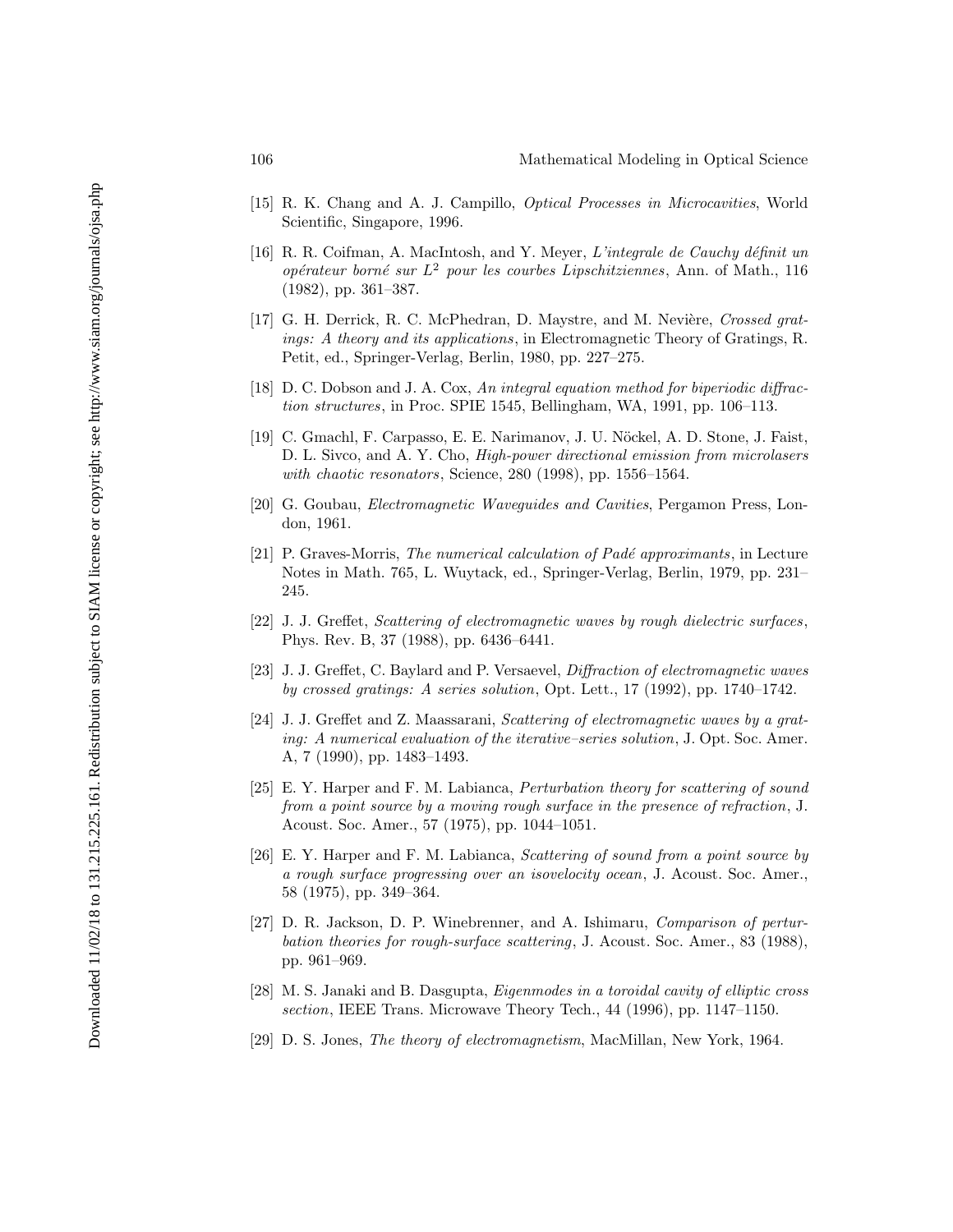- [30] T. Kato, Perturbation theory for linear operators, 2nd ed., Springer-Verlag, Berlin, 1980.
- [31] G. C. Kokkorakis and J. A. Roumeliotis, *Electromagnetic eigenfrequencies in* a spheroidal cavity, J. Electromagnetic Waves Appl., 11 (1997), pp. 279–292.
- [32] W. A. Kuperman and F. Ingenito, Attenuation of the coherent component of sound propagating in shallow water with rough boundaries, J. Acoust. Soc. Amer., 61 (1977), pp. 1178–1187.
- [33] H. M. Lai, P. T. Leung, K. Young, P. W. Barber, and S. C. Hill, Timeindependent perturbation for leaking electromagnetic modes in open systems with application to resonances in microdroplets, Phys. Rev. A, 41 (1990), pp. 5187–5198.
- [34] L. Levi, Applied Optics, Wiley, New York, 1968.
- [35] Y. Liu, S. J. Frasier, and R. E. McIntosh, Measurement and classification of low-grazing-angle radar sea spikes, IEEE Trans. Antennas and Propagation, 46 (1998), pp. 27–40.
- [36] C. Lopez, F. J. Yndurain, and N. Garcia, Iterative series for calculating the scattering of waves from hard corrugated surfaces, Phys. Rev. B, 18 (1978), pp. 970–972.
- [37] A. A. Maradudin, Iterative solutions for electromagnetic scattering by gratings, J. Opt. Soc. Amer., 73 (1983), pp. 759–764.
- [38] D. Maystre, Rigorous vector theories of diffraction gratings, in Progress in Optics, E. Wolf, ed., North Holland, Amsterdam, 1984, pp. 3–67.
- [39] D. Maystre and M. Nevière, *Electromagnetic theory of crossed gratings*, J. Optics, 9 (1978), pp. 301–306.
- [40] D. Maystre, M. Nevière, and R. Petit, *Experimental verifications and appli*cations of the theory, in Electromagnetic Theory of Gratings, R. Petit, ed., Springer-Verlag, Berlin, 1980, pp. 159–223.
- [41] R. C. McPhedran, G. H. Derrick, and L. C. Botten, Theory of crossed gratings, in Electromagnetic Theory of Gratings, R. Petit, ed., Springer-Verlag, Berlin, 1980, pp. 227–275.
- [42] W. C. Meecham, On the use of the Kirchoff approximation for the solution of reflection problems, J. Rational Mech. Anal., 5 (1956), pp. 323–334.
- [43] A. Mekis, J. U. Nöckel, G. Chen, A. D. Stone, and R. K. Chang, Ray chaos and Q spoiling of lasing droplets, Phys. Rev. Lett., 75 (1995), pp. 2682–2685.
- [44] A. H. Nayfeh and O. R. Asfar, Parallel-plate waveguide with sinusoidally perturbed boundaries, J. Appl. Phys., 45 (1974), pp. 4797–4800.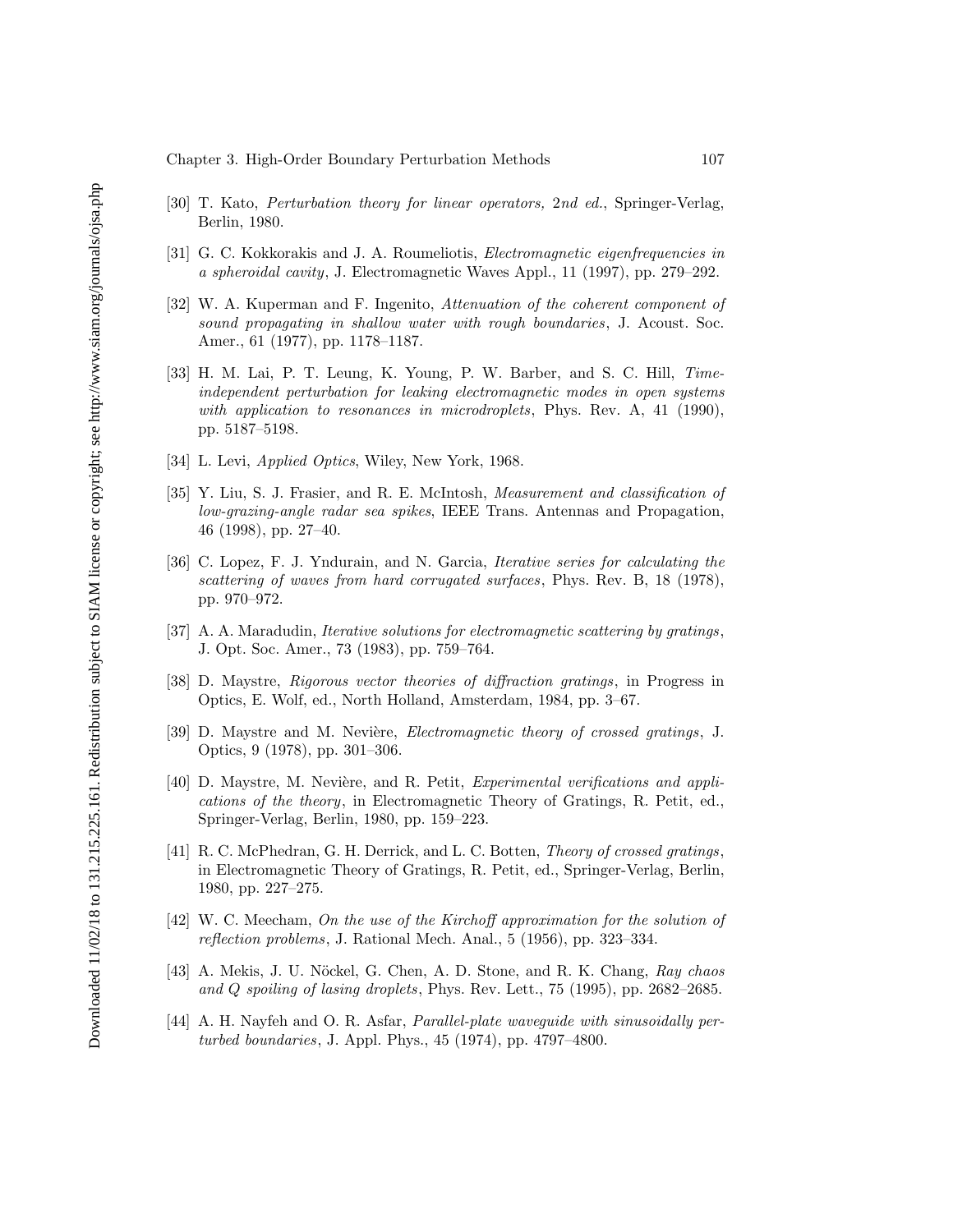- [45] J. U. Nökel, A. D. Stone, and R. K. Chang, Q spoiling and directionality in deformed ring cavities, Optics Letters, 19 (1994), pp. 1693–1695.
- $[46]$  J. Pavageau and J. Bousquet, Diffraction par un réseau conducteur nouvelle méthode de résolution, Optica Acta, 17 (1970), pp. 469–478.
- [47] W. H. Peake, Theory of radar return from terrain, IRE Nat'l Conv., 7 (1959), pp. 27–41.
- [48] R. Petit, A tutorial introduction, in Electromagnetic Theory of Gratings, R. Petit, ed., Springer-Verlag, Berlin, 1980, pp. 1–52.
- $[49]$  R. Petit and M. Cadilhac, *Sur la diffraction d'une onde plane par un réseau*  $infinitement\ conductor$ , C. R. Acad. Sci. Paris Sér. B, 262 (1966), pp. 468–471.
- [50] Lord Rayleigh, *The Theory of Sound*, Vol. 2, Dover, New York, 1945.
- [51] F. Rellich, Perturbation Theory of Eigenvalue Problems, Gordon and Breach Science Publishers, New York, 1969.
- [52] S. O. Rice, Reflection of electromagnetic waves from slightly rough surfaces, Comm. Pure Appl. Math., 4 (1951), pp. 351–378.
- [53] J. Roginsky, Derivation of closed-form expressions for the T matrices of Rayleigh–Rice and extinction-theorem perturbation theories, J. Acoust. Soc. Amer., 90 (1991), pp. 1130–1137.
- [54] R. E. Scraton, A note on the summation of divergent power series, Proc. Cambridge Philos. Soc., 66 (1969), pp. 109–114.
- [55] A. Sei, O. Bruno, and M. Caponi, Study of polarization dependent scattering anomalies with applications to oceanic scattering, Radio Sci., 34 (1999), pp. 385–411.
- [56] N. C. Skaropoulos and D. P. Chrissoulidis, General perturbative solution to wave scattering from a soft random cylindrical surface, J. Acoust. Soc. Amer., 106 (1999), pp. 596–604.
- [57] D. Talbot, J. B. Titchener, and J. R. Willis, The reflection of electromagnetic waves from very rough interfaces, Wave Motion, 12 (1990), pp. 245–260.
- [58] J. L. Uretsky, The scattering of plane waves from periodic surfaces, Ann. Phys., 33 (1965), pp. 400–427.
- [59] G. R. Valenzuela, Theories for the interaction of electromagnetic and oceanic waves—A review, Boundary-Layer Meteor., 13 (1978), pp. 61–85.
- [60] P. M. Van den Berg, Diffraction theory of a reflection grating, Appl. Sci. Res., 24 (1971), pp. 261–293.
- [61] P. Vincent, Differential Methods, in Electromagnetic Theory of Gratings, R. Petit, ed., Springer-Verlag, Berlin, 1980, pp. 101–121.